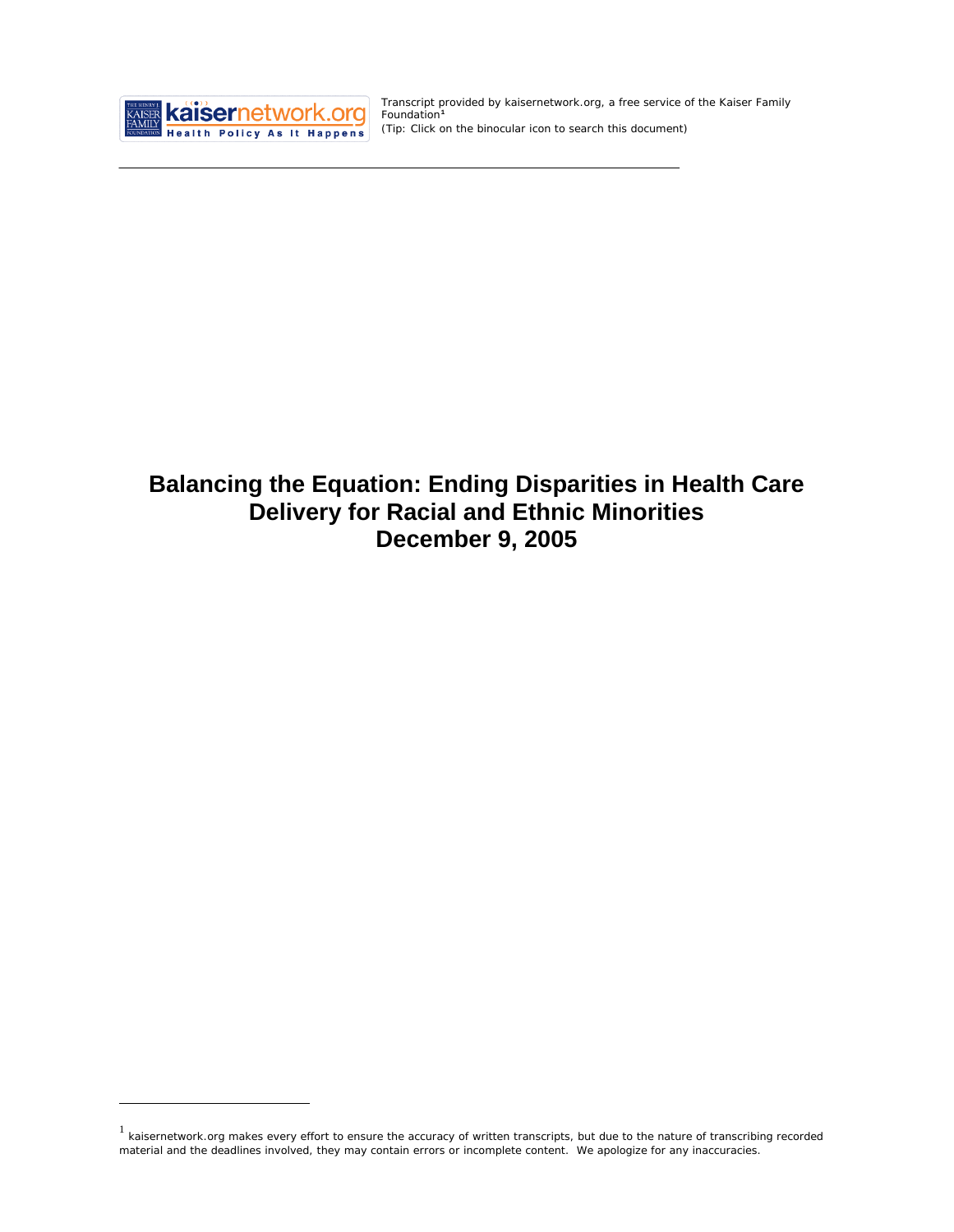[START RECORDING]

**ED HOWARD:** Welcome. I'm Ed Howard with the Alliance for Health Reform. On behalf of our Chairman, Jay Rockerfeller, our Vice Chairman, Bill Frist, and the rest of our board, I want to thank you for coming to this briefing that's designed to examine one of the most disturbing phenomena in the American healthcare system; that is, disparities that are based on race or ethnicity in the way that system treats or, I guess, or doesn't treat different people. It's a topic that both Senator Frist and Senator Rockerfeller have been both interested and active in. I guess I should also say that we can be grateful for some disparities; that is for example, between forecasted precipitation levels and actual participation levels so that we were able to connect with you and have this program go forward. So congratulations to all of you for making it into the room. Our partner in today's program is the Robert Wood Johnson Foundation, America's largest philanthropy that's devoted soley to health and healthcare. I want to thank Risa Lavizzo-Mourey, John Lumpkin, Minnie Young, and their colleagues at the Foundation for their interest in this important subject and we were to have representing the Foundation today, the President and CEO of the Foundation, Risa Lavizzo-Mourey, who was also on the program as a featured speaker and really sorry that she's not here. Risa not only has a strong interest in this topic as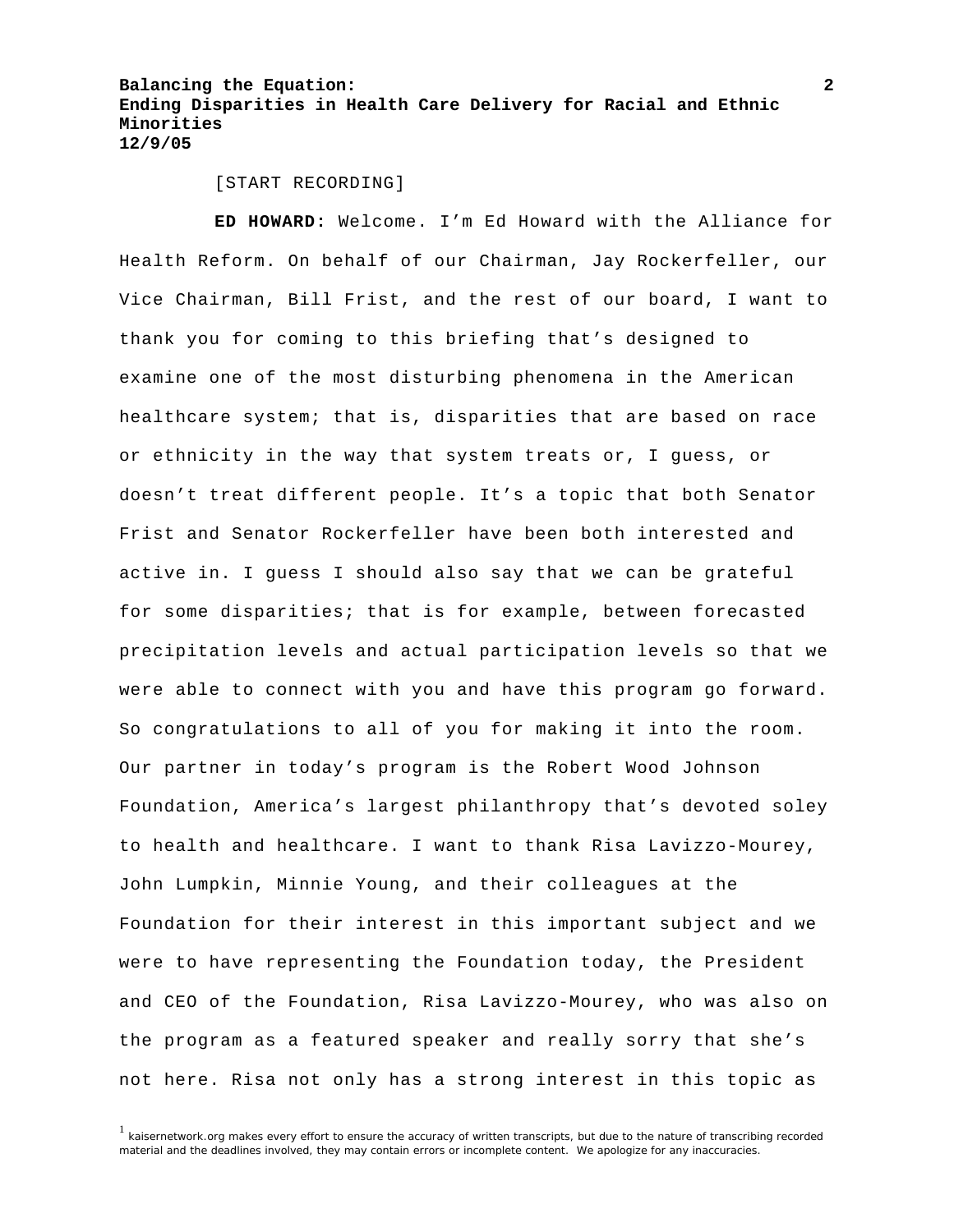evidenced among other things by the three new programs that the Foundation's just launched that you'll get more information about in the course of the briefing but she's also a nationally recognized expert as well having been, for example, a member of the Institute of Medicine Panel that reported on disparities a couple of years ago but the snow has claimed her. It was a lot worse in New Jersey and New York than it was here and still is, I'm told, so Risa won't be with us and neither will be Peter Bach from CMS, who is stranded in New York City but we have a star pinch hitter, Dr. Garth Graham, whom you'll meet in a moment. I can't do a plausible Risa Lavizzo-Mourey imitation. She's far too articulate and knowledgeable about this topic but I can call attention to one or two of the points that she wanted to make and that are important to our discussion today so if you'll bear with me, I'm going to steal a couple of her slides and try to illustrate the parameters of what we're talking about.

First, you've got to remember that the connection is very clear between eliminating disparities and improving overall quality. You're going to hear more about that. It's no coincidence, for example, that the Agency for Healthcare Research and Quality issues its reports on these two subjects that it does annually on the same day. There is, by the way, a flyer. There's a new one about to be issued and there's a flyer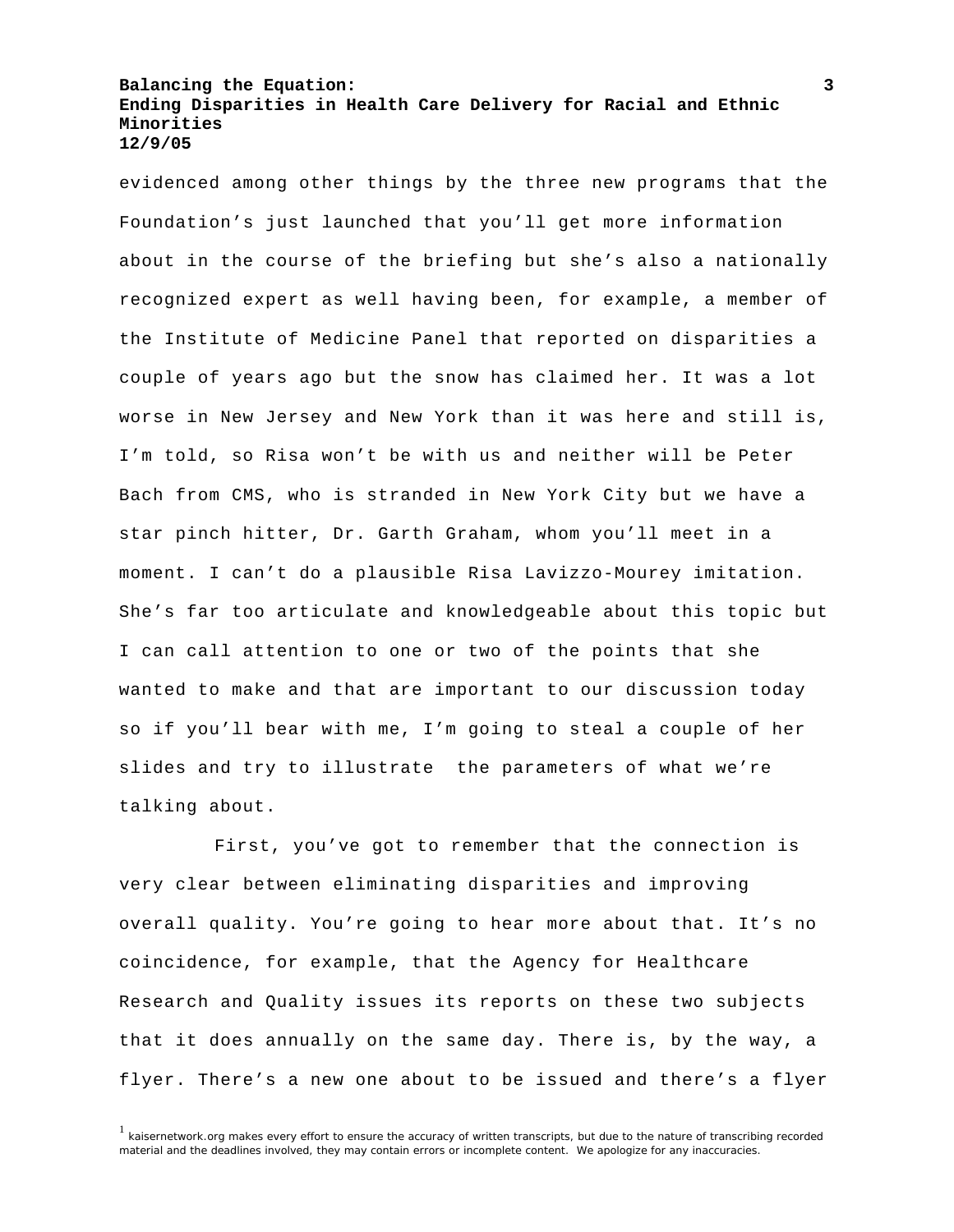about that in your materials.

 Second, there's a new poll being released by the Foundation today that they've produced in conjunction with the Harvard School of Public Health about Americans' attitudes toward disparities. You'll find detailed information about the poll in your materials. One important finding in view of the past controversy over whether it was even proper to collect the information on race and ethnicity in the first place in a health context is—lets see here—is the second slide, which I'm going to ask Laura to find for me, that most Americans do approve of collecting those data if they're used for the right purposes. The survey also shows that most Americans agree that disparities exist though minorities are a whole lot sure of it than whites are and there's detailed information about that in the survey information in your packets. Also in the survey and here, I'm looking for slide 11 Laura—we seem to feel that there really is a legitimate federal role in eliminating disparities, 2/3 of us overall and very, very strong majorities in the African American and Hispanic communities believe that and finally, if you'll back up a little bit to slide 9, I want to comment to you the information about three new Robert Wood Johnson initiatives on the topic and you'll find that information in your materials in some detail.

A few logistical items before we get to our

<sup>&</sup>lt;sup>1</sup> kaisernetwork.org makes every effort to ensure the accuracy of written transcripts, but due to the nature of transcribing recorded material and the deadlines involved, they may contain errors or incomplete content. We apologize for any inaccuracies.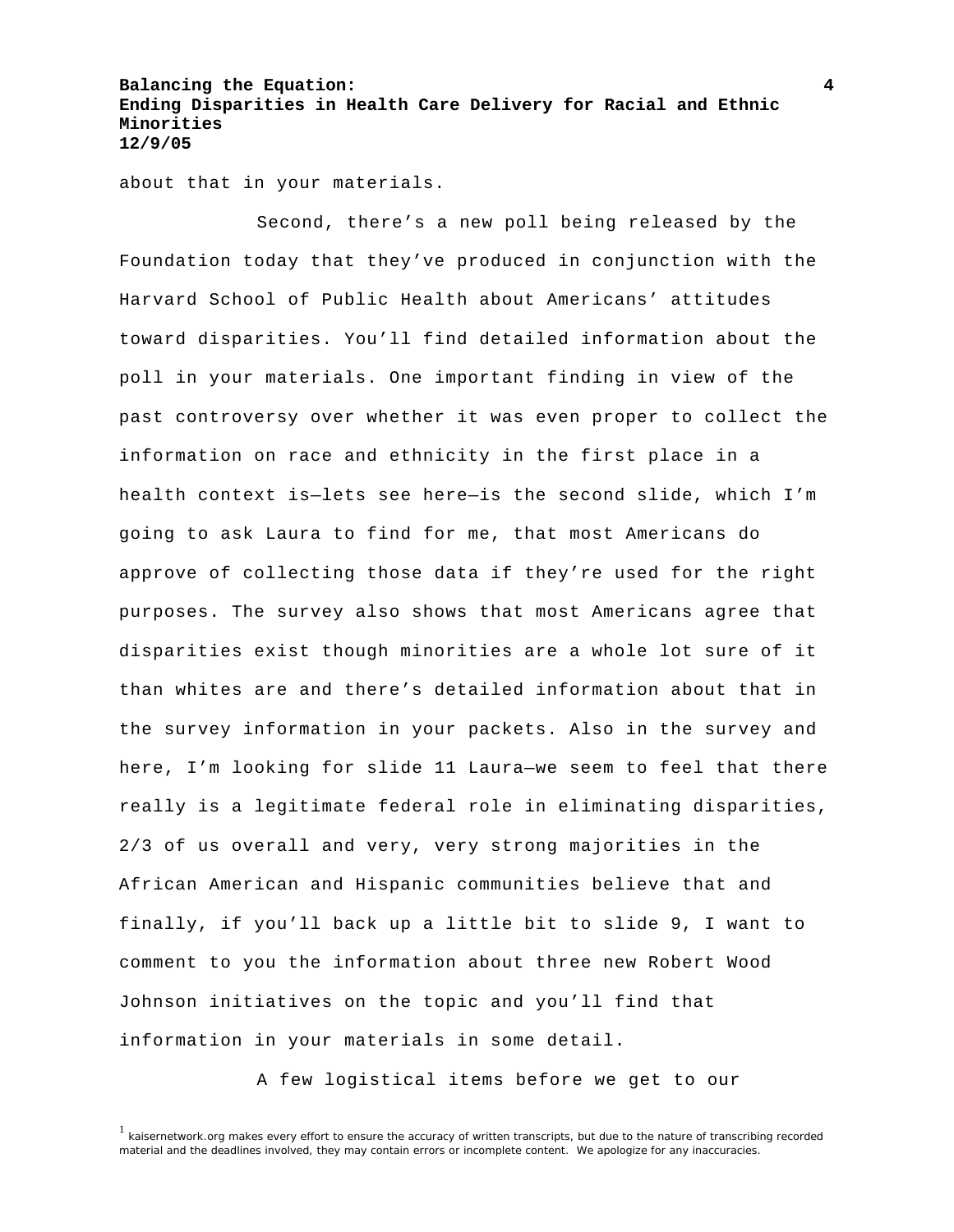program—in your packets, you're going to find a lot more material than I have mentioned including, by the way, speaker biographies—more extensive than the introductions I'm going to have time to give them, with the exception of Dr. Graham's, which will be posted on our website later today. Also by the end of today, you're going to be able to view the webcast of this session on Kaisernetwork.org and within a few days, there'll be a transcript of today's discussion on that website and on our website, that is allhealth.org. We'll send you an email to let you know that the transcript's available. At the appropriate time, those of you who have been here before, know this drill, there are green cards in your materials that you can write a question on. There will also be an opportunity for you to get up and ask the question orally and at the end of the session, there's a blue form that we'd ask you to fill out to help us improve these sessions with the evaluation. Well, I've talked a lot longer that I should have, we have a terrific lineup of speakers today so lets get started and I should say that when we did our program on this topic almost 2 years ago, we were very interested in making sure that people understood that disparities in healthcare really existed and they were a really big problem and we need to make sure that in light of the data that have large minorities of the population still doubtful about that to reiterate that finding. We need to help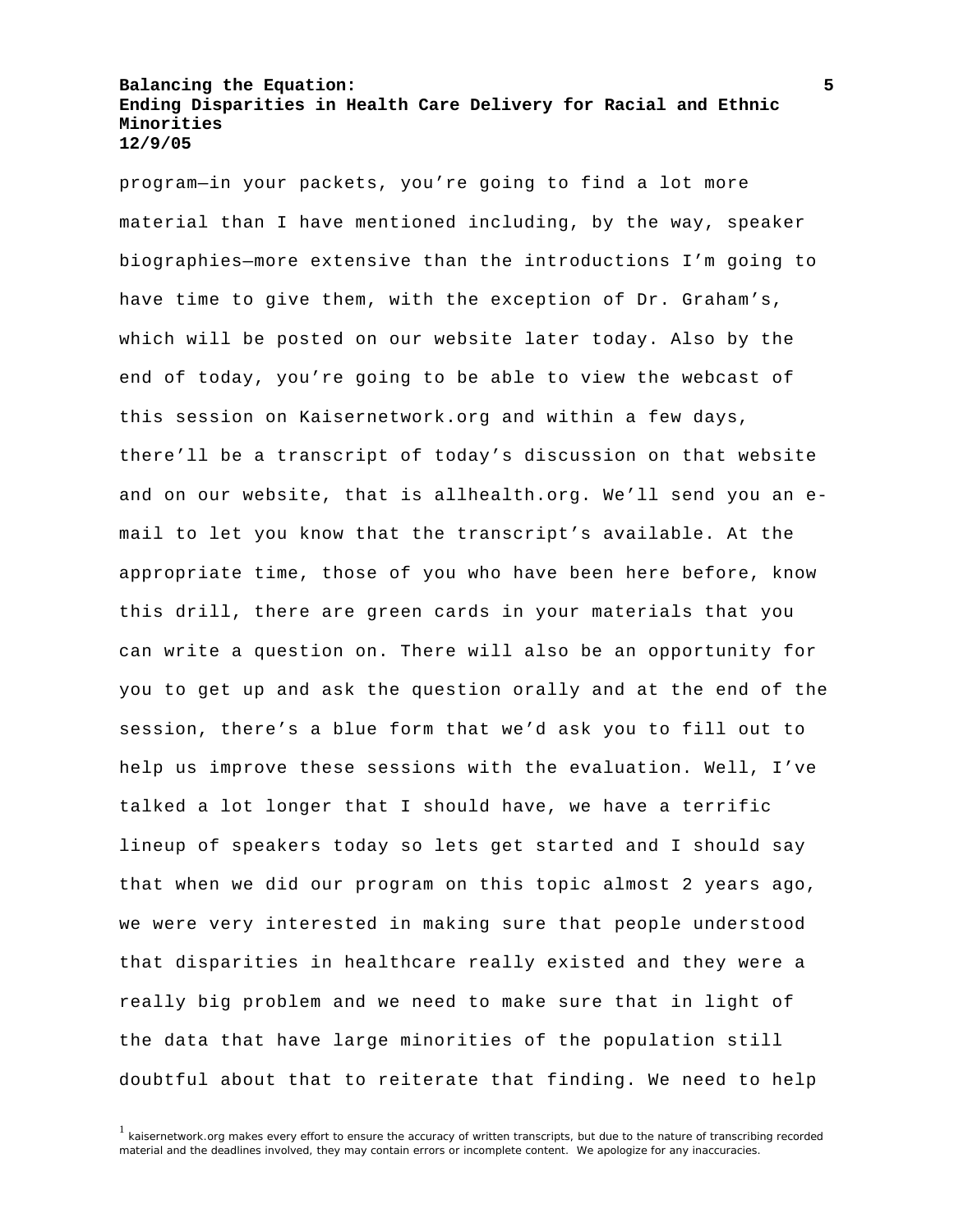people understand the extent and the persistence of this problem but we're also looking for help in identifying solutions that are being worked on in both the private and public sectors and I ask you to keep in mind that search for solutions as we go through the session today.

 We're going to start with Dr. Ashish Jha and as I said, I apologize for the introductions that I'm going to give to our distinguished speakers but I don't want to take up the time that they deserve in getting those introductions and those in front of [[inaudible]]. He's an assistant professor of Health Policy at the Harvard School of Public Health. He's an assistant professor of Medicine at Harvard Medical School, staff physician at the VA Boston Health Care System at Brigham and Women's and author of a couple of very important studies on trends in racial disparities that were published this year just a couple of months ago in the *New England Journal of Medicine* and we're very pleased that you made it in by coming yesterday and beating the three-hour delay out of Logan airport. Ashish, please begin.

 **ASHISH Jha, M.D., M.P.H.:** Thanks very much. It's actually very nice to be here and it's sunny outside. I just talked to my wife a few minutes ago and it's still snowing in Boston so happy to be out of there. Let me start by just framing what I'm going to discuss. My job is to talk a little

 $<sup>1</sup>$  kaisernetwork.org makes every effort to ensure the accuracy of written transcripts, but due to the nature of transcribing recorded</sup> material and the deadlines involved, they may contain errors or incomplete content. We apologize for any inaccuracies.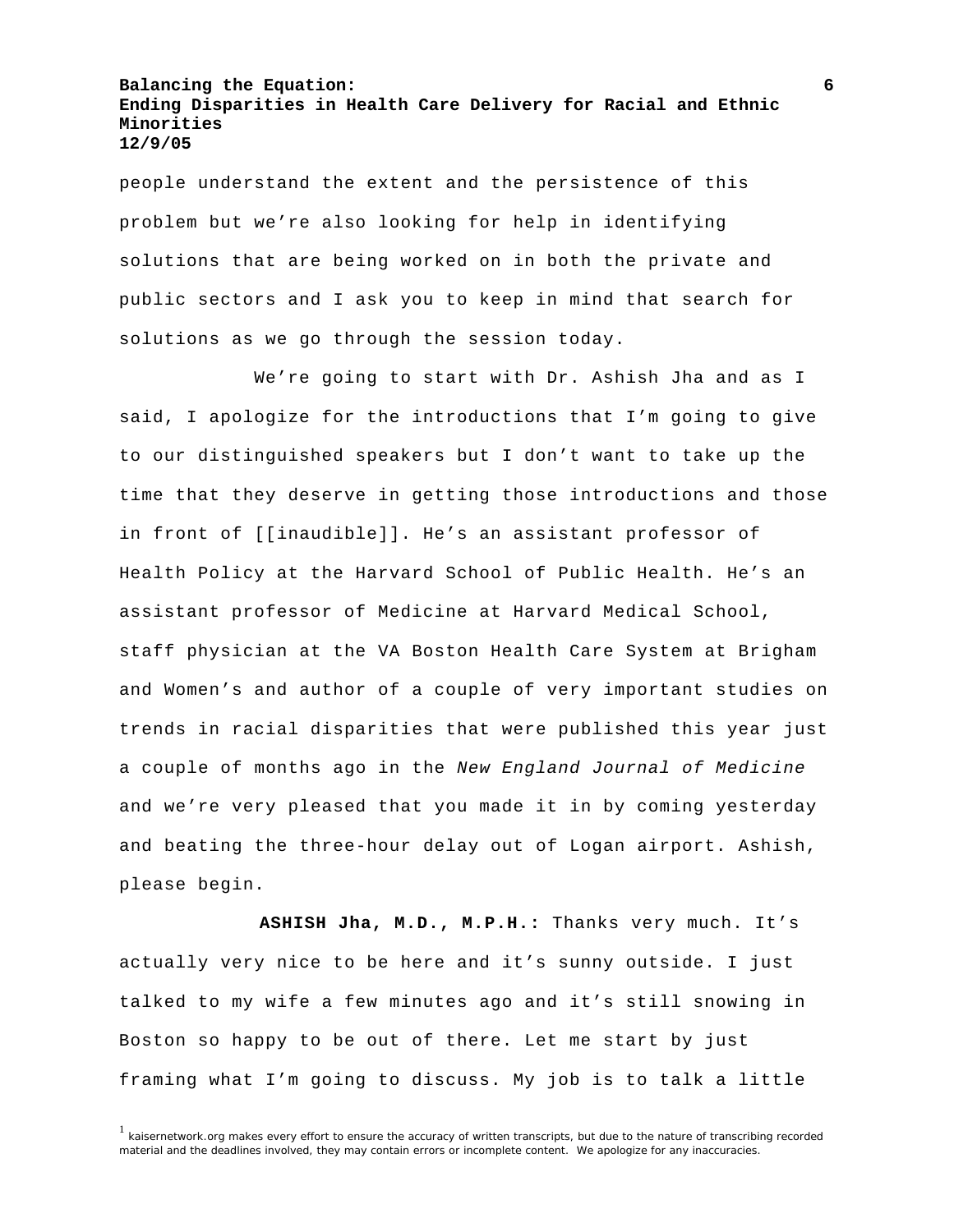bit about the data and what we know about what's happening with racial disparities. I am going to talk, as Ed mentioned, I'm going to talk about the study that we published in the August 18th issue of the *New England Journal*. I'm also going to talk about two other studies that accompanied ours that looked at very similar questions about what's happening with racial disparities.

 Racial disparities and racial differences in healthcare are pervasive. There are over 600 studies that have looked at racial differences in major surgeries and procedures alone and hundreds of studies that have looked at other aspects of the healthcare system. A vast majority of these have found, consistently, that blacks and whites receive very different healthcare—so much so that in the Instititue of Meidicne Report on Equal Care, the IOM came right out and said it—minorities tend to receive a worse quality of healthcare than white Americans and the gaps in care are not explained by clinical factors. They're not explained by patient factors. What's the response to all of this? Well, in 1993, you saw the NIH say that we need to ensure that the studies that we fund, the diseases we study, we need to ensure that they are ones that are common and prevalent in minority populations and in 1996, the Department of Health and Human Services, in an effort to decrease disparities, increased its funding for the Office of

<sup>&</sup>lt;sup>1</sup> kaisernetwork.org makes every effort to ensure the accuracy of written transcripts, but due to the nature of transcribing recorded material and the deadlines involved, they may contain errors or incomplete content. We apologize for any inaccuracies.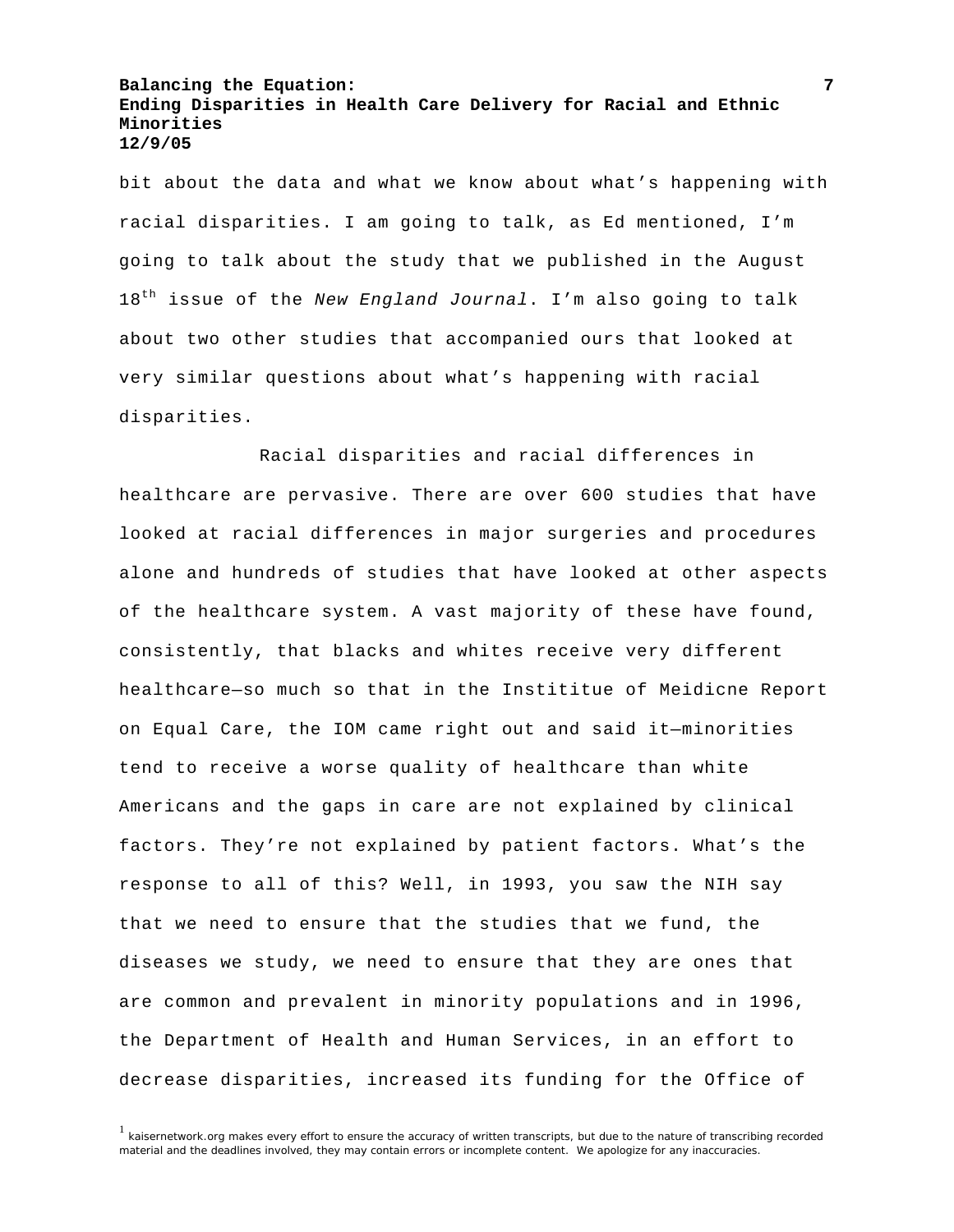Minority Health and really made a renewed push to decrease disparities. There have been various state and local initiatives across the country. Thirty-seven states over the last decade or so, at times, have created Offices of Minority Health. Some of them have been funded very well, some of them have not. The research question that we were interested in was what's happening? Given all this attention to racial disparities, are things getting better? The study that I was involved in looked at rates of major surgery among Medicare enrollees. We looked nationally and then we looked at local regions across the country. The notion here was that whatever's happening on a national level, we might be able to identify some local regions that have been very effective at reducing and eliminating disparities and learn from them. The second study that I'm going to talk about is the Tervati [misspelled?] study [misspelled?], which basically looked at the Medicare managed care program and what's interesting here is that they were looking at a series of programs where quality improvement has been pretty dramatic. The quality has improved for all of its beneficiaries and they wanted to see what was happening with disparities. Finally, the third study I'm going to talk about, which again, was a part of the same issue of the New England Journal, looked at what was happening with disparities in the setting of acute MIs, people getting admitted nationally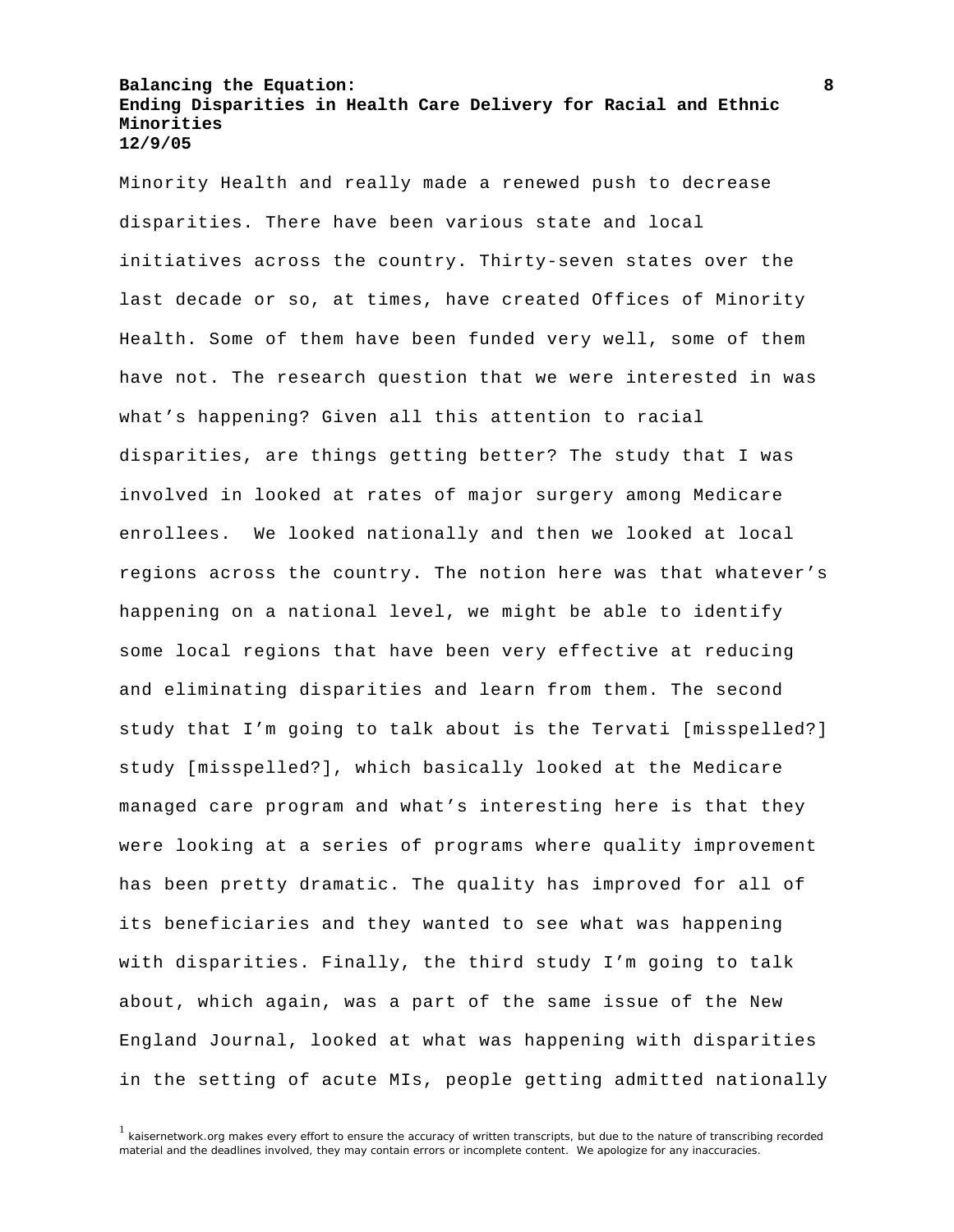for heart attacks. We know that blacks and whites are treated differently. There's been a lot of improvement in quality of treatment for heart attacks and they were interested in—has that quality improvement made a difference?

 Okay, so very quickly—the study that I was involved in—here's what we did. We looked at Medicare inpatient files from 1992 through 2001, we focused on 9 surgeries, these are common expensive surgeries that have a very important impact on people's lives and wellbeing. There are surgeries like heart bypass surgery, hip replacement, knee replacement, things that are well known and we looked at procedure rates for whites and blacks separated by gender. So we looked at men and women separately. We looked both nationally and, as I said, in regions across the country. The take home point from our study, what we found in terms of results—what did we find in our study and I'll show you the data but the mean results are that the gaps in care between whites and blacks are overall persistent or widening and that there are no local regions that we could identify that have eliminated gaps.

 Let me orient you to this. What's happening here is that if you look at the Y axis all the way over to the left, those are rates per thousand enrollees and what you see is that in 1992, again the X axis at the bottom are years from 1992

<sup>&</sup>lt;sup>1</sup> kaisernetwork.org makes every effort to ensure the accuracy of written transcripts, but due to the nature of transcribing recorded material and the deadlines involved, they may contain errors or incomplete content. We apologize for any inaccuracies.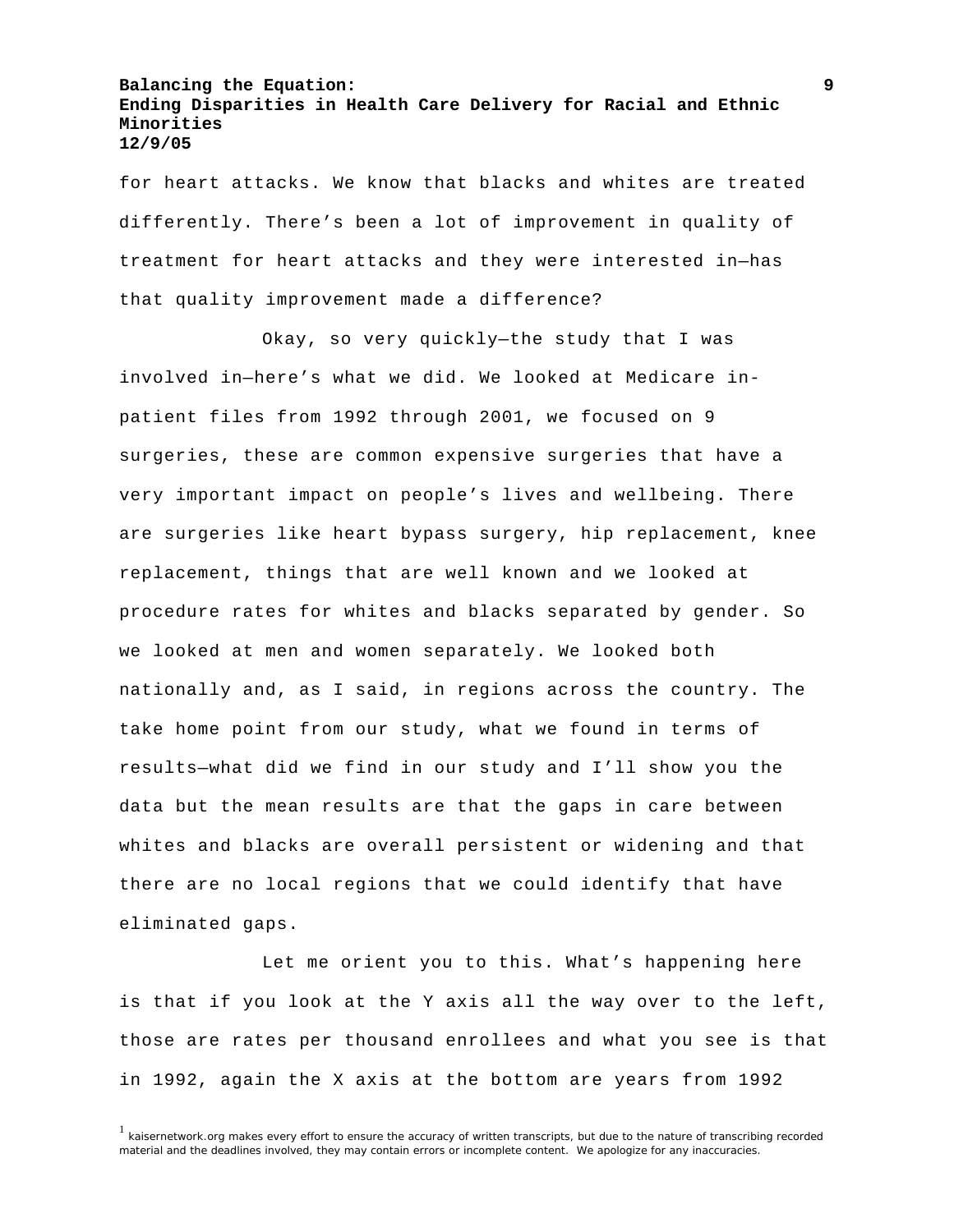through 2001, if you look all the way over to the left, what you see is that in 1992, white women and white men received many more hip replacement surgeries than black women and black men This is in the context of very similar rates of underlying osteoarthritis, the things that for which people actually need hip replacement. Throughout the 90s through 2001, you see pretty dramatic increases in the rates of hip replacement for everyone except for black men where it's actually pretty stable but the gaps between whites and gaps certainly aren't narrowing. They seem to suggest that the gaps are actually getting bigger. The data on bypass surgery—Cabbage [misspelled?], is actually pretty interesting in the sense that there are differences between white women and black women but what's dominant here is white men and the fact that white men receive these surgeries at 3, 4, 5 times the rate of other groups and that's not because rates of heart disease are 5 times greater in white men compared to black men so that's clearly not the underlying factor. What you see is small increases in the early 90s, small dip downs at the end but really no clear movement toward narrowing of the gaps.

 This is carotid endarterectomy. It's a mouthful but it's a surgery done on the neck. It's a surgery done to prevent strokes. In the early 90s, two major clinical trials came out that suggested that this surgery is very effective at

 $1$  kaisernetwork.org makes every effort to ensure the accuracy of written transcripts, but due to the nature of transcribing recorded material and the deadlines involved, they may contain errors or incomplete content. We apologize for any inaccuracies.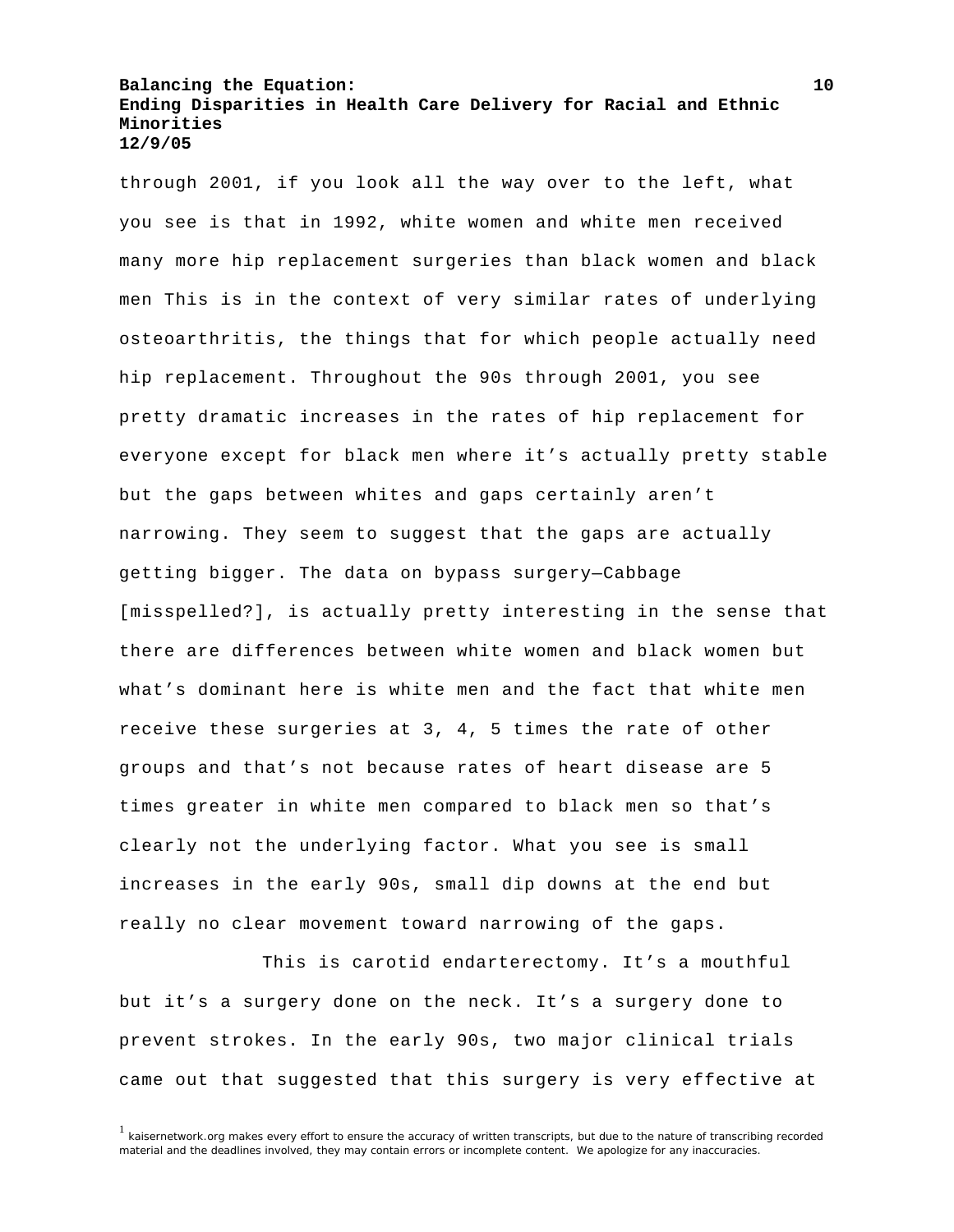preventing strokes in high-risk patients. As a response, it's very interesting. You see dramatic increases in rates of these surgeries but most of those increases were for whites for white men, white women, small increases for blacks but certainly no narrowing of the gaps.

 So here's the summary slide on national analyses. For five of the nine surgeries that we examined, the change in gaps—so the gap actually got bigger. For one of the nine—triple A repair, which is abdominal aortic aneurism repair. It's a repair of a big vessel in the abdomen. The gap narrowed slightly. For the other 3 cardiac procedures, we really see no change at all from 92 through 2001.

 This slide is a little bit of an ugly slide and I actually want to spend a minute or so on this because I think it's important. Our goal was to look locally across the country and when I say local regions, what do I mean? I mean regions like the greater metropolitan Washington DC area, Jackson, Mississippi, Atlanta, Georgia—not all big cities but regions of that size and what we did was we took three surgeries—hip replacement, carotid surgery, and heart bypass and looked, in 1992 and said in how many of those regions do whites receive these surgeries more often than blacks? The answer was—and if you look at men—hip replacement, 1992 you'd see that 100% of the regions, in every single region, whites received more of

<sup>1</sup> kaisernetwork.org makes every effort to ensure the accuracy of written transcripts, but due to the nature of transcribing recorded material and the deadlines involved, they may contain errors or incomplete content. We apologize for any inaccuracies.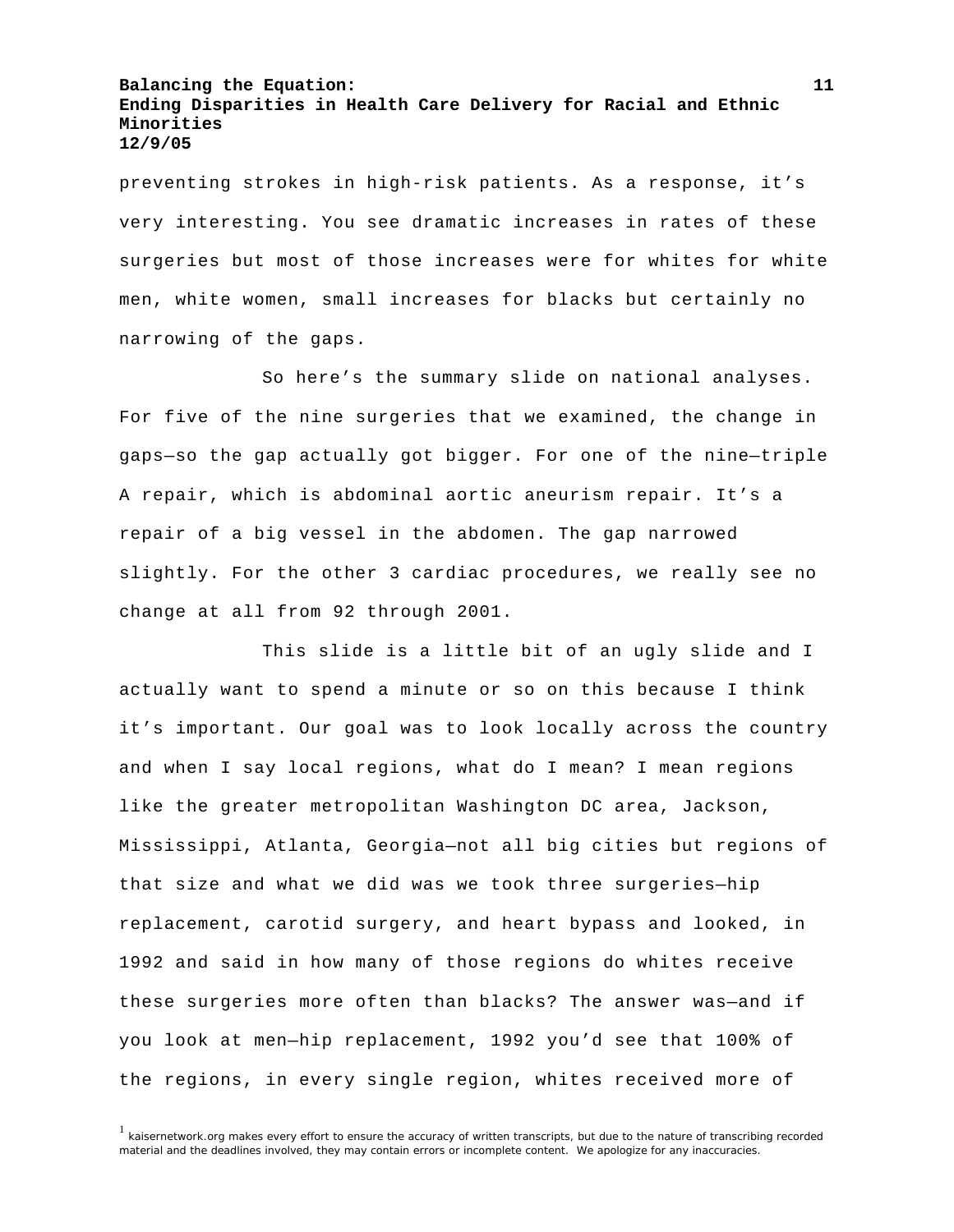these procedures. The gaps actually widened in 85% of those regions and then when we looked at 2001 for, lets say men in hip replacement, what we found was that there was not a single region we could identify where the gap between whites and blacks had gone away. So if you take a step back and look at these 3 surgeries, both men and women, what's the take home message from this? I think it's pretty clear. In the early 90s, in every single local region, whites received more of these procedures compared to blacks. The gaps increased in some, decreased in others, but in 2001, there was not a single region anywhere in the country that we could identify where the gap between whites and blacks had gone away.

 All right. I'm going to shift gears and spend about two minutes talking about the two other studies that accompanied ours and then I'll wrap up. The second study that I want to talk about is the Tervati [misspelled?] study. They looked at the Medicare managed care programs and asked what's happening with disparities in the context of quality improvement. What they found was that for simple tests, the gaps are beginning to narrow but for more complex clinical management such as getting people's cholesterol under good control, the gaps between whites and blacks are persistent or even widening so if I could have the next slide, I'll show you the data.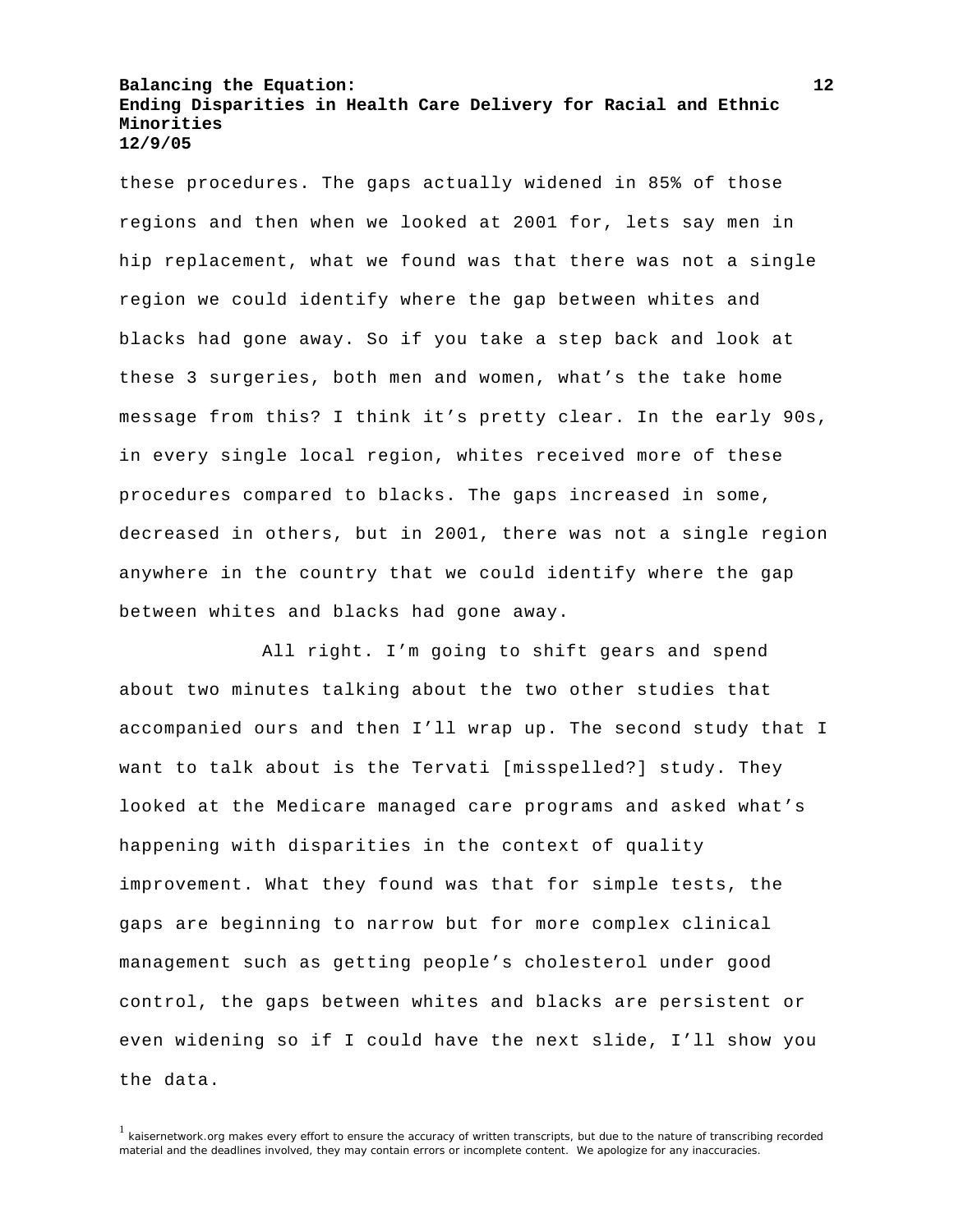Here is cholesterol testing for diabetics. What you see is that in 1999, there is a small to moderate size difference between whites and blacks. Quality gets better for everybody and by 2003, the gaps between whites and blacks has essentially gone away and then if we go to the next slide—that was pretty easy. That was—among diabetics, do they get a cholesterol test or not? This is harder, which is among people with heart disease, do you actually get their cholesterol under good control? What you see is a moderate difference between whites and blacks in 1999. Even though everybody seems to get better, the gaps, in fact, seemed at least stable if not widening. Quality improvement, I think, is clearly an important thing but it is unto itself not enough and then I'll talk about the final study, which is the Vacarino [misspelled?] study. The results here are essentially the same as the Tervati [misspelled?] study and lets go ahead and look at a simple table of what they found.

 They were looking at people who were admitted with heart attacks. This is a national sample of patients admitted with heart attacks. What they found is—and we knew this from before that in the mid-90s, for very simple things like getting an aspirin or getting a beta blocker, which is a simple medication that has a profound impact on people's lives, there was actually no racial gap in the mid-90s but for more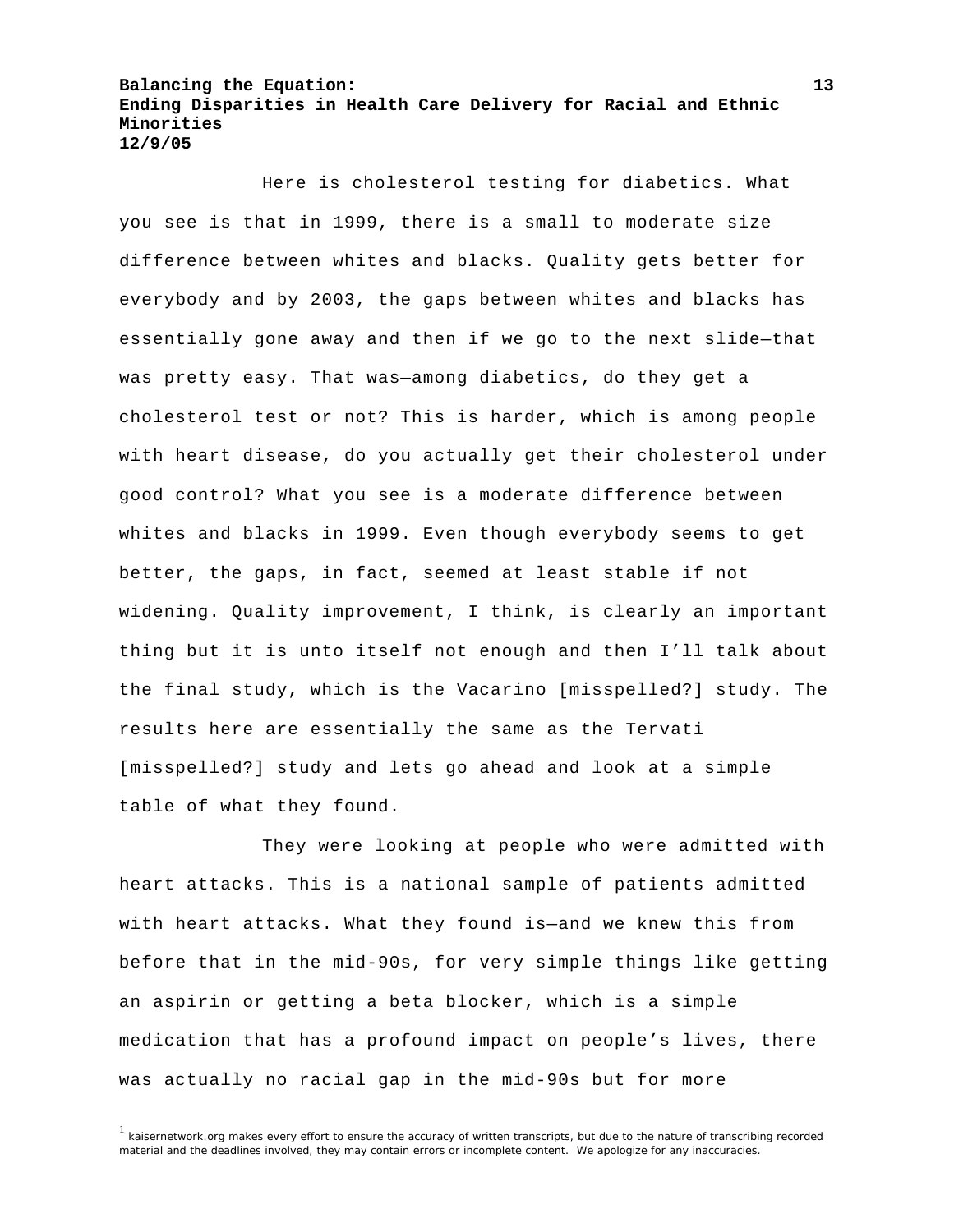complicated things like reperfusion, which is basically opening up of the blocked artery, critical to do and it has a very important effect of whether you live or die, there was a significant gap between whites and blacks in the mid-90s as there was for angioplasty, heart bypass surgery, and through 2002, what they found was that the gaps basically didn't change. For all of those treatments, the gaps that had been there in the mid-90s persisted.

 How do we put this all together? I think there are a couple of key things. What we see is that for some simple aspects of healthcare such as testing for cholesterol, aspirin after a heart attack, racial gaps in care seem to be improving and in some contexts, actually going away but for more complex therapies, certainly for major surgeries, the gaps are persistent and if anything, getting worse.

 I think every set of studies has limitations. Let me talk, quickly, about a few of them. The first point about limited adjustment for financial status—let me explain what it does mean and what it does not mean. First, it's not about insurance. Every single patient in our study and in the other 2 studies had health insurance. This is not about access to healthcare but none of these studies did a good job of accounting for other things like education and income, which we also know play a role. None of our studies that I've talked

<sup>&</sup>lt;sup>1</sup> kaisernetwork.org makes every effort to ensure the accuracy of written transcripts, but due to the nature of transcribing recorded material and the deadlines involved, they may contain errors or incomplete content. We apologize for any inaccuracies.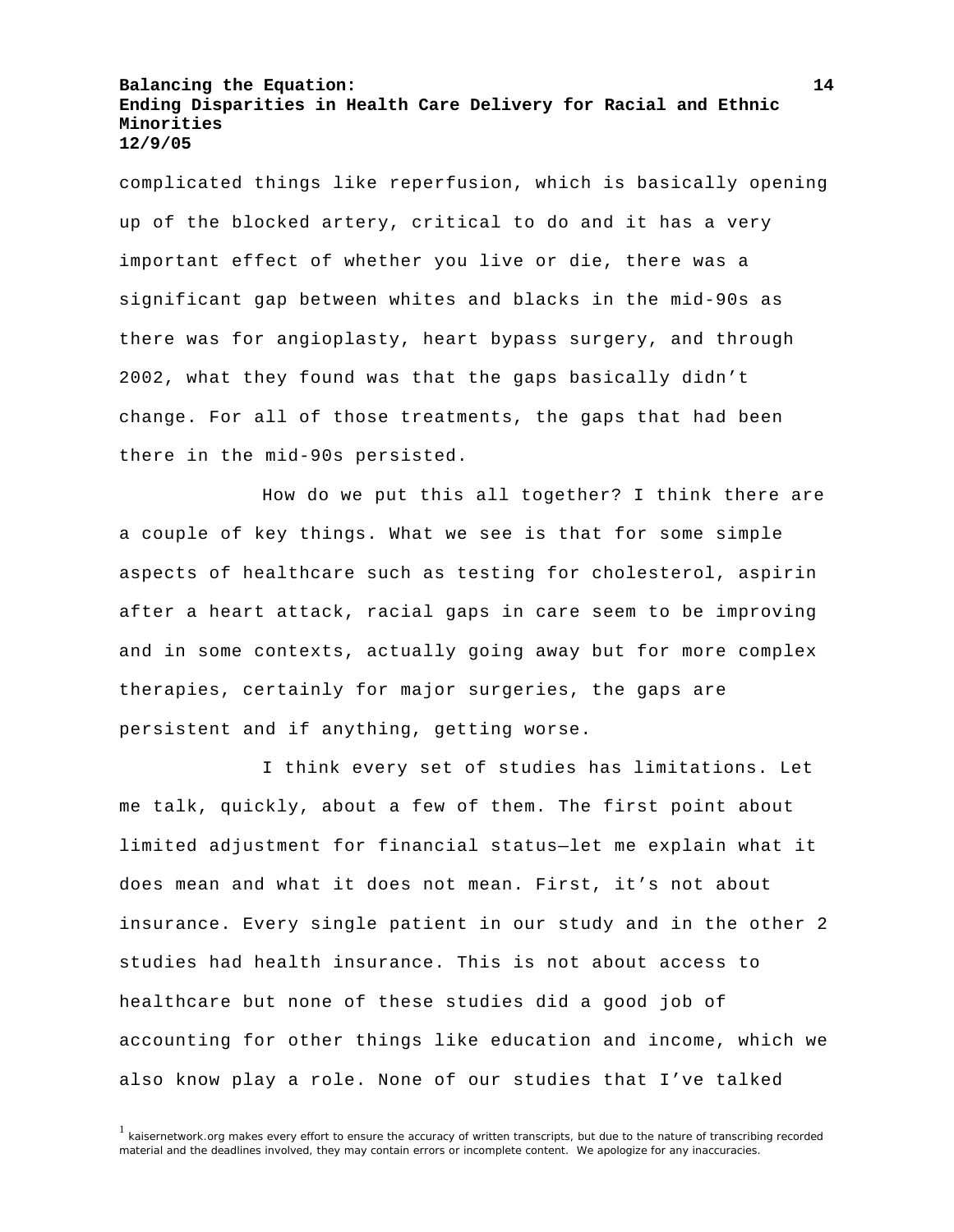about mentioned data on Hispanics because most of the national data sets really have inadequate information about Hispanics. The numbers are small. They're not very good quality data and that's a huge problem, I think, for understanding disparities in healthcare. We have almost no information about Hispanics and then finally, the last point, is no data on patient preferences. Patient preferences are important. We know they make a small difference and none of our studies really looked at that. Patient preferences don't account for the size of differences we're talking about but they're important and worth remembering.

The final slide—what are the implications? I think there are two important points. We've had two decades of research on this topic. We've had at least a decade of national and local policy initiatives. Despite all of this, blacks and whites continue to receive very different healthcare in this country and we clearly need new efforts to close the gaps in care. I'll stop with that. Thank you.

**ED HOWARD:** Thanks so much Ashish. Food for a lot of thought and more on the way. We're going to shuffle the lineup a little bit and we'll hear next from Bernard Tyson. Bernard Tyson is the senior vice president for Brand Strategy and Management, is that right—for the Kaiser Foundation Healthplan and Kaiser Foundation Hospitals. He's been active in a variety

<sup>&</sup>lt;sup>1</sup> kaisernetwork.org makes every effort to ensure the accuracy of written transcripts, but due to the nature of transcribing recorded material and the deadlines involved, they may contain errors or incomplete content. We apologize for any inaccuracies.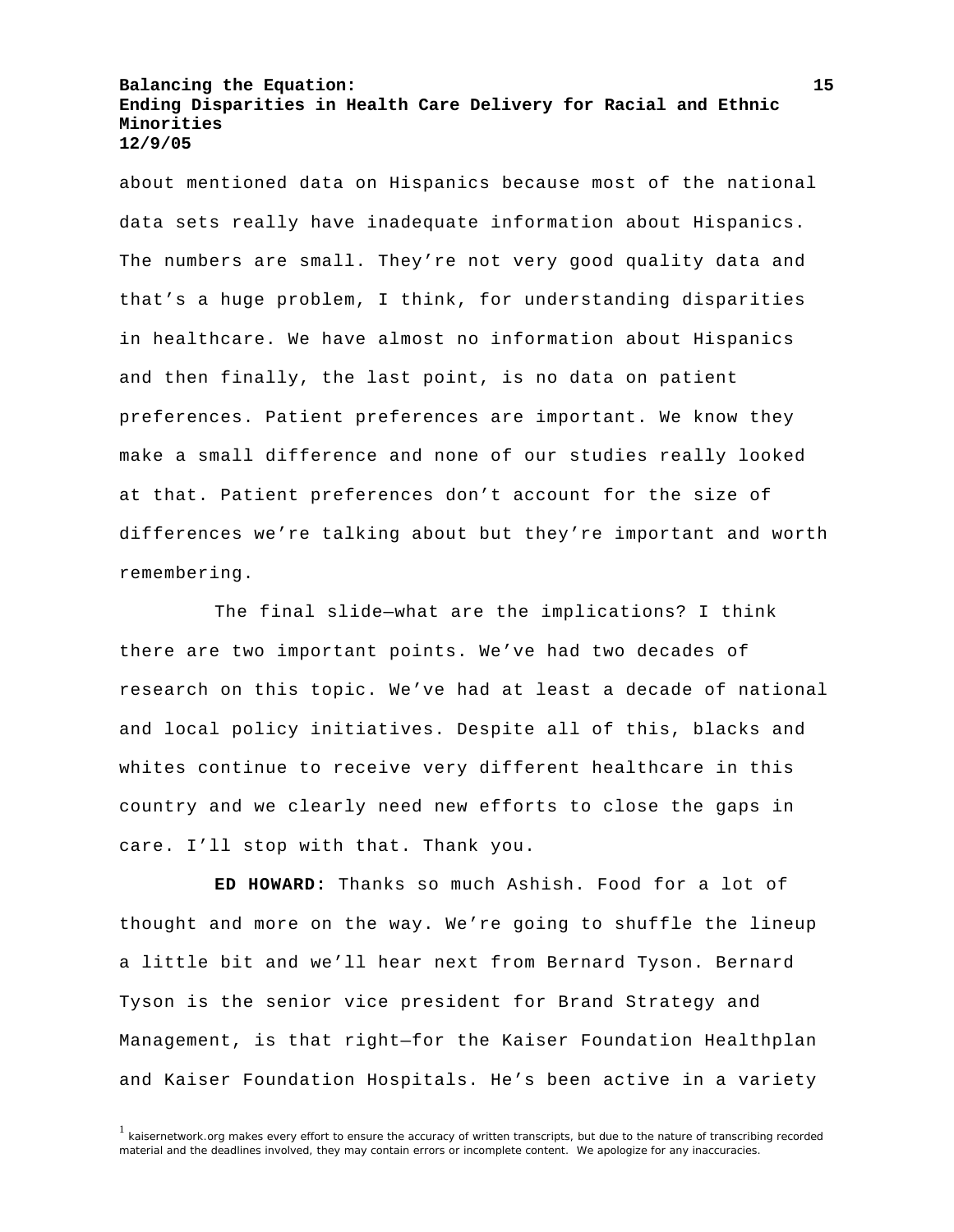of positions within Kaiser Permanente including being very active on the—in the region that includes Washington, D.C. He knows how impressive it is that we have an audience like this in the vice of a snowstorm and we're very pleased that he's with us today. He's got an incredible list of accomplishments. He's been a winner of the NAACP Freedom Award—Freedom Friend Award in the past and I know of no system in the American healthcare system that is more aware of and trying to do more than Kaiser Permanente with respect to disparities. We're very pleased to have you here. Bernard?

**BERNARD TYSON, M.B.A.:** Thank you. I'm very happy to be here. A couple of things as I get started—the first is I will not touch that remote control. The second one is, you don't know this but there's a very threatening little tool here that tells you when to talk, tells you when to [[inaudible]] and tells you when to stop so this is—and it just started on me so I'd better move forward. It's always good to come back to Washington, D.C. especially when you're preparing for your last day on earth when you listen to the news about how bad the storm is going to be on the east coast. I happened to be up about 4:00 in the morning and I saw this poor reporter out somewhere in Maryland waiting for a snowflake and one came and she said here it is. It's coming now. It's amazing.

Let me provide you with a context here for my

<sup>&</sup>lt;sup>1</sup> kaisernetwork.org makes every effort to ensure the accuracy of written transcripts, but due to the nature of transcribing recorded material and the deadlines involved, they may contain errors or incomplete content. We apologize for any inaccuracies.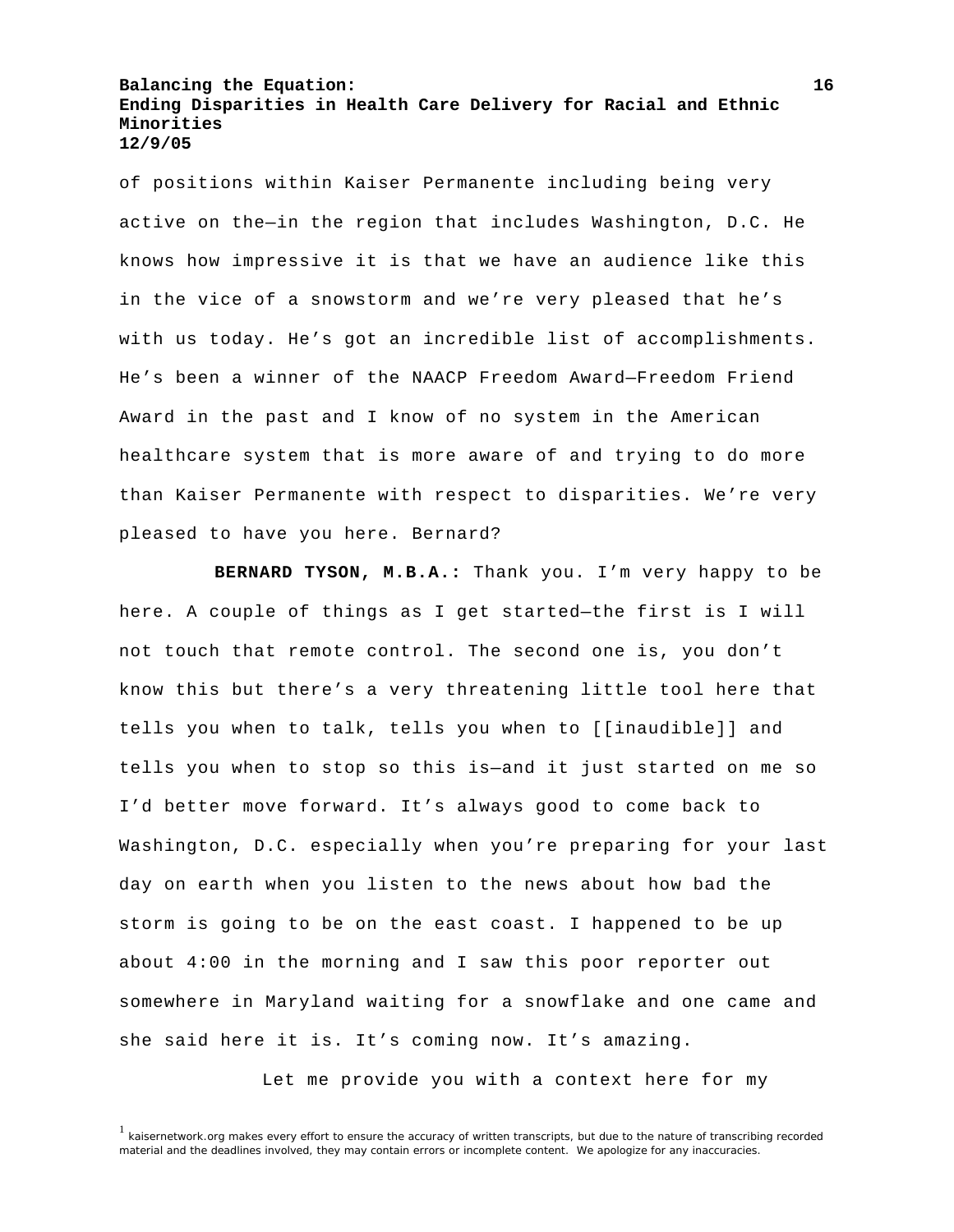remarks. The first one is I tend to divide health disparities and healthcare disparities into two arenas. One side is we have a problem and so it is the data, the studies, the evidence, the individuals who I talk to on a regular basis that demonstrate that we have a problem. The other side of the equation is so what are we doing about it and I call that the solution space. I am a corporate executive with massive responsibilities for a \$30 plus billion organization and I know how to get things done. I want to offer my talk in the context of solutions that we have put in place as well as findings around that and also what I believe to be some core ingredients that are needed to move to a more rigorous solution space for this unacceptable problem, healthcare disparities. In many circles that I run in, healthcare disparities is called the unfinished business of the Civil Rights Movement and so that gives you a context of where we come from. The second level setting comment is I choose not to insert racism in the solution space of healthcare disparities. Now, I am not ignoring that racism clearly could play a role in it but racism in the backdrop of a country that has yet to really deal with race relations creates too much negative and defensive connotations to get to an inclusive solution space to an unacceptable problem and so please don't think that I'm ignoring some of the ingredients that I believe and the studies have shown that goes into healthcare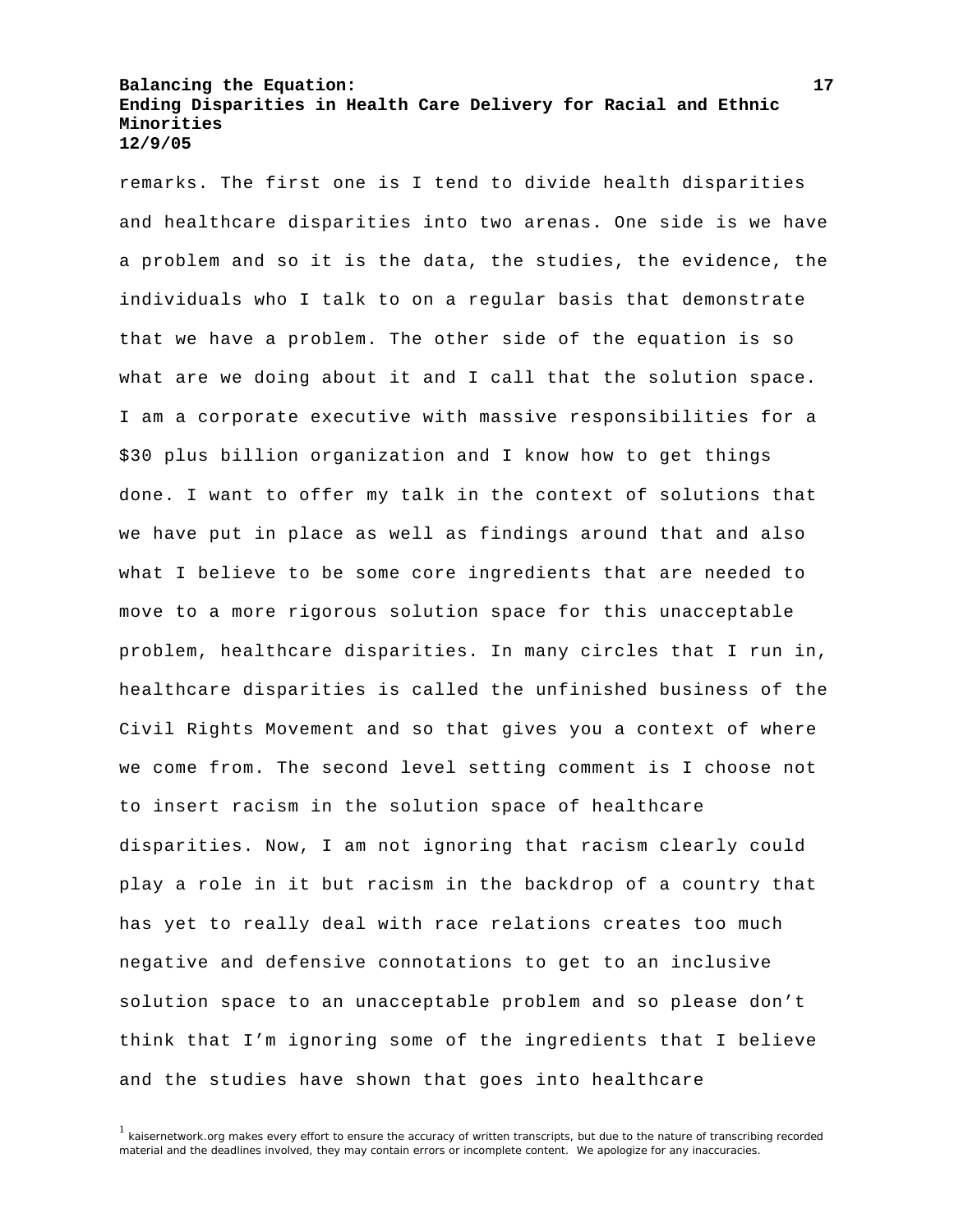disparities but as it pertains to the solution space, it has to be an inclusive set of solutions in which when racism is inserted into that, defensive behaviors happen every single time.

 The second thing is healthcare disparities in this country is another piece of a very fragmented and questionable healthcare delivery system overall as it pertains to quality of care. There are many studies around the country that raises the overall issue about the quality of care received by the American people in this country. The healthcare delivery system in this country has many flaws in which this is one of them as well as the flaw of preventable deaths that can happen to other populations as well. Then the last point is what I raised earlier, which is I believe that there's got to be some key ingredients in place to really get to the healthcare solution. If you go to my first slide, the only point that I want to make with this slide and what I usually do is actually—when I give this talk—I actually have pictures of people and I have gained permission from families to actually show their child who died unnecessarily from asthma because he did not get equal care or I will show a grandfather who, by statistical reasons, could have been living longer but is not because he did not receive the same procedure and my point is sometimes when you look at a lot of statistics, you get caught up in the statistics and miss

 $1$  kaisernetwork.org makes every effort to ensure the accuracy of written transcripts, but due to the nature of transcribing recorded material and the deadlines involved, they may contain errors or incomplete content. We apologize for any inaccuracies.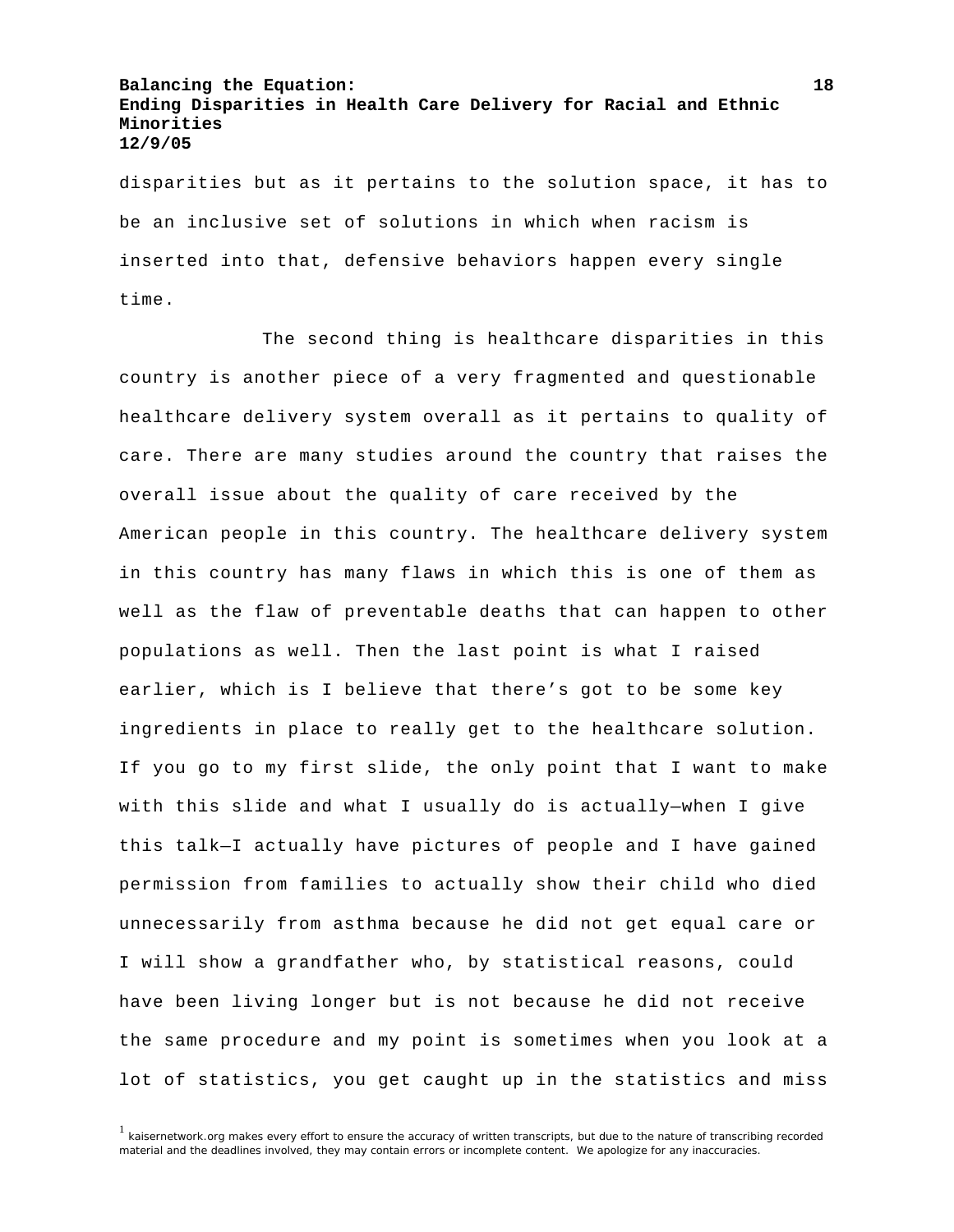the point that these are real people dying every single day so the sense of urgency, from my perspective, is front and center because every single day, this is happening across the country.

 Second point is we had Dr. Dunn Burich [misspelled?], who came and spent some time with the Board of Directors for Kaiser Foundation Healthplan and Hospitals and he made a very interesting observation to the Board that actually blew them away. He said with all the advances in medicine and technology, can anyone in the room predict the best test to predict the quality outcome or demise of an individual? And people started to raise their hands. Somebody said a blood test and somebody else raised their hand and said sugar or cholesterol or whatever and he said no, the simple answer is an eye exam, an eye test. All you have to do is look at the color of the skin of the person you're talking about and you have a better chance of predicting the outcome of that individual than any other sophisticated test that we're doing. I find that to be startling and unacceptable.

 I believe that there are some core ingredients that are necessary to really up the stake on the elimination of healthcare disparities in this country. The first one is we believe strongly that an accountability system must be in place to get results and that this, like any other problem, while good will and good minded individuals could work on the

<sup>&</sup>lt;sup>1</sup> kaisernetwork.org makes every effort to ensure the accuracy of written transcripts, but due to the nature of transcribing recorded material and the deadlines involved, they may contain errors or incomplete content. We apologize for any inaccuracies.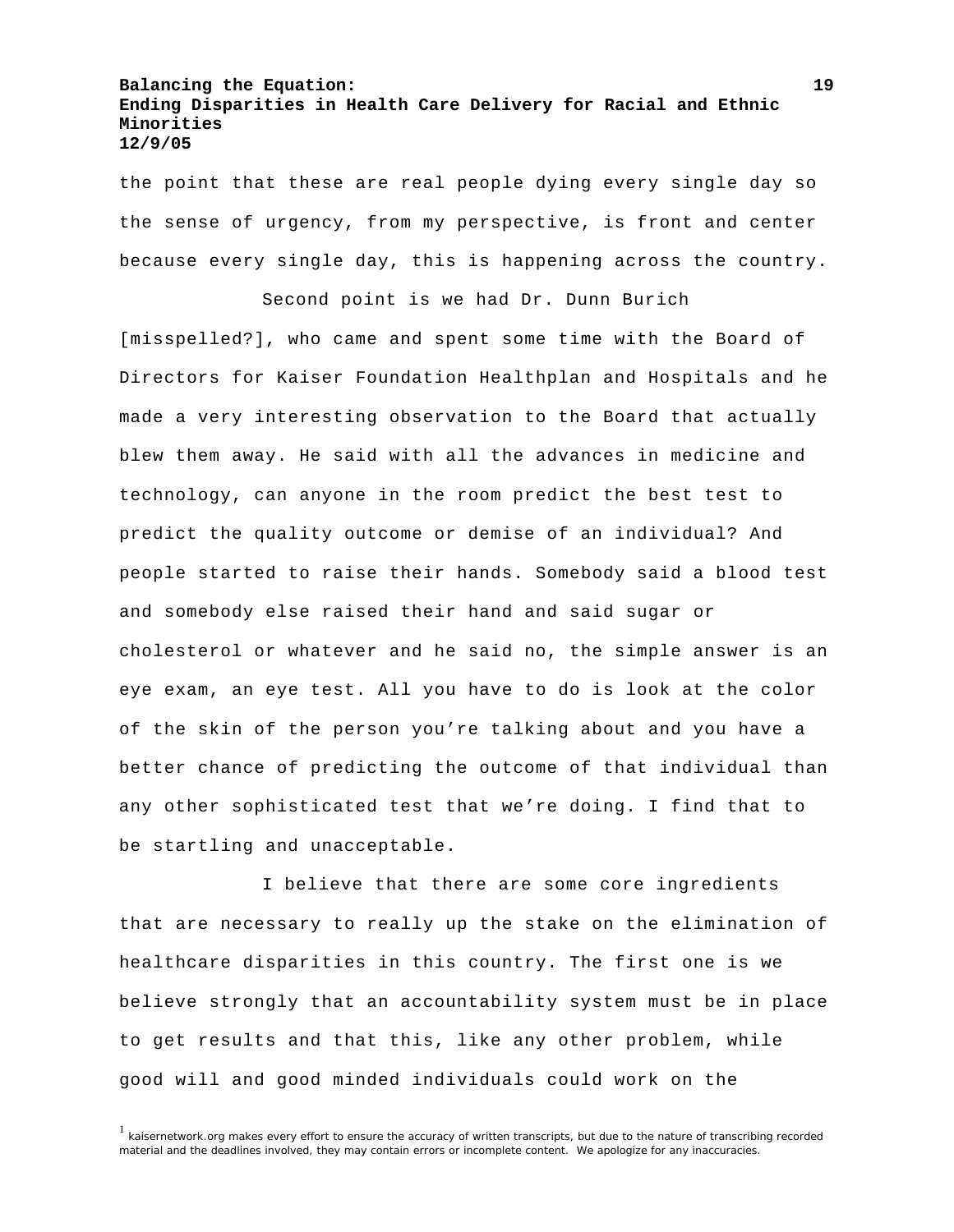problem, without setting up certain systems and certain processes and certain resources requirements, you get progress because good willed people are willing to do good things but, at the same time, you don't get the same level of progress as you would when something is resourced like many of the other issues that we deal with. The core ingredients that I believe are needed in this and work toward the elimination of health disparities is first, leadership. I believe that's where you get the vision, the strategy, the expectation. At Kaiser Permanente, healthcare disparities are one of my six strategic priorities for the corporation. I report directly to the Chairman and CEO, and the Board of Directors. I am accountable to them. They are actively involved in the elimination of healthcare disparities. In Kaiser Permanente, if any should exist, it is resourced and the people who work with me understand that that's where I apply resources as one of the six key priorities. We should ask ourselves where is the leadership in all of the different arenas on this particular issue of healthcare disparities.

 The second core ingredients are the right incentives and those are the incentives that incent, the desired behaviors we would like to achieve. The unacceptable charts that you saw earlier—the question is so what happens—or what did happen given those gaps and those results that we've

 $<sup>1</sup>$  kaisernetwork.org makes every effort to ensure the accuracy of written transcripts, but due to the nature of transcribing recorded</sup> material and the deadlines involved, they may contain errors or incomplete content. We apologize for any inaccuracies.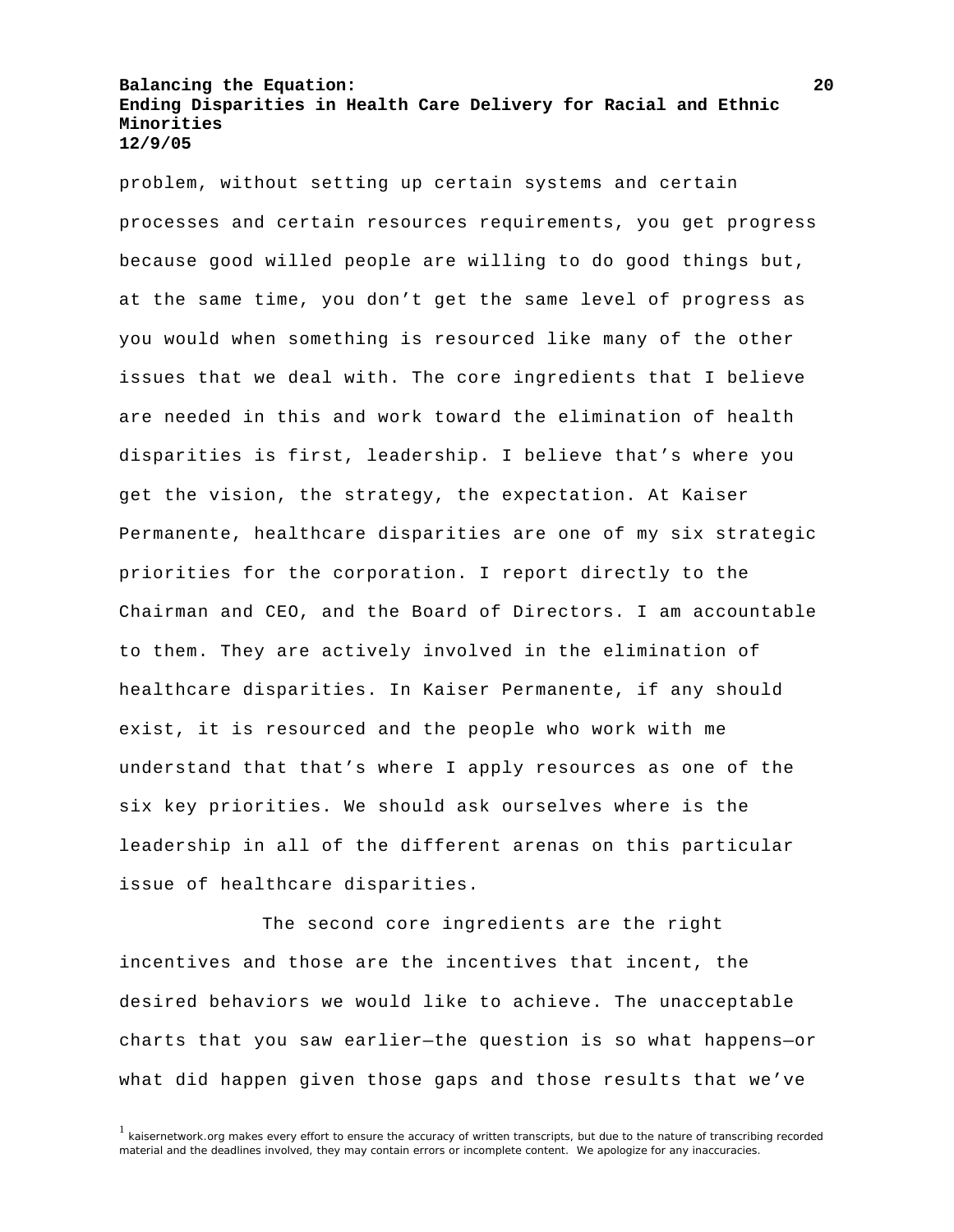seen here.

 The third one is the system of accountability and last, but certainly not least are resources. We tend to talk about this from the three frameworks here. The government, we believe, has some clear accountability as well as, quite frankly, the big stick because as it pertains to the healthcare industry, the government is our biggest purchaser, the biggest buyer of healthcare in this country. A lot of clout to deal with this issue as well as other issues. We also believe that this issue is clearly a public policy issue. The healthcare industry, we believe, has an accountability for the healthcare disparities. The studies that you heard about just a minute ago—this is not a case where you're talking about the uninsured in which we also have an obligation for caring for the uninsured. You're talking about people like me who is fully covered, can be a part of healthcare disparities if I'm not knowledgeable about how do I ask certain questions as how to make sure that the resources are brought to bear on me as they are for anyone else and by the way, the other part of that study—it may not mean that their quality of outcome is much better in the long run but it certainly means that the resources are allocated to do certain procedures to that population at the expense of not doing it equally to the other populations.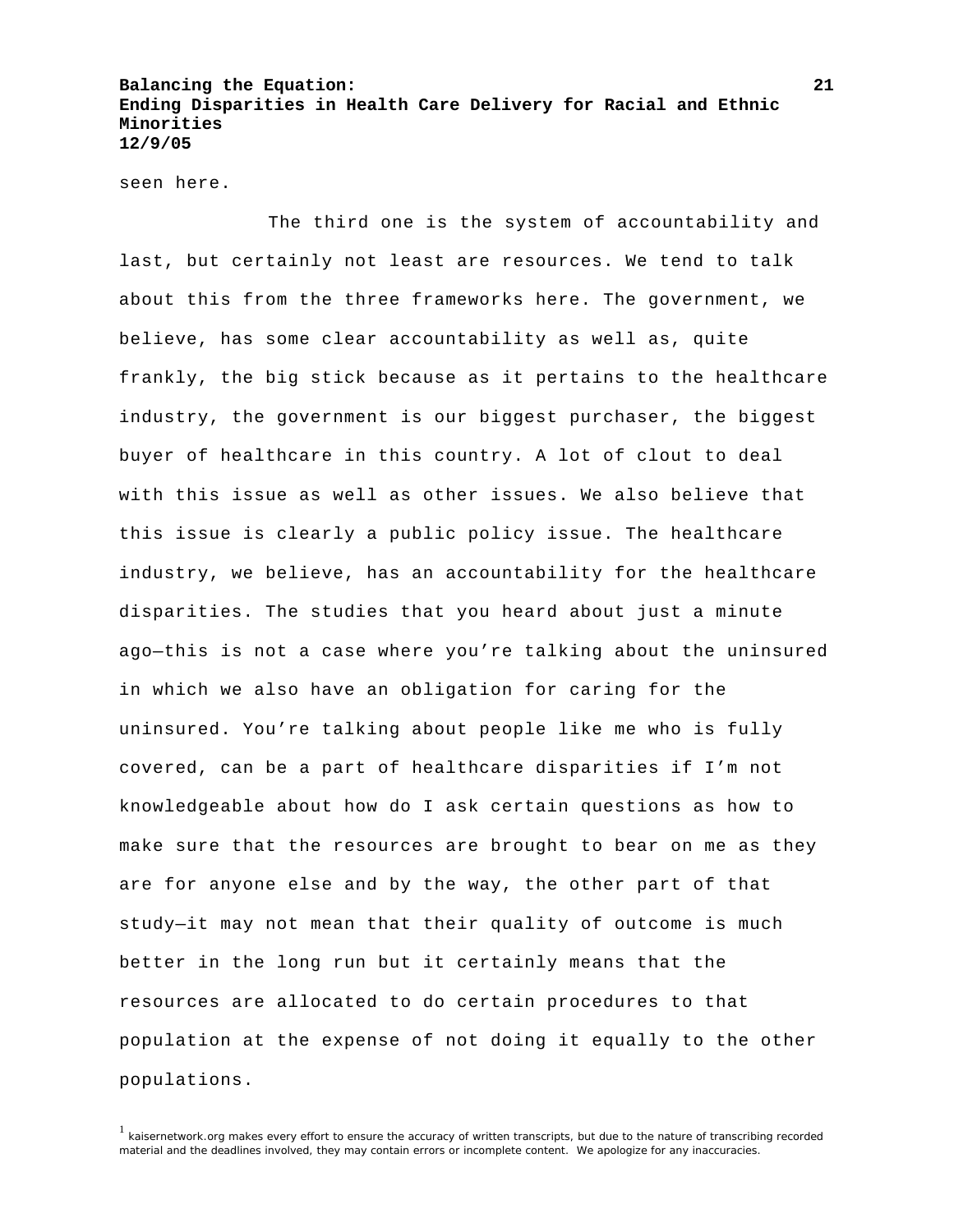Last but not least, we believe in the accountability of the individuals from two perspectives. One, we believe that the individuals have some accountabilities about their health habits as well and secondly, we believe strongly that the imagery of the healthcare disparities tend to take people to negative places that does not represent where people of color are really coming from. That is to say people of color are proud, empowered. They are making the best out of small resources and need to be shown in that way as opposed to an imagery of these are victims of society and so we're very clear in our agenda about how to deal with the accountabilities of the individuals.

Next, I'll just briefly go over a couple of examples and you could just fly through all of those—a couple examples of what's going on in the industry and then at Kaiser Permanente and I have many more but this is to give you an example of there are some solutions that are being implemented and explored across the country and obviously, I want to highlight Kaiser Permanente. The first one, just to touch on briefly, is the National Healthplan Collaborative. That's a wonderful piece of work that's going on with 9 health plans across the country. It's been sponsored by the Robert Wood Johnson Foundation. It's getting technical support from the Rand Corporation. It is a well staffed project that is going on

<sup>1</sup> kaisernetwork.org makes every effort to ensure the accuracy of written transcripts, but due to the nature of transcribing recorded material and the deadlines involved, they may contain errors or incomplete content. We apologize for any inaccuracies.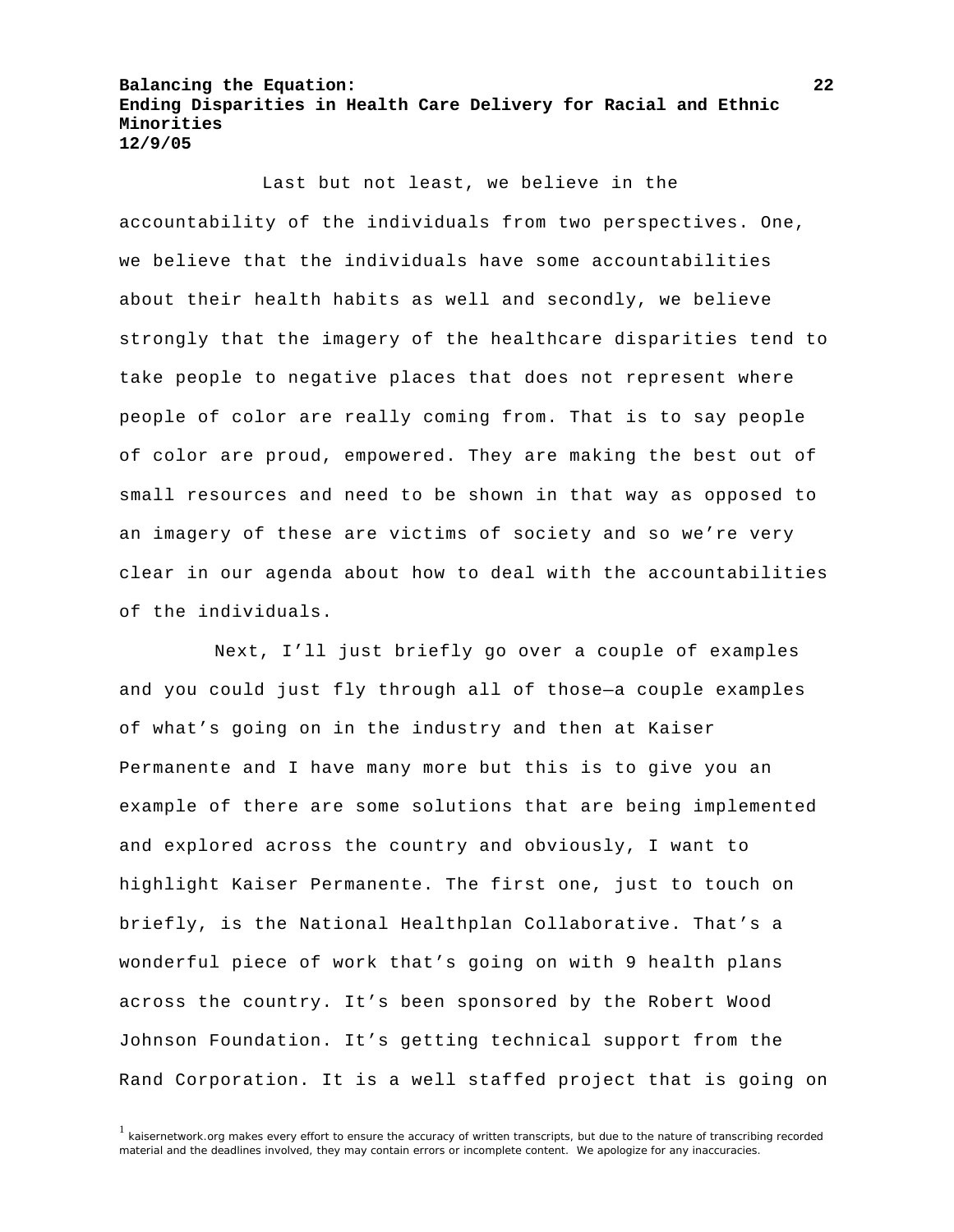across the country and Kaiser Permanente is actively involved in this work. The work, in essence, is intended to collect and use data on outcomes from these organizations who are dealing with the elimination of healthcare disparities and specifically, the project that is being worked on now as we speak is diabetes and the plan is that each of our organizations are collecting the data as we care for these populations with diabetes. We will then come together and pool the learnings to understand what's working, what's not working and from those learnings, we will dispense them out to the rest of the healthcare industry. So I think it's a great example of a collaborative, in some cases, of competing health plans that are coming together for the greater good. Then, you could see some of the others. I want to touch on a couple from Kaiser Permanente to make my point and also to do the commercial of Kaiser Permanente because we're proud of what we're doing. One big one is we have invested millions of dollars over the last 10 years in what we call our Culturally Competent Care Institute. This is now the brainchild of our diversity program at Kaiser Permanente. We have, in fact, developed protocols for most, if not all, of our people of color—African Americans, Asian/Pacific Islanders, Latinos, and others and we've put together guidelines for women and we've put together guidelines for gay, bisexual, transgender and the point is we believe,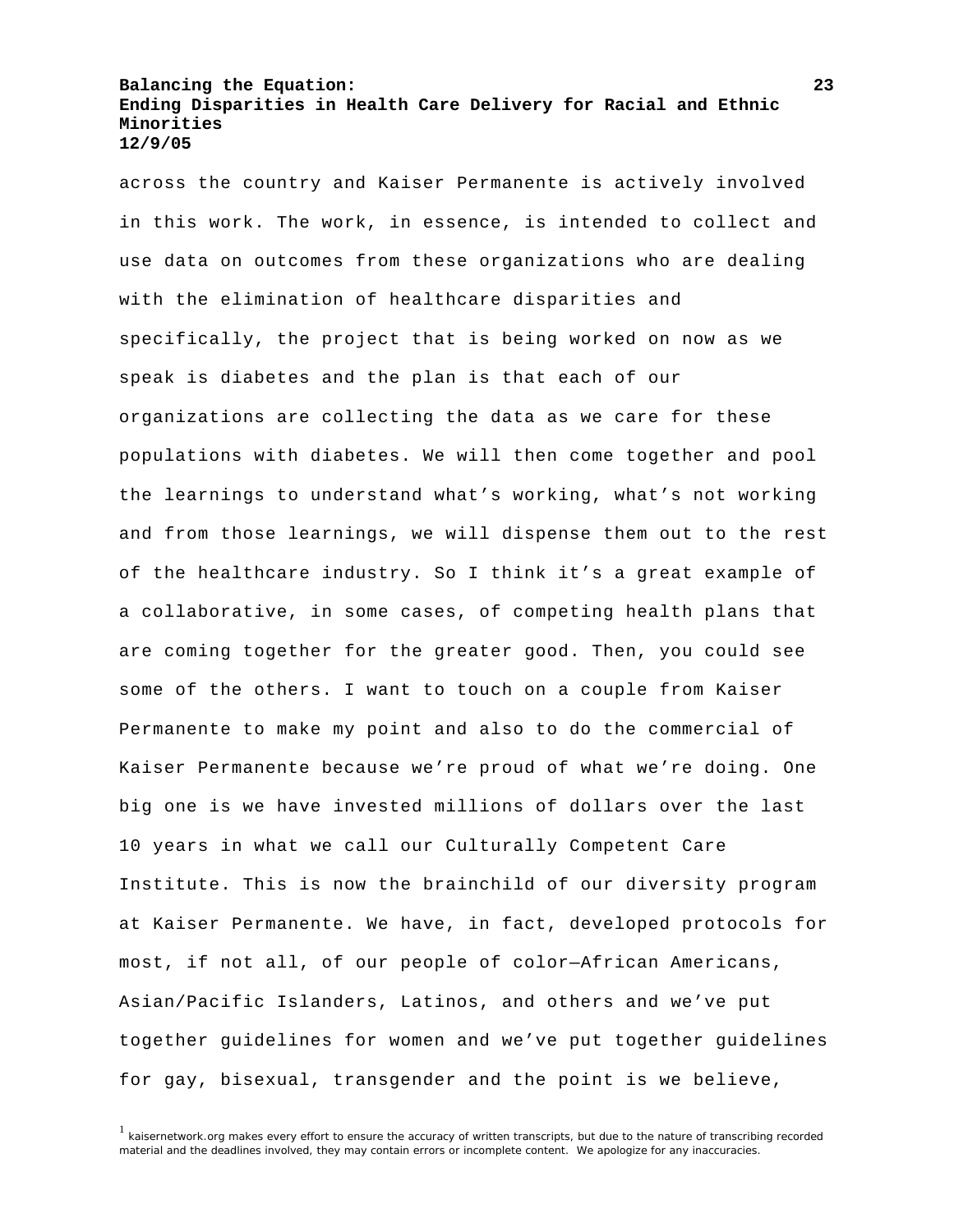strongly, that culturally competent care has to be applied to every provider in the healthcare system, that the ideal scenario would be that there are more matches of the people of color in the industry caring for the people of color who are receiving disparities of care. That's not reality but the expectation is that no matter who you are as a provider, you have to be culturally competent in providing the care necessary for the recipients to both accept it, receive it, and to follow the instructions that our physicians and others offer. We also have—proud to say—implemented a new initiative called our Farmer's Market in which we have 22 now in five states across the country. Here's the significance of that. One of the things that I'll end on now is—this is a [[inaudible]]—one of the things I'll end on now is in many of our communities of color, grocery chains have exited those communities and so as we talk to these communities of color about eating healthy, what we have found in return is there is no place to go unless you either get on a bus or drive 5 miles out to go get, Bernard, all that healthy colored food that you keep talking about because we have a promotion about eat colors—fruits and vegetables and so we have planted Farmer's Markets in some of our communities where we have our Kaiser facilities and it is amazing how the community now comes to our facility to get fruits and vegetables at least one or two days a week. This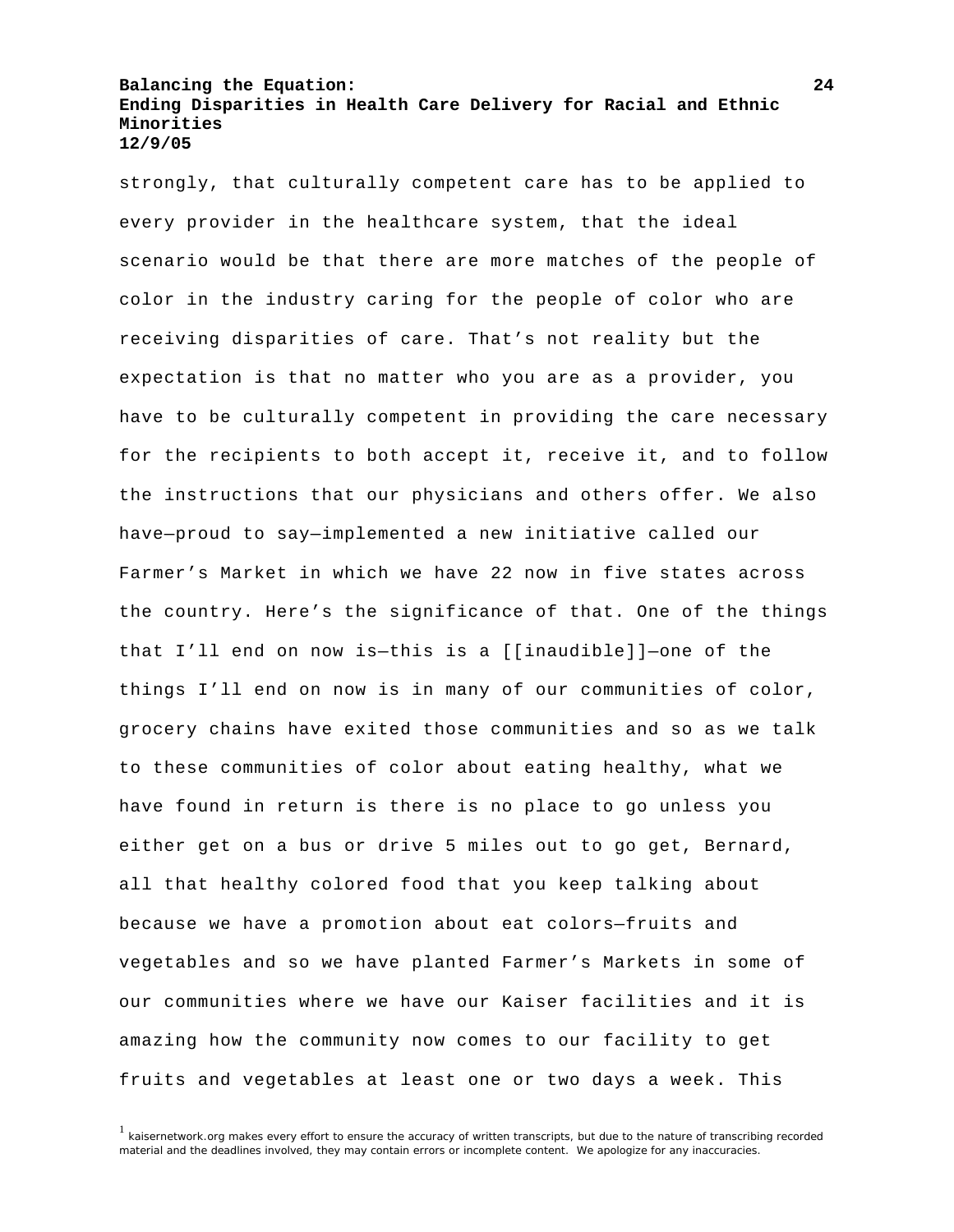program has been so successful that I'm also in conversations with Safeway and McDonalds to talk about ways in which that they may want to re-enter communities of color in which they can, in fact, leverage this much more than Kaiser Permanente organization. I will stop but can I just show one more quick piece here? I want to talk just a second about the five-point plans for individuals. Kaiser Permanente launched an initiative last year under my direction to touch 100,000 African American families around caring for your health. We had set a goal to achieve this objective within two years but this program has been so successful that we are over 100,000 now and next year, we're projecting another 100,000. We also now have received inquiries from other organizations who would like to join us in the promotion of this five-point plan. This five-point plan is an attempt to give individuals a plan for what they can do to improve their health because we believe that there's an individual accountability also in what's going on with health that leads to the need of getting healthcare. Very briefly is know your numbers. We're promoting that every single individual should know your blood pressure, your blood sugar, your cholesterol, and your body mass index and you should know that just like you know your tire pressure or whatever else and by the way, I see heads nodding. You should know that also, everyone in this room.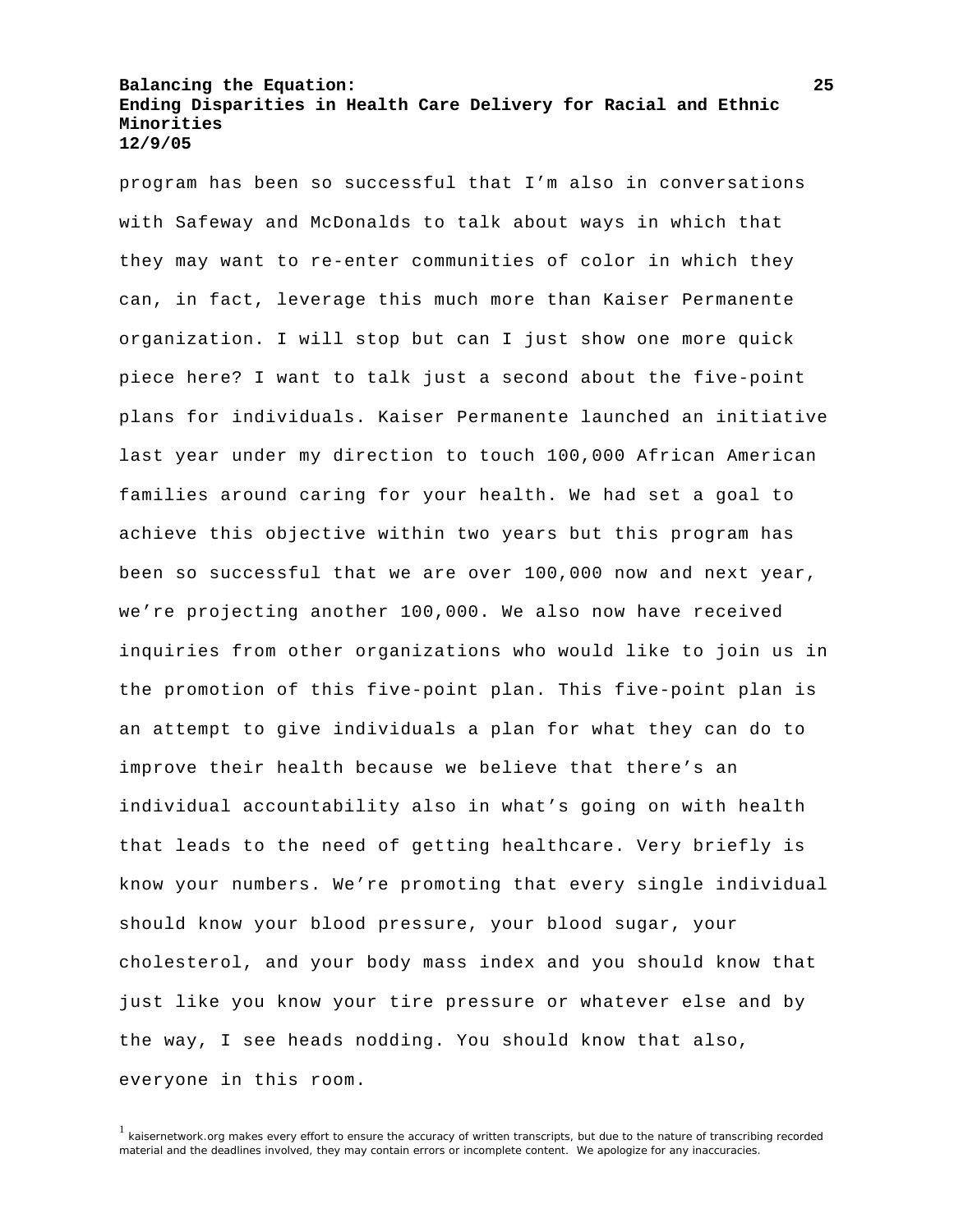The second one is that you should know your family history. You should know if your family has diabetes, cancer, etc. not so you walk around depressed for the rest of your life but so you have a better sensitivity to what to pay attention to.

 Third, we talk about eat colors and that's your fruits and vegetables—eat more fruits and vegetables. We have a series on fried foods, how that goes back to the slavery days and God knows that we would never degrade our tremendous forefathers and foremothers who had to fry the 5 and 6 day old pieces of meat so they could kill the bacteria to eat the food versus how it's treated today as soul food and we have a whole series about how to eat properly. Be active—that's talking about activity. We promote—walk 10,000 steps a day. We tell people you don't have to join a big gym to exercise. Next time you go to the store, instead of driving around trying to find that park closest to the door, go all the way to the end and walk back—even that will do you good and the last one is establish a relationship with a healthcare provider.

 If I could leave you with the three recommendations, they are—we believe that there must be a better movement in the collecting of data that allows us to look longitudinal at this issue. Secondly, needs to be incentives put in place for the healthcare providers to provide

<sup>&</sup>lt;sup>1</sup> kaisernetwork.org makes every effort to ensure the accuracy of written transcripts, but due to the nature of transcribing recorded material and the deadlines involved, they may contain errors or incomplete content. We apologize for any inaccuracies.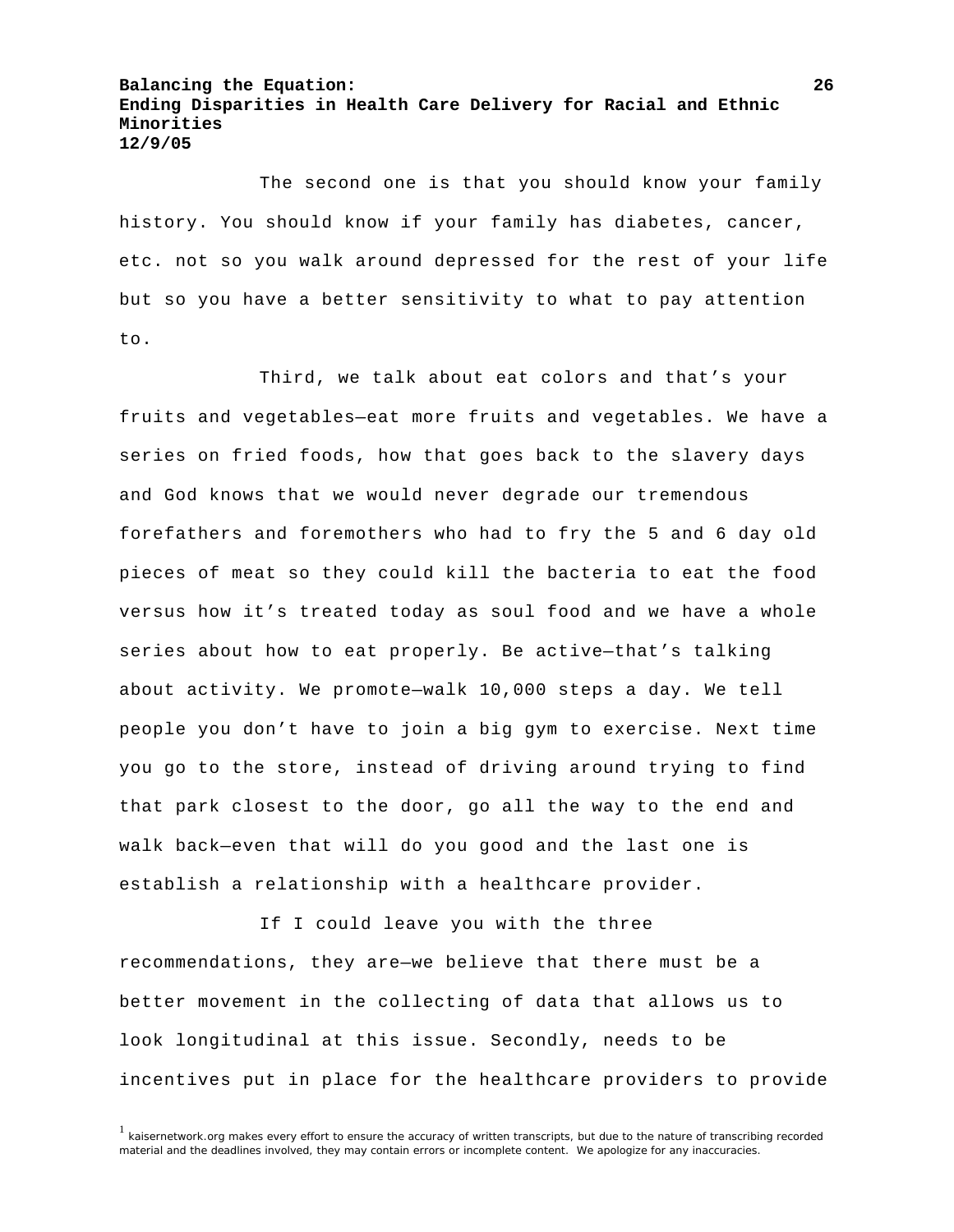culturally competent care and we also believe that we also need to tap into the medical schools and to make sure that the future physicians and other providers are being trained in culturally competent care for the diverse populations that they will be caring for. Thank you.

 **ED HOWARD:** Thanks very much Bernard. Now, I want to introduce our last panelist—two hours ago, I would say, Dr. Garth Graham didn't know he was going to be here speaking so he deserves an audience that will cut him some slack. The irony, of course, is that he probably doesn't need anybody to cut him any slack. He's the Deputy Assistant Secretary for Minority Health within HHS. He's also the Director of HSS' Office of Minority Healthy. He's the founding senior editorial board member of the Yale Journal of Health Law Policy and Ethics. He was a graduate of the Yale School of Medicine. He won the 2002 AMA Leadership Award and because of his special situation, he doesn't need to worry about the quirks of our wireless mouse so we're really pleased that you were able to join us on such short notice. Dr. Graham.

 **GARTH GRAHAM, M.D.:** Thank you Ed. One, I want to just describe to you the journey in which I undertook to come and spend some time with you here this afternoon. So I started off this morning at 4AM. I was supposed to be actually back in Boston and then start a

<sup>&</sup>lt;sup>1</sup> kaisernetwork.org makes every effort to ensure the accuracy of written transcripts, but due to the nature of transcribing recorded material and the deadlines involved, they may contain errors or incomplete content. We apologize for any inaccuracies.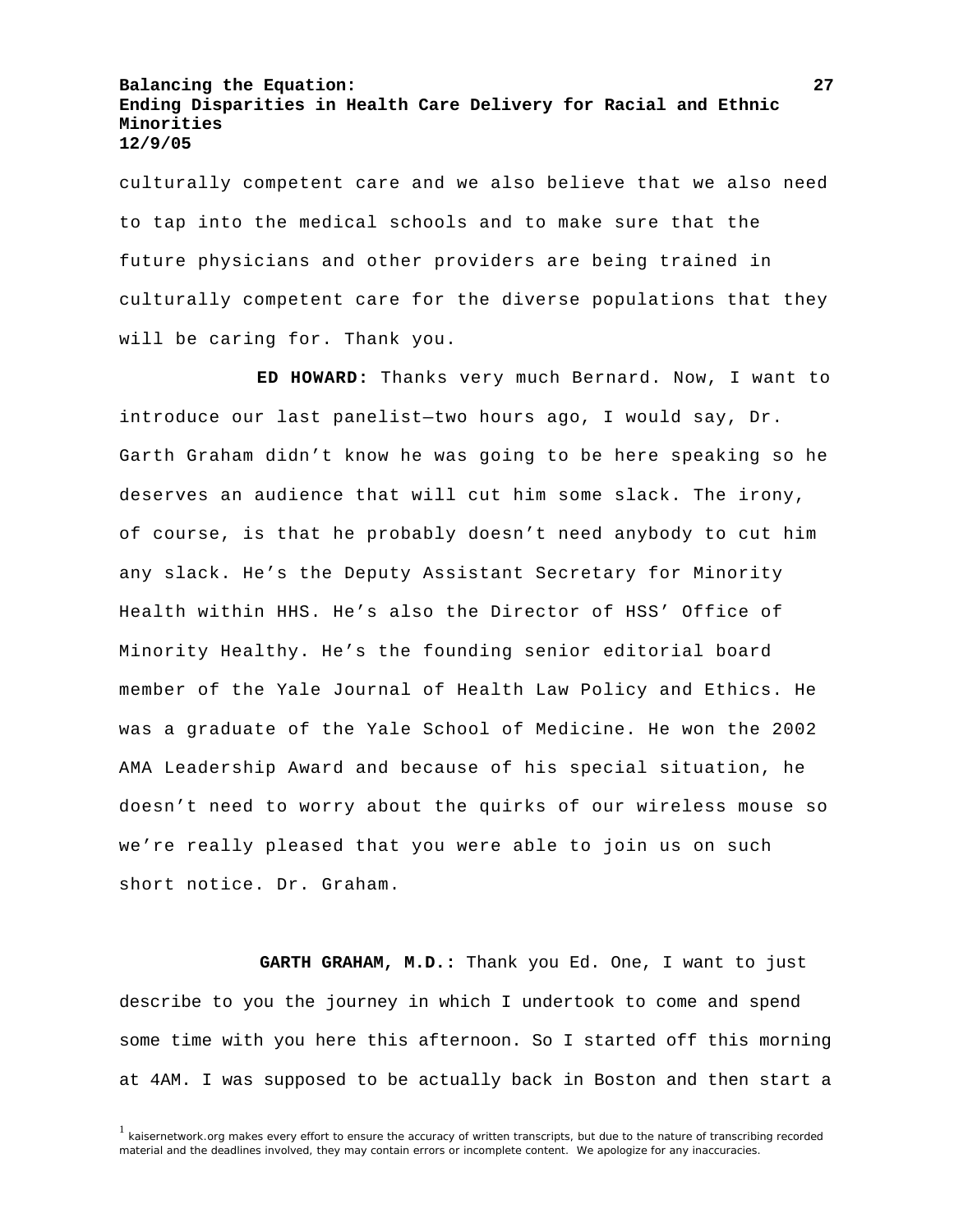trek from Boston to New Jersey and all over the place and heading back on to Philadelphia so then I got up at 4 a.m., saw what the weather was like, thought I would still try and make it to the airport. I made it to the airport, found out luckily so that my connecting flight was cancelled—went back home, got out the warm, fuzzy slippers, and was feeling all good and happy about being at home this morning because there was a paper that I was supposed to be working on for a while now that a group of us had been trying to publish so got out my warm, fuzzy slippers, got out my laptop, sat down, starting typing away then got a call from some of my staff folks asking and, of course as many of you are well aware, the federal government gave us a little bit of a break in terms of time we needed to arrive in this morning so I thought I'd take advantage of that as well then got a call from my staff and I should have known—I should have been suspicious about the call because the call started with well what are you doing right now and so then I didn't admit it at first. I said well I'm busy doing some work, well why? They were like well what are you doing in two hours? I said well I'll be in the office in two hours. Then the caller's like well what do you have planned for as soon as you get here? Well nothing really. They said well they need some help in terms of filling in for Peter and so forth so glad to be here. I still have my warm, fuzzy slippers. I took it with me. I took it in the car and I'm going to put those back on later on this afternoon when I get back to work so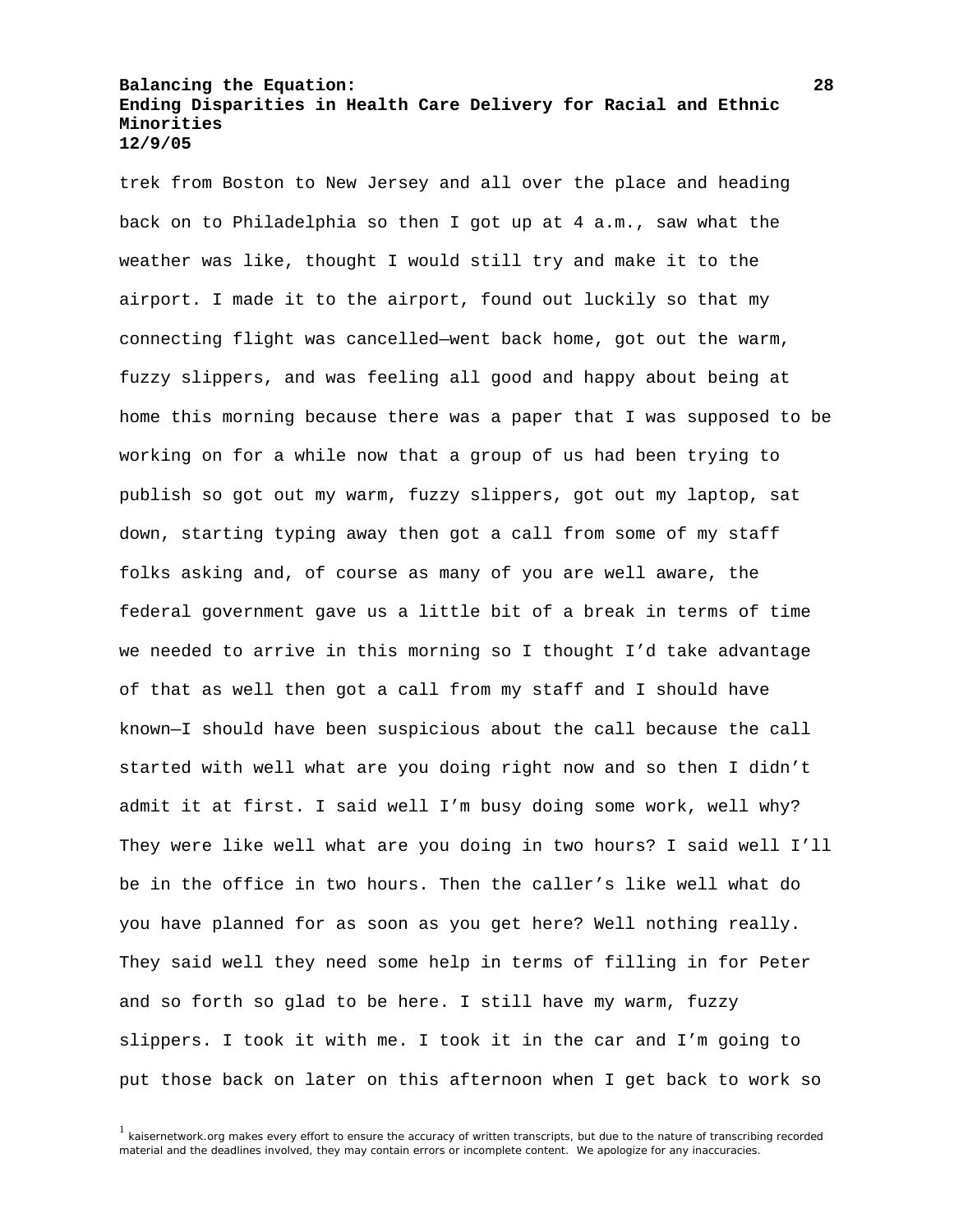definitely I'm definitely glad to be here and I'm glad to be a part of what I think is a very, very important conversation and not just this issue of health disparities but really the findings in terms of the awareness of health disparities and where the various levers and keys need to be turned in terms of effectuating change so I think Ashish talked about this earlier—the fact that over the past—not even just 10 years but I would say over the past 20 years—the federal government has had a relatively robust effort in terms of dealing with this issue of health disparities and lets talk about what happened 20 years ago. Twenty years ago, Secretary Margaret Heckler [misspelled?], who was then Secretary of HEW, which then subsequently became Health and Human Services, formed a task force called the Secretary's Task Force in Black and Minority Health and one of the things that was impetus for that task force and then one of the results, in fact, in that task force was the fact that there was a relative lack of consistent data documenting this issue of minority health and health disparities. Now, many of you who are practitioners and I see actually the faces of some folks who I know have been around from the start, from the formation of the task force and from the beginnings of our office could probably tell the story better than I could but really one of the things that the secretary wanted to do was to show that disparities existed and then figure out what is it that we do from that point on. So the task force documented that health disparities existed in at least 6 primary areas—diabetes,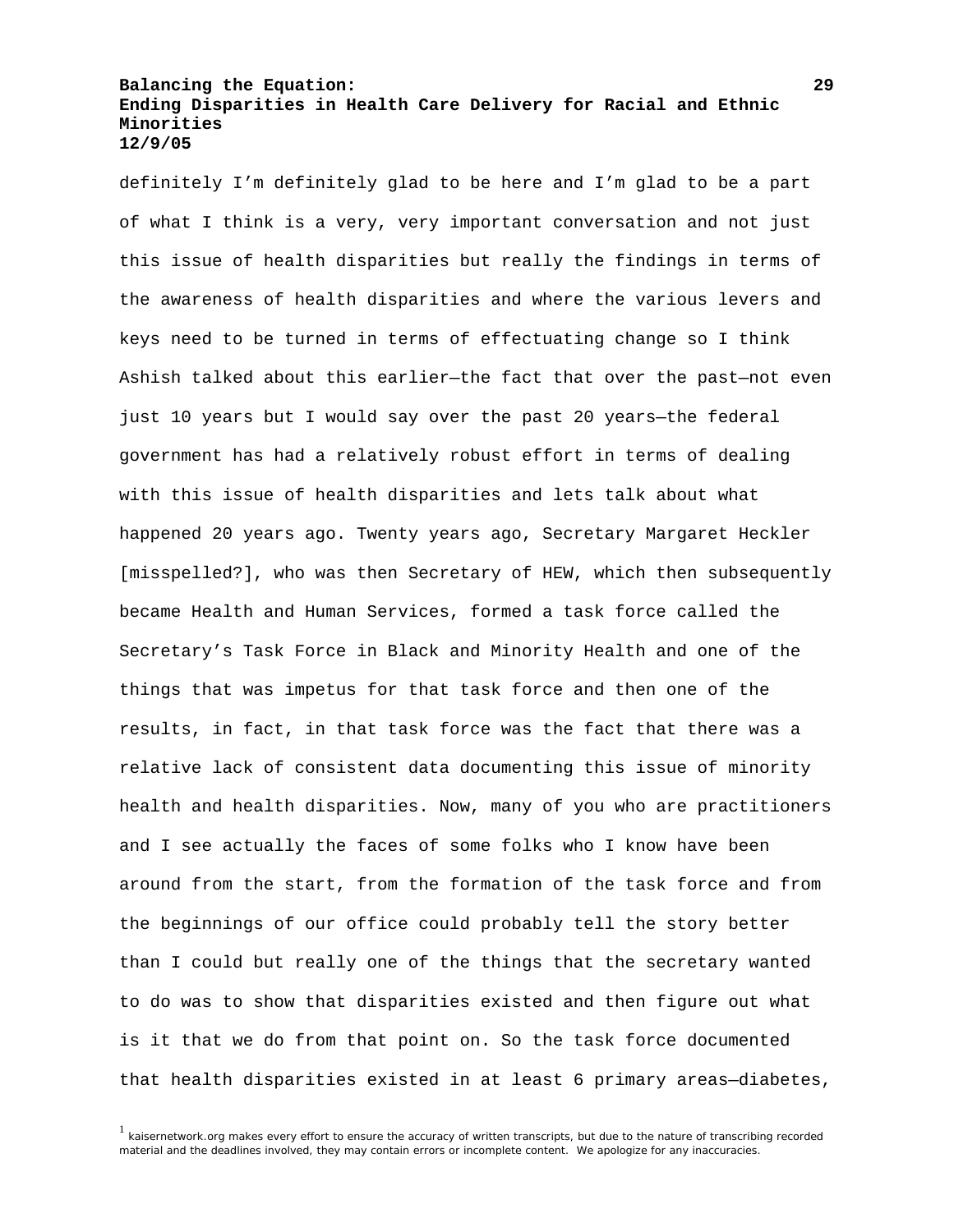cardiovascular disease, cancer, infant mortality, among others and that task force activity actually led to the formation of the Office of Minority Health back in the period of what—1985, 1986. For those of you who are not aware, we're celebrating our 20<sup>th</sup> year anniversary. January of next year, we're having a big conference, a big summit—we need you to register at [www.omhic.gov](http://www.omhic.gov/) and omhic.summit. Okay, that was a plug. Moving on—talking about this issue of data and then what it is that we should do with the findings that are being released today as well as the findings that have been accumulating over the past 20 years or so and pertains to minority health and health disparities. As I said before, this Secretary's report documented quite firm, in black and white, for all to see that health disparities existed between primarily then routine [misspelled?] African American and the Caucasian population but subsequently as more data has been accrued over the next subsequent two decades, we know that health disparities between all the various minority populations for a variety of disease—of different disease entities. As Ashish pointed out, a number of federal activities have taken place since 1985. We know that in the 1990s and even beyond, in this decade as well, HHS has done a number of activities and pushes in terms of highlighting this issue of health disparities but what we're really seeing and I think this is underscored by the findings that are being released today in this new poll is that in terms of the activities that have occurred at the 10,000 foot level in the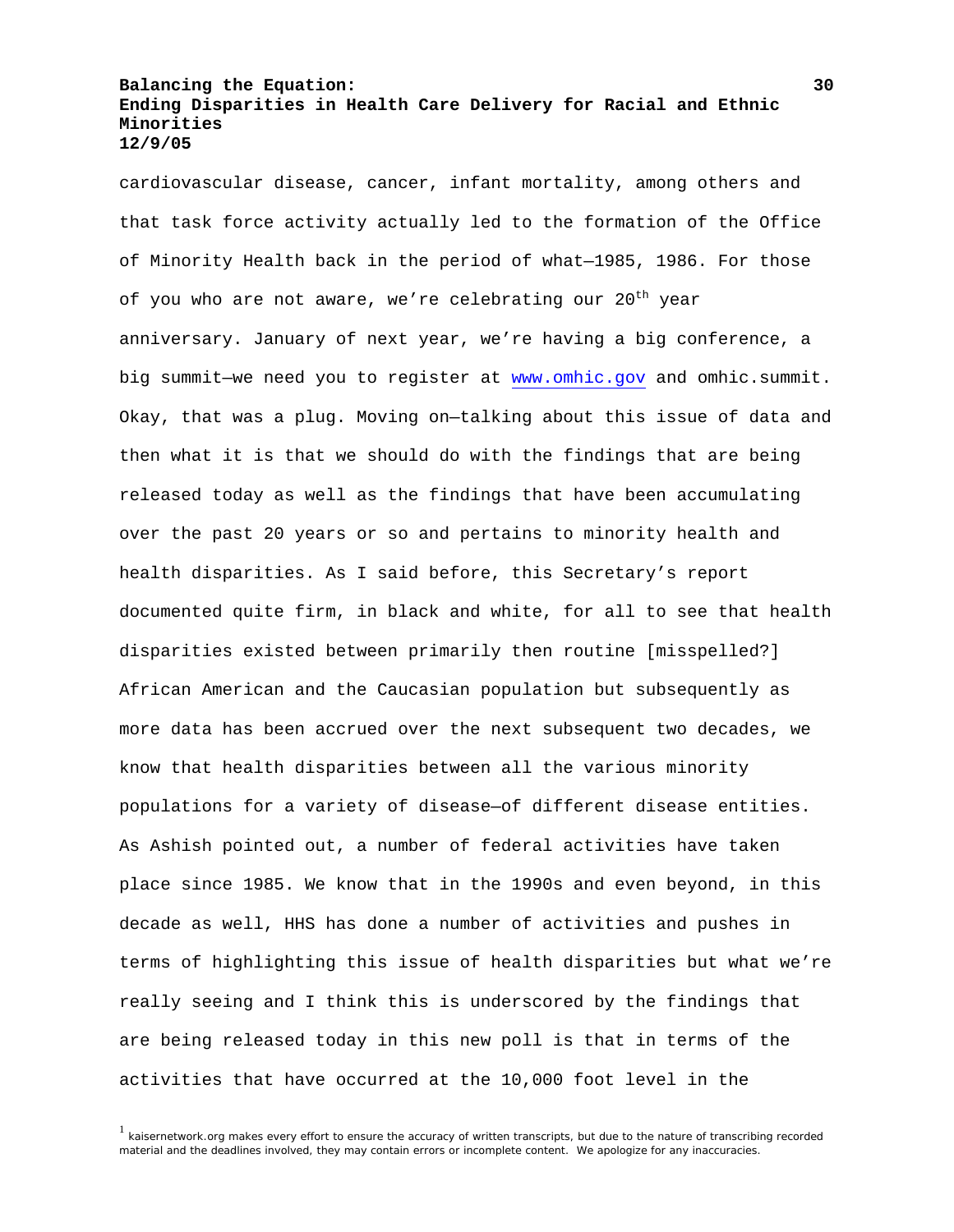treetops that we haven't done that well in filtering these activities down to the grassroots level to the individual physician, to the individual person and I think the findings here today, as being released, really underscores that issue and I actually did know these findings prior to coming here but interesting because it was where I was going to go in terms of my remarks and comments to you here earlier on today. Now, let me take this from a personal perspective in terms of understanding health disparities and what this means and then how this affects a person's individual decision-making. Prior to coming here, I was a physician, a clinician at Massachusetts General Hospital back in Boston and I had been studying minority health and all of these things for a while, had been part of activities back at Yale, prior activities in the Roxborough community and felt I was quite versed in this issue of health disparities, studied all of the cultural competency courses, thought I was not only versed but almost a genius when it came to this thing of health disparities—I'm kidding—but then something happened that really showed not just a flaw in my knowledge but the idea of why it is integrally important not for us to just define health disparities at the 10,000 foot, 30 foot level but really to drill this down to the individual person and individual physician in terms of decision-making. So I saw a patient in the emergency room, she was an Asian American lady who had come in with cough, fever, chest pain. Chest X-rays showed a left lower lobe pneumonia. We admitted her in overnight because of her age, gave her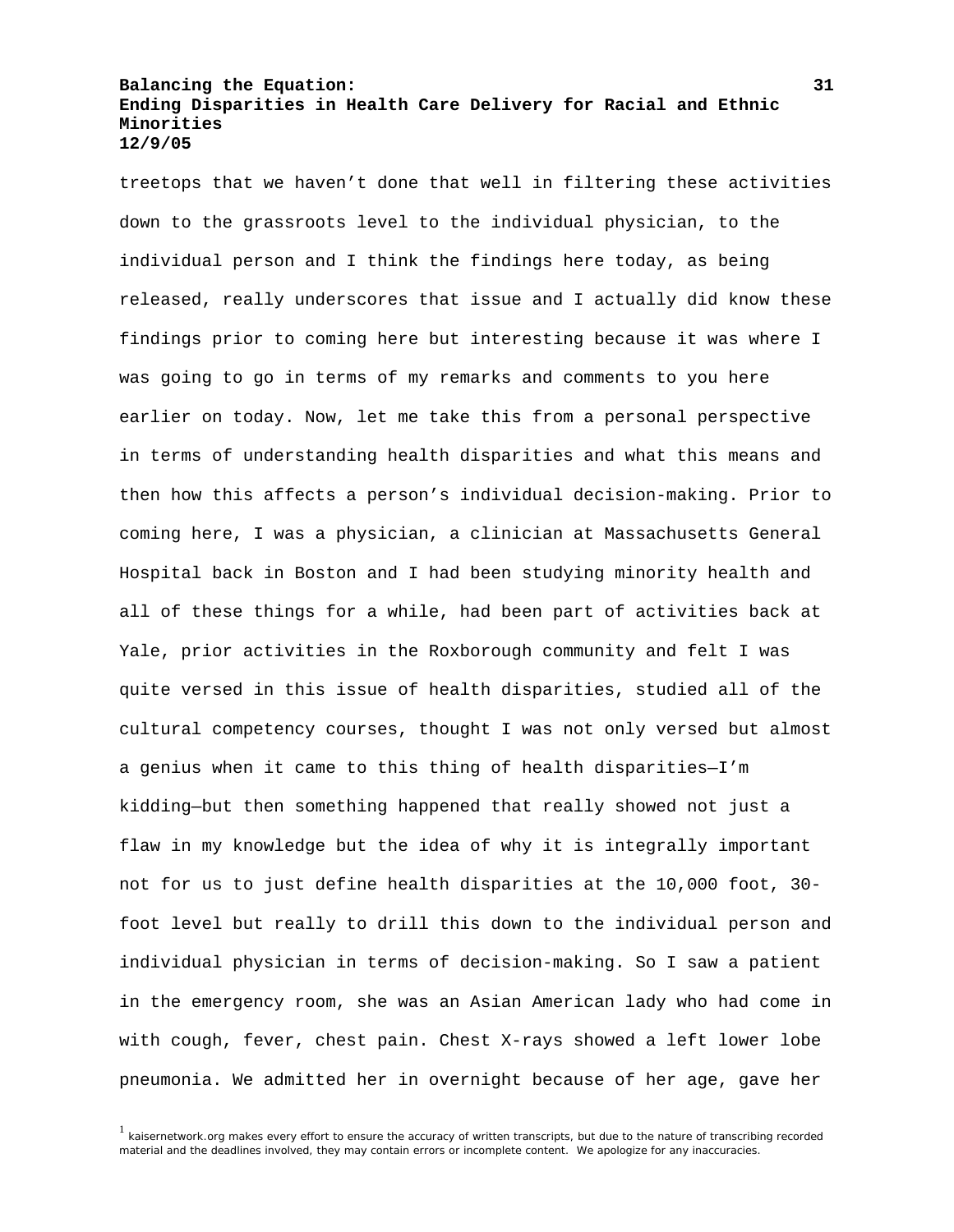some IV antibiotics and then gave her her prescription for Levofloxacin and sent her on her way home, saw the lady and made an appointment for this lady to follow up in my clinic two days later just to make sure she was doing okay. She showed up for that appointment. The appointment was brief. She looked like she was not doing so well. We talked a little bit more about the medication, making sure—I thought—that she was taking her medication, talked to her about making sure that she's taking her Levofloxacin pill at least she should be taking it once a day. Two days later, this lady came back into the emergency room complaining of fever, chest pain was a little bit different, cough had gotten worse. She had basically not been getting better but had actually been getting worse in terms of her clinical disease. We knew she had a left lower lobe pneumonia, admitted her again over night and gave her some IV antibiotics, talked to her and her family a little bit. They were so appreciative of us as clinicians, thought we were doing just a great job, sent her home. A couple of days later, came back in again, same complaints, same issues. We were talking to the family and we were just upset that this patient wasn't doing as well as we'd thought. We knew she had pneumonia. She had all the classical signs of pneumonia. So we were like well, what's going on? In talking to this patient, her family—they started thanking us - us great doctors for all the work that we do and said you know doctor, thank you for all of your medicines. As you said, we've been giving her 1 tablet. We've been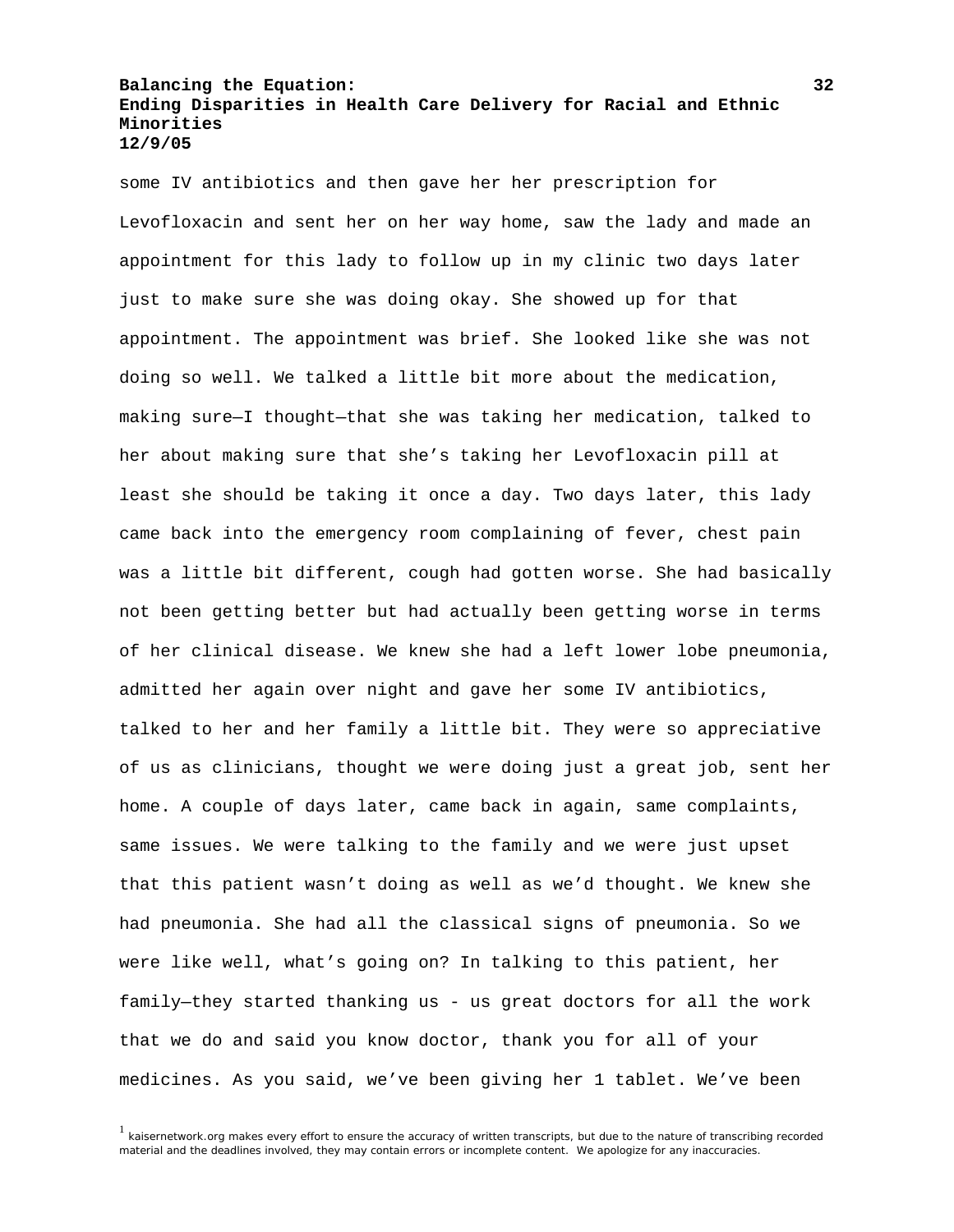taking 1 tablet a day and here they are, right? So what they had been doing is taking 1 tablet a day and putting it on this little string because that was their concept of what I was saying to her—take 1 tablet a day. That's what they understood in terms of taking 1 tablet a day. We sat there for a second and we thought well we never actually explained to her what we thought she already understood in terms of taking 1 tablet a day. This really speaks about this issue of culturally competency and that understanding that when you understand cultural competency not in the esoteric broader conceptual level but as it pertains to individual patients and individual cultures and that idea of health literacy and patient communication that you actually think through what you're doing and actually practice differently. Despite all the education and edumacation [misspelled?] that I had had in terms of cultural competency didn't actually click in my mind what that actually meant because I thought that had to do with Caucasian patients learning more about the African American community or Caucasian—not patients—Caucasian clinicians learning more about the African American community and things along those lines not knowing that it meant that I needed to take some time and understand my individual patient and communicate to that patient effectively. I say that to say that one of the things I thought, prior to taking this job and one of the things I think very strongly is that what we need to do in dealing with this issue of health disparities is drill the information down to the individual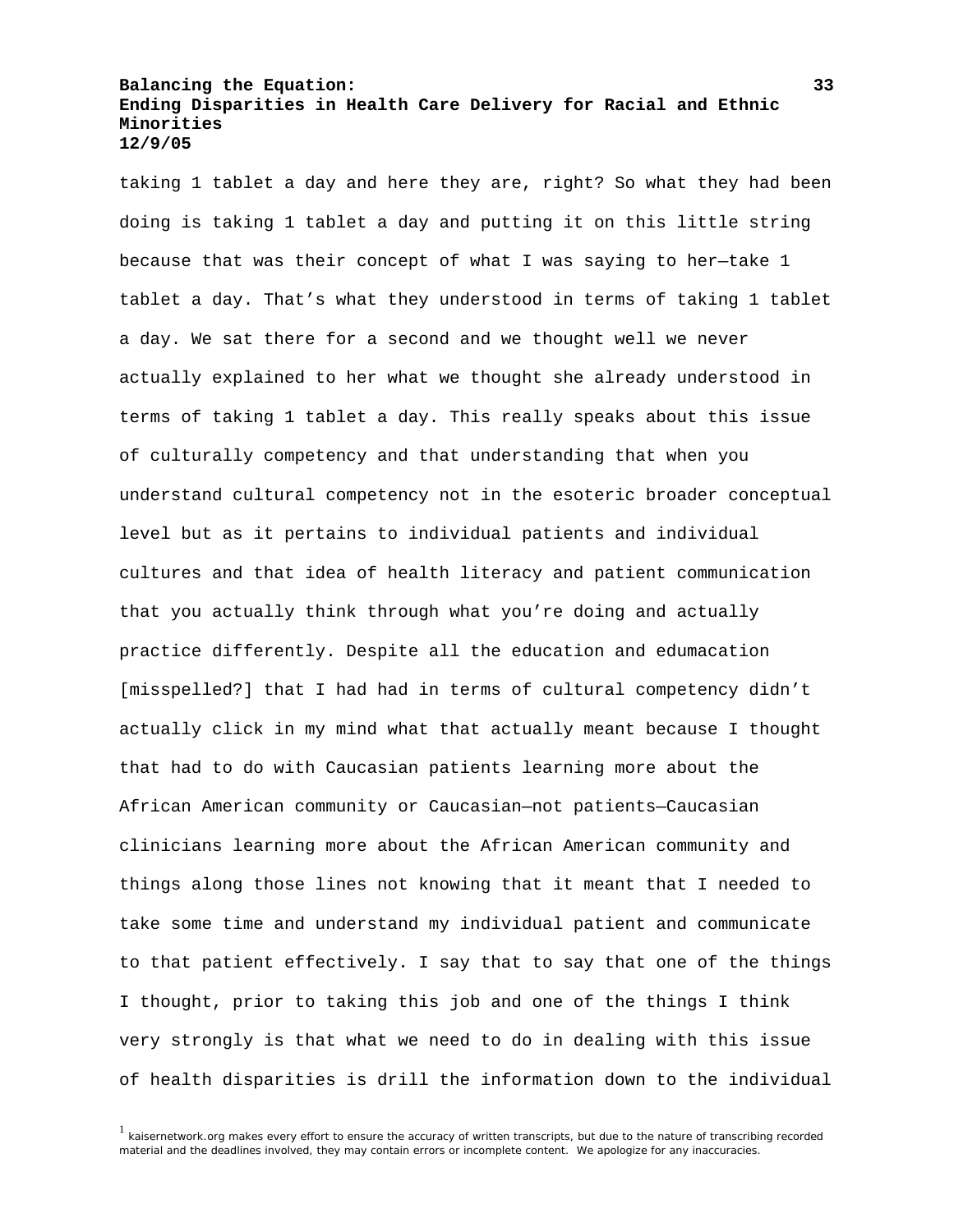patient, individual clinician level, individual doctor/patient interaction. If we're going to really tackle effectively this issue of health disparities and healthcare disparities—and I agree with Bernard that there is a difference between the two. For us to do that, it takes a lot more effort than we've been doing so far. I think, quite frankly, we can talk a lot about all the things that we've done but I think data has shown that what we've done hasn't worked as effectively as we thought and the interesting thing about some of the findings that was recently published in the New England Journal was all of the studies except for one basically show that despite what we're doing, there's been very little difference over the past 20 years but the data that John [[inaudible]] and some of [[inaudible]] that group published actually showed that one of the potential effective mechanisms that we can employ in dealing with health disparities is this issue of data collection, strengthening data collection, and the feedback that data collection does in terms of the issue of health [[inaudible]] so I think why data collection is so important because it raises awareness. Going back to what I talked about earlier that one of the key arrows in the [[inaudible]] in health disparities is awareness—awareness at various tiers in terms of not just at the federal level but really boiling down to the state level, the health plan level, health practitioner level, and then down to the individual patient. Troubling as these findings show in terms of this new poll that 68% of individuals in America aren't

<sup>&</sup>lt;sup>1</sup> kaisernetwork.org makes every effort to ensure the accuracy of written transcripts, but due to the nature of transcribing recorded material and the deadlines involved, they may contain errors or incomplete content. We apologize for any inaccuracies.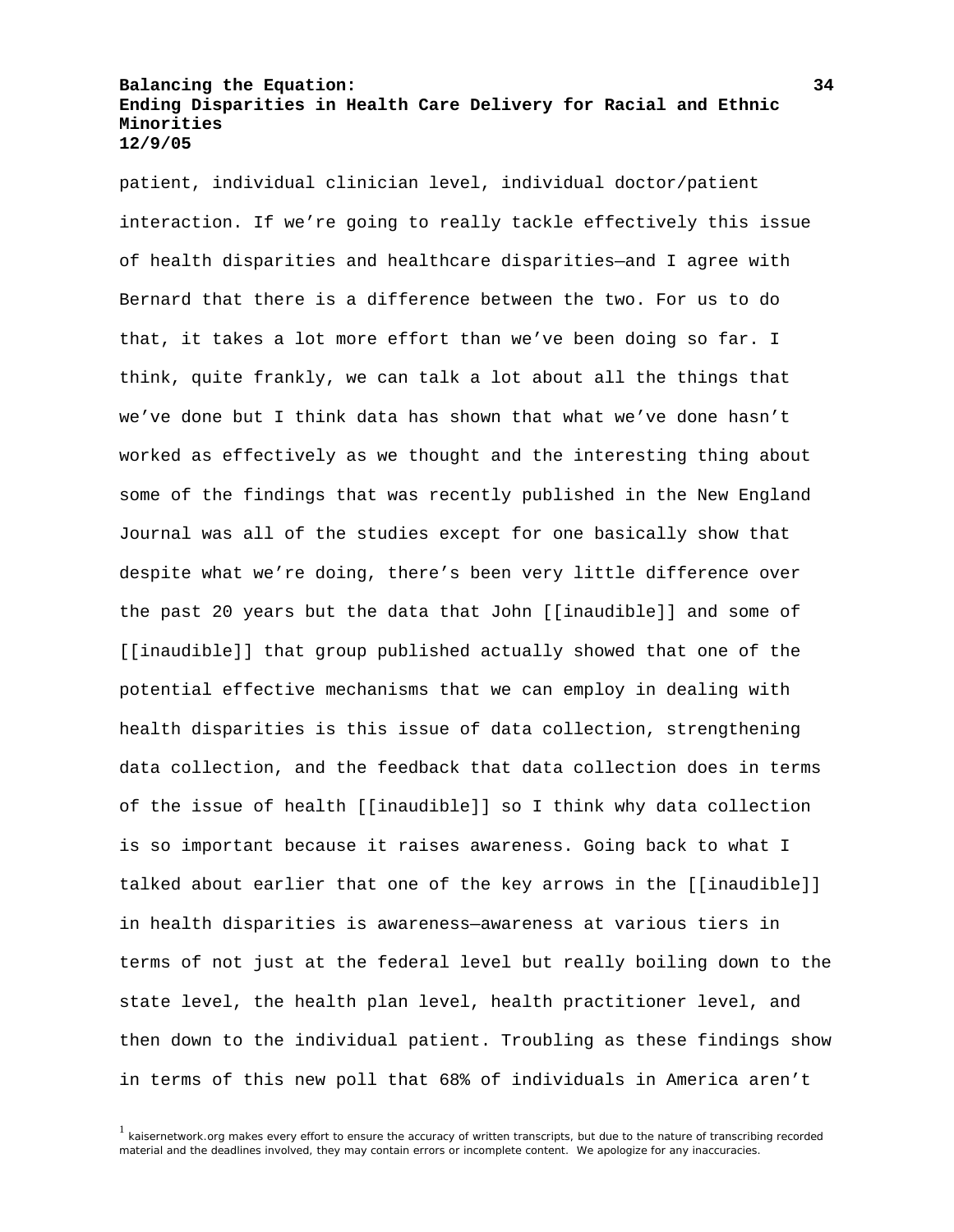aware that disparities exist—even more troubling was some data and I see that Marcia's actually here in the audience today—Marcia and some of the folks at ACC and some others have published a couple years back showing that cardiologists and individual practitioners had an awareness level of less than 40% or so in terms of believing that health disparities existed in their own practice and within their own sphere; going back to what I was just saying in terms of my own personal experience, if folks don't believe that health disparities exist as it pertains to them as much as they hear about this issue out there in the general world then individual activities are not going to change. We're going to keep behaving in a certain manner in a certain level that will not actually change your behavior but will actually perpetuate the system. I can't believe I've been speaking for that long—no. Okay—that we won't change our activities and that there will not be the change that's needed in terms of what we need to see over the next 20 years moving forward. So a quick word—really, really quick word in terms of what we're going to be doing and how we're thinking from the Office of Minority Health perspective—in terms of this issue of not only increasing awareness but putting the data behind that and putting the resources and finances behind that because these are the things that we think we need to do. It will touch a little bit on this issue of the state Offices of Minority Health. We believe that, back in 1990, when the Office of Minority started really investing in state offices—there were about 9 state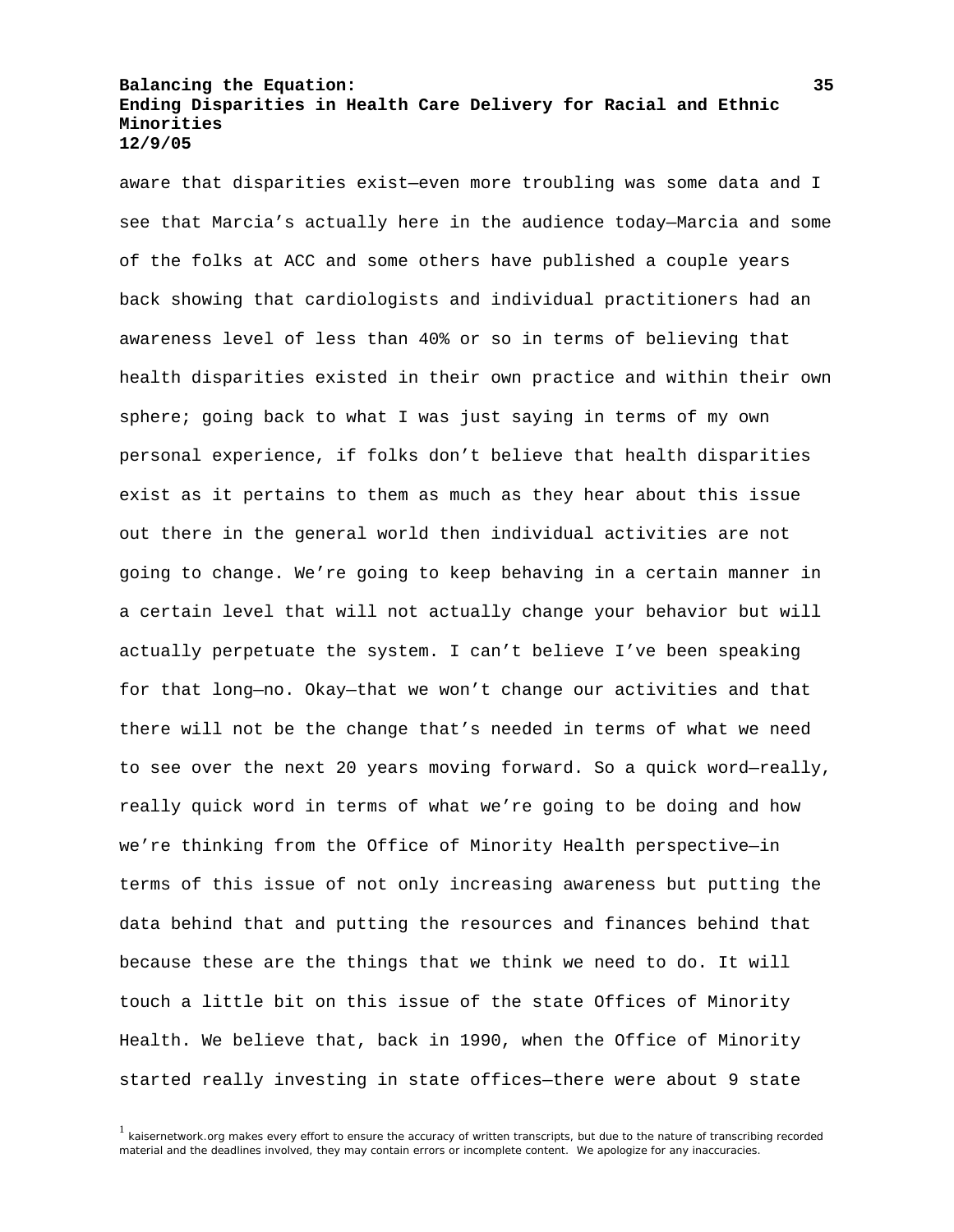offices of minority health. Now, we know that there's a little bit less than 40 state Offices of Minority Health. We believe that these state offices are very, very, very, very important for carrying on the work at the local level in terms of dealing with this issue of health disparities. These state offices for the most part, rely on a very, very, very small budget to do the work but the work that they do in their individual communities is very, very important this year. We gave a significant amount of funds to help move forward the states work and will be continuing to do so over the next couple of years but we're also going to be working with the states on really individualizing data collection at the state level so that states can be able to look across the various activities that are occurring in each state and see where each state is compared to the other. So that's very, very important because going back to this idea, I really, really believe that awareness is important in terms of understanding this issue of what it is that we must individually do. Now, Carolyn Clancy [misspelled?] and Nick Lorey [misspelled?] and the folks at ARC have been working with the health plans in terms of collecting data and information at the health plan level. That's good and we applaud that and I think that is the kind of partnership we need in terms of awareness at various levels. Like I said before, federal government doing what we need to do, state down to the federal plan level and then really going down to individual physician level. We've been encouraged by the enthusiasm expressed by John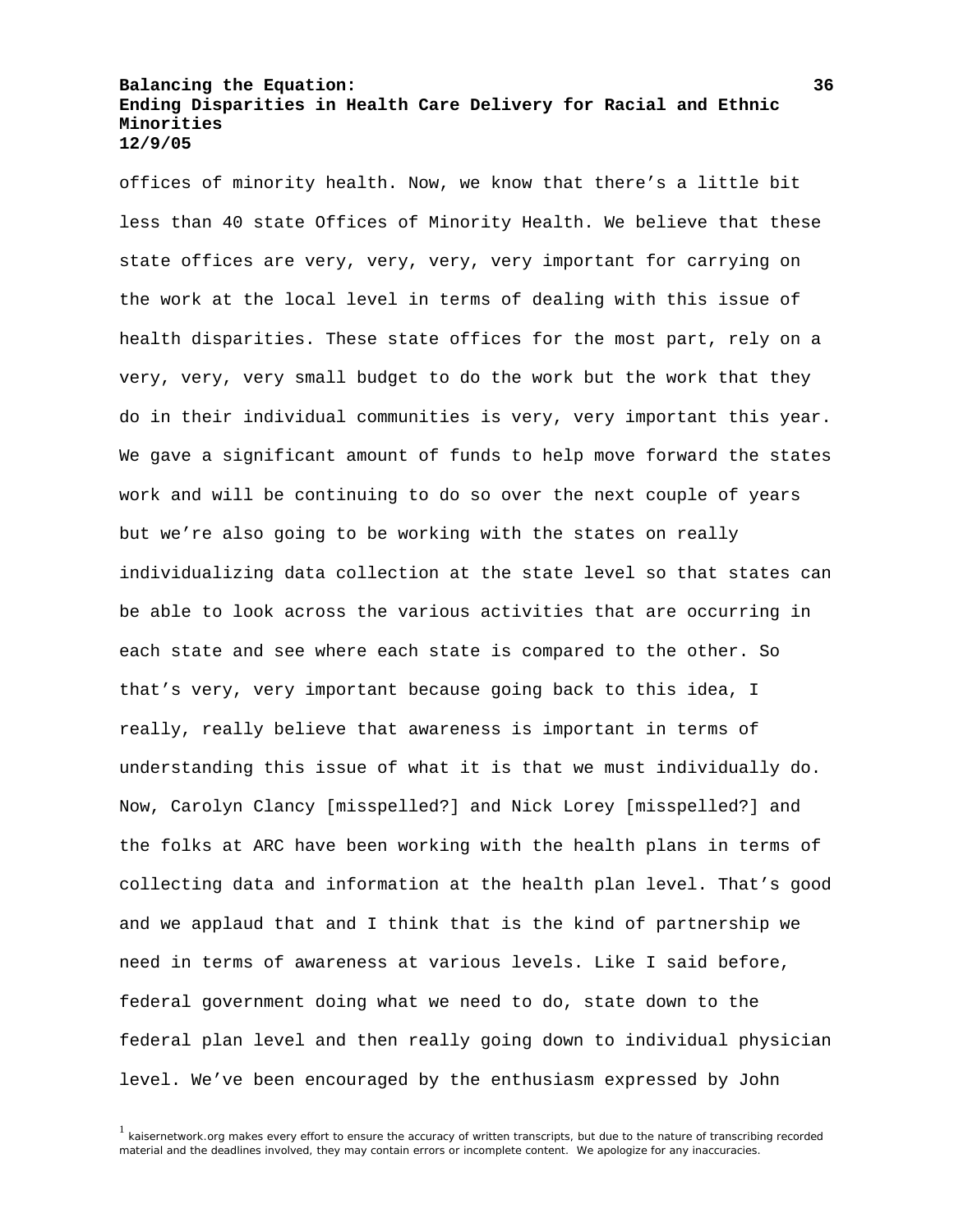Nielsen and the folks at the American Medical Association about educating individual physicians. A majority of physicians joining the AMA and the MHA have been doing their work within their populations educating the majority of physicians about the existence of health disparities not that health disparities exist out there in the general world but that potentially health disparities exist in your own individual practice. Again, though not the end all, be all solution in terms of awareness, this is a belief I felt because of my own personal experience but I believe that really at all the various tiers of activities that awareness—true awareness—not that this is somebody else's problem but that this is our own problem, needs to occur at all the various levels.

 Touching on a sore issue but, I think, underlying this area of awareness and how awareness triggers a variety of activity, as we know with hurricane Katrina, there were some issues that came up in terms of the existence and the plight of individuals within our own United States of America as it pertains to socioeconomic conditions that has changed the view of many individuals in the majority of the population about what's been occurring down there and what it is that needs to be done. When we look at this idea of health disparities from the Office of Minority Health standpoint—realize that what we need is a true movement. We need a true filtering down of activities, various levels and just in the same as had happened post-Katrina where now folks realized that there's something that we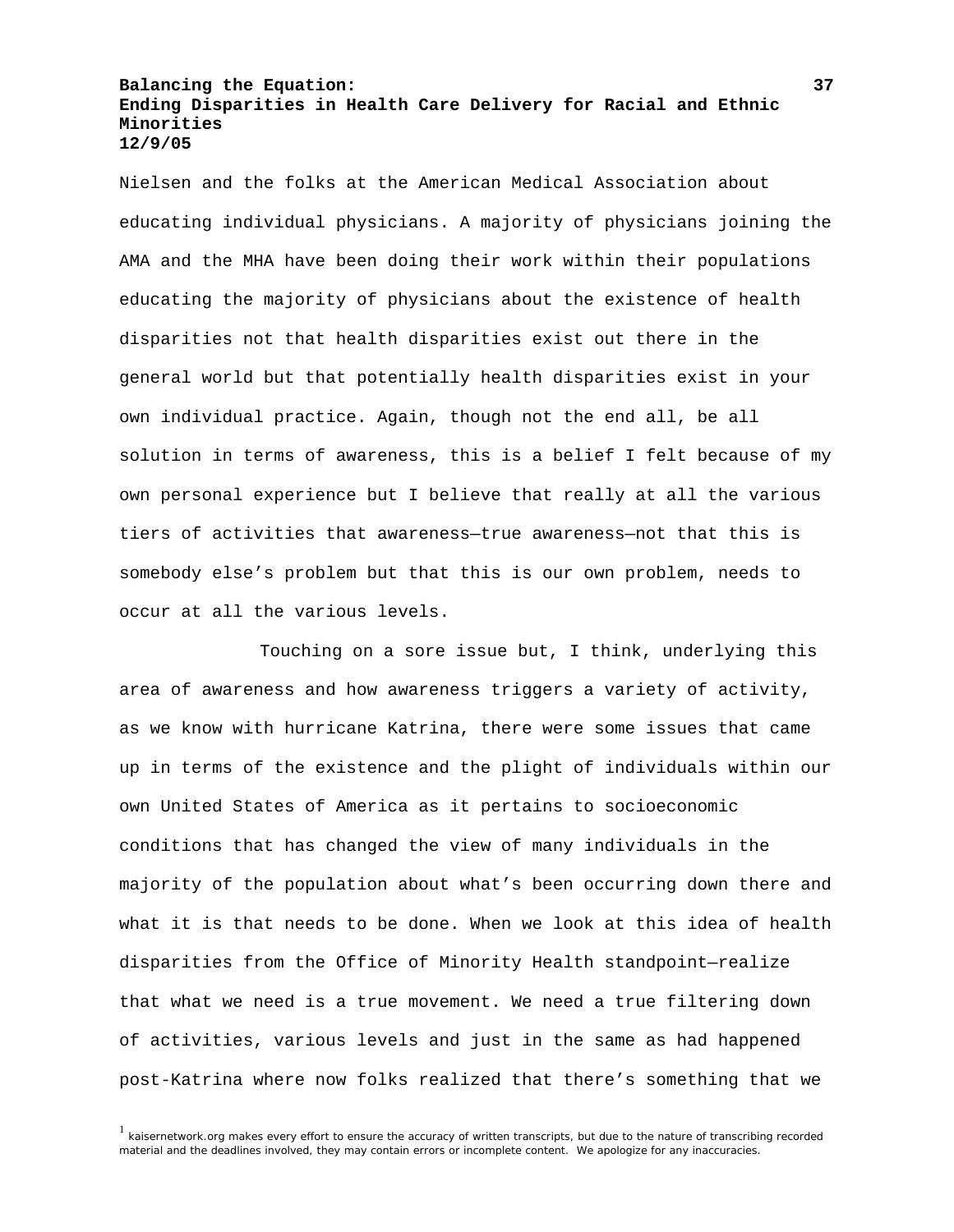all individually can and should do. We believe that that is what now needs to be extrapolated into the health disparities conversation. There is something that we all each individually can do at our various levels of activity. So this is not just, I think as Bernard pointed out, the federal government needs to have strong leadership, states need to have strong leadership but then this needs to filter down to the individual level—practitioner and patient in terms of understanding their own healthcare. So wow—time just goes by but so that's how we're approaching it. Our emphasis right now is on this idea of public/private partnerships and engaging the various physician associations—not just minority physician associations, which are important because they've been doing a lot of good work but the majority of physician associations engaging the private sector. There's a good group called the Minority Health Obesity Coalition that is working on—with a number of private sector entities including a number of the grocery stores and grocery chains and all the various people that need to be involved that we're working with as well so different levels, different areas of activity as has been shown—the federal government, though, having an important leadership role is not the only player on this field and what we really need is for this point is for the full team on board in terms of understanding the various roles that we all must undertake. So that's it. I can't believe I went over my time. I really pride myself on trying to stick to the time allotted but I guess I didn't this time but thank you all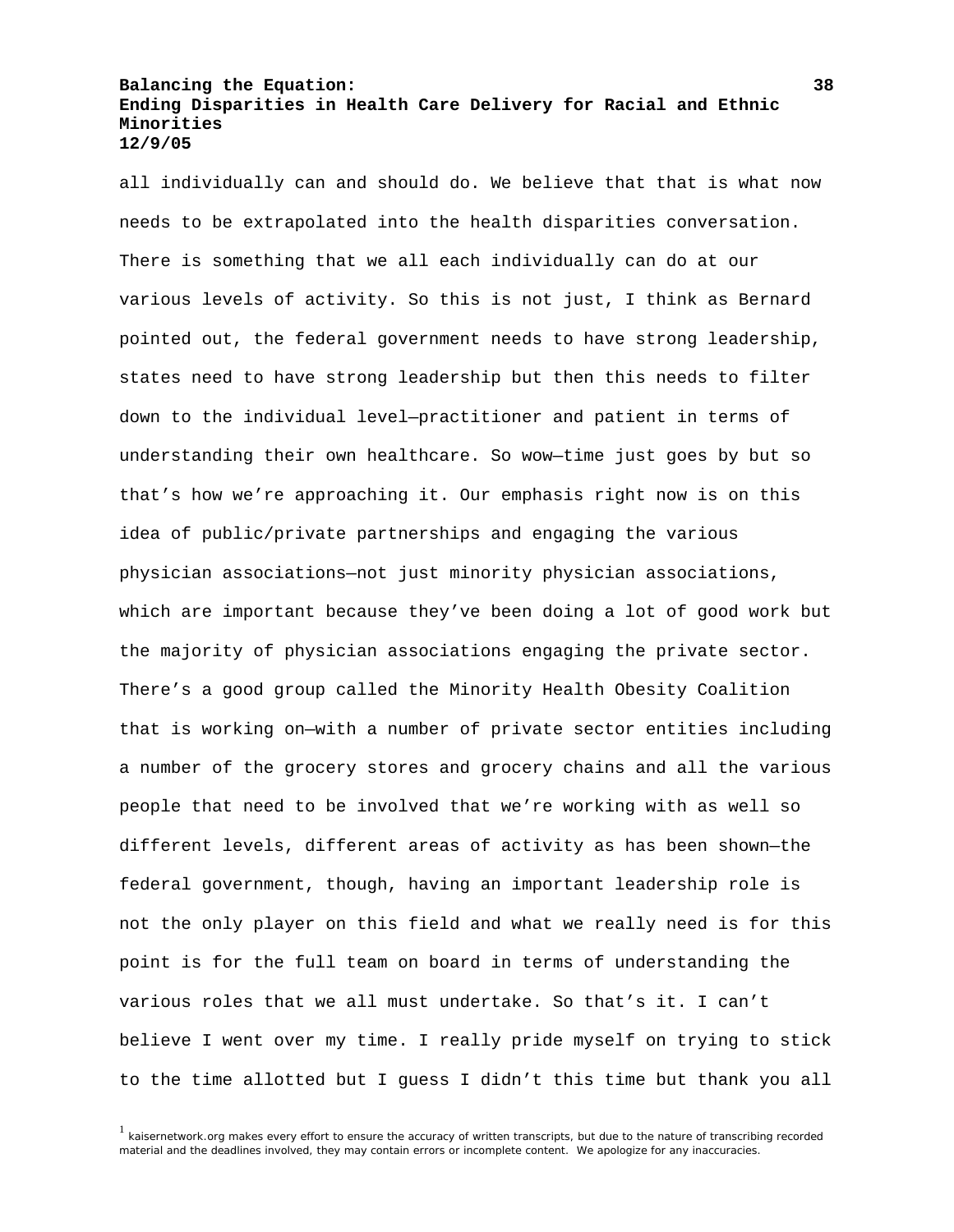for having me here and being able to express and our vision and our thought pattern at least from the Office of Minority Health perspective.

 **ED HOWARD:** Terrific. Thank you. Thank you very much. It's a phenomenon called time flies when you're having fun Garth. Now comes time for your questions. By the way, as we go through this and we have time for significant amount of questioning, don't forget that if you have to leave, we want to get your opinions about this program, how we can make our programs better on that blue evaluation form. If you have a question on a green card, emulate your colleagues around you, hold it up and someone will bring it to us. We had some folks who submitted some questions in advance. Let me start with one of those if I can. Are racial and ethnic disparities in healthcare as common in government operated programs like the VA and the military as in the healthcare system as a whole? Ashish? Then Garth.

 **ASHISH Jha, M.D., M.P.H.:** I'm happy to take the first stab. There actually are some good data that suggests that disparities are significantly less in both the VA and the military healthcare system. The problem is that that just has not been explored nearly as well as it needs to be so I think the answer is we're not sure because we just don't have the data but to the extent that we do, there seems to be a difference and it seems to be in those two healthcare systems the gaps in care may be much smaller.

**GARTH GRAHAM, M.D.:** Yeah and I would underscore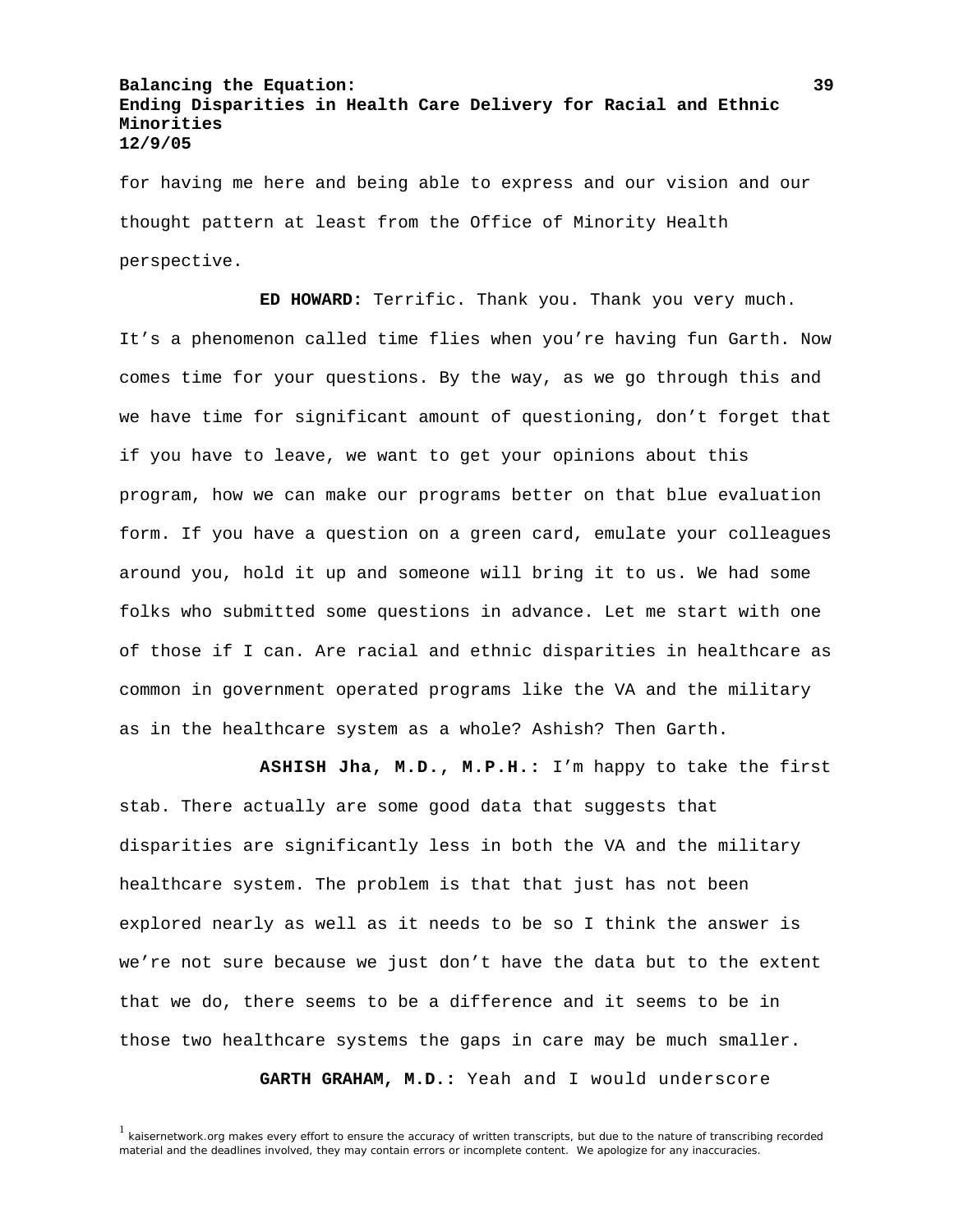that. We recently reviewed a paper on this journal that I sit on that was—when it gets published will actually add to the body of data that does show that there are significant disparities that exist within the VA healthcare system. Again, to underscore what Ashish said, it's not as bad as it is in the majority of the population but there are disparities that do exist within those programs. One thing to underscore when we think about solutions and Ashish talked about this and I'm realizing that insurance in its various form was not necessarily a significant contributor when we talk about this issue is when we define access, socioeconomic conditions that that is not the sole explanation for why health disparities exist. There is no doubt that data has shown that insurance plays a major factor but even in areas where insurance is controlled—when we look in terms of the Medicare population, a lot of studies that have been done there and even when we control for socioeconomic conditions, there was a study looking at women and infant mortality in New Jersey and even the higher echelons of black women who are well educated and have significant income still suffer from an extremely troubling burden of disease as it pertains to infant mortality so when we think about this issue, we need to think about the fact that it is multifactorial and that's why I actually think we need to look at pulling all the levers.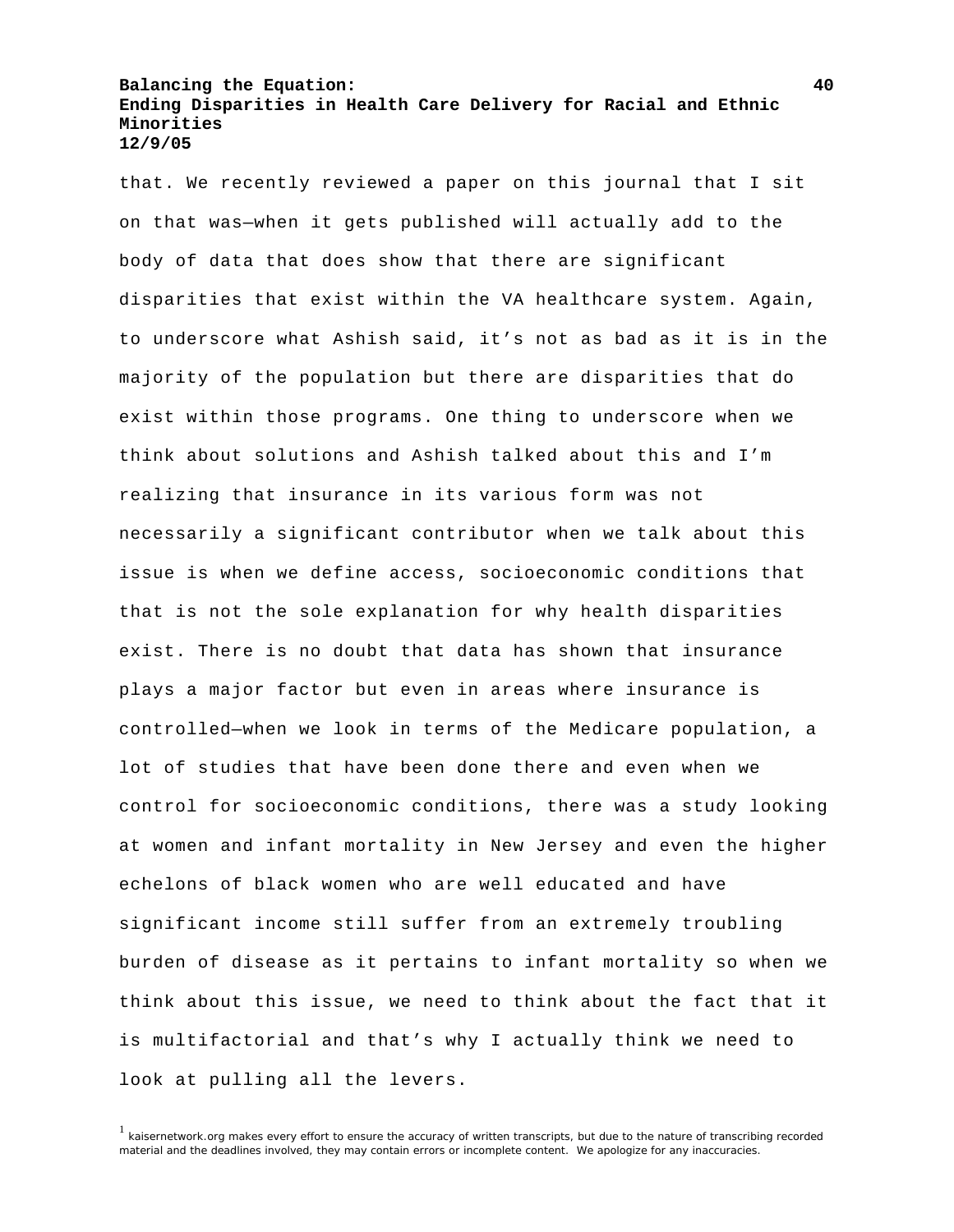**ED HOWARD:** Thank you. Let me remind you that there are microphones that you can use if you would prefer to voice your question and let me just ask a follow up question if I can Garth, based on what you just said, we happen to have a card that's relevant and actually it is directed also to Dr. Jha. You said that all the patients in your studies had insurance so it wasn't an access problem. Did they have similar levels of insurance; that is, what about the wide range of insurance levels among those who are technically insured? Is underinsurance taken into account in any of the studies? Is it a significant problem?

 **ASHISH Jha, M.D., M.P.H.:** Sure. It's interesting. Actually, the studies vary, of course, and for instance, the Tervati study I talked about looked at people enrolled in the Medicare managed care programs—I would say most of those people, whites and blacks, had relatively similar levels of insurance so I guess the answer here is that even when you really equalize access, there clearly are still gaps but access is not a simple yes or no. There are different levels of access and that clearly varies by race so I think they are both important issues but the critical one to understand is that in a lot of studies you really see true equal access where you have the same level of insurance and despite that there are important gaps in care between whites and blacks.

 **GARTH GRAHAM, M.D.**: Ditto. No, I'm just kidding. Let me expand on that just a little bit. I think what we need to be able to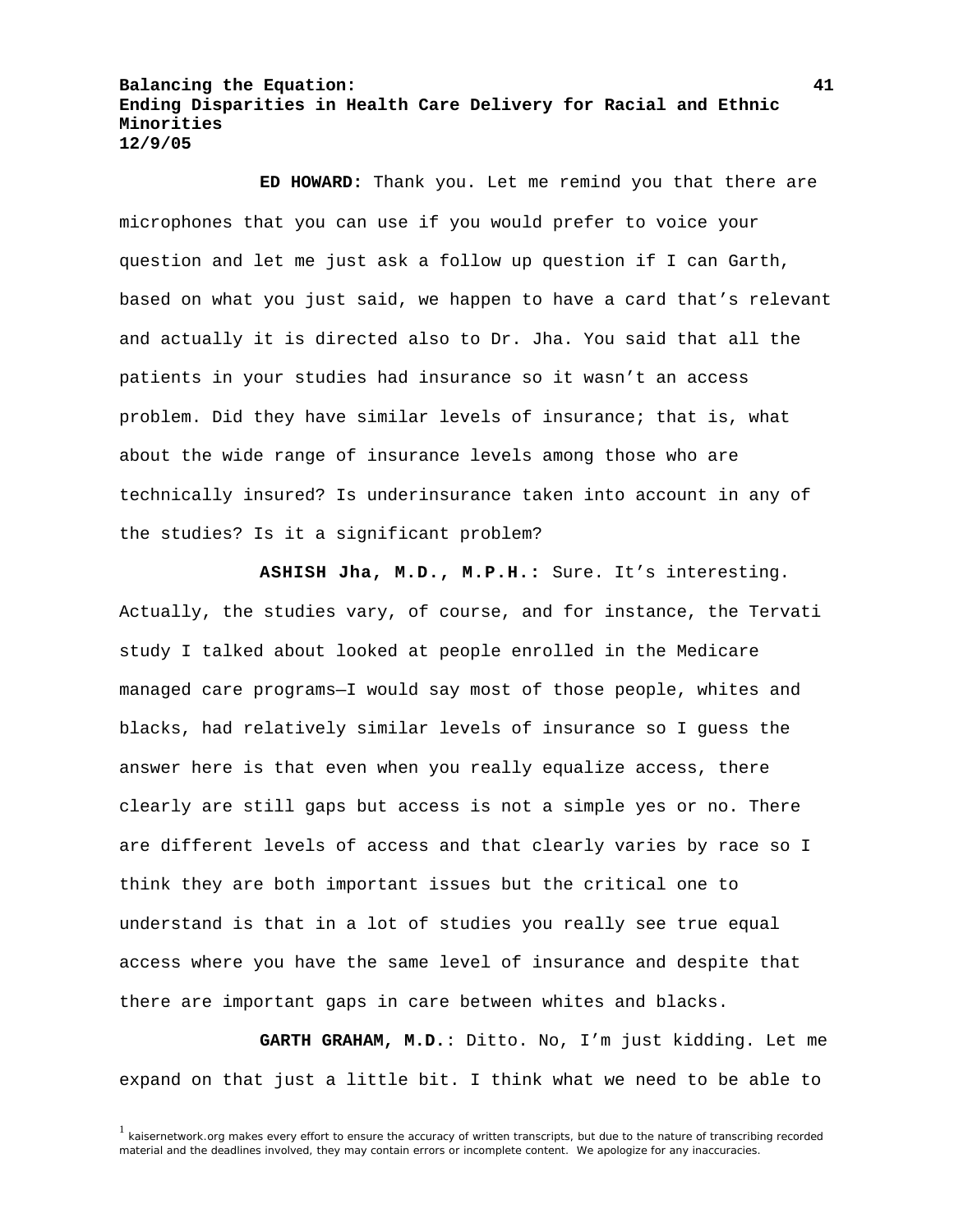identify is whether insurance—how big a role insurance plays in terms of eliminating the issue of health disparities and I think why I said ditto to what Asish said is that we see that when there is equality in terms of insurance at various levels so even in those who are underinsured, when we see that there is relatively equality across the definition of underinsurance as it pertains to that particular level, that disparity still exists. When we think about solutions, we have to realize that even at various tiers of insurance, underinsurance, or overinsurance—if there's such a thing—that it's still there. So it's not the end all, be all.

 **ED HOWARD:** Someone at the microphone. Go ahead. Identify yourself, please.

 **LINDA LUBAIR [misspelled?]:** My name is Linda Lubair [misspelled?]. I'm a political economist at Morgan State University and a volunteer at Maryland General Hospital on a medical floor. My question is when we understand there are these disparities that exist, why doesn't an entity like NIH continue to keep the same criteria for researchers who are wanting to do research on this especially African American researchers and which selectively prevents them from doing it—why can't they come up with a new criteria be it—and the reason I'm asking this is because I just recently saw a film that the NIH put out as to how you get research done with them and it just floored me that well, only white people basically who have experience can get money to do more research and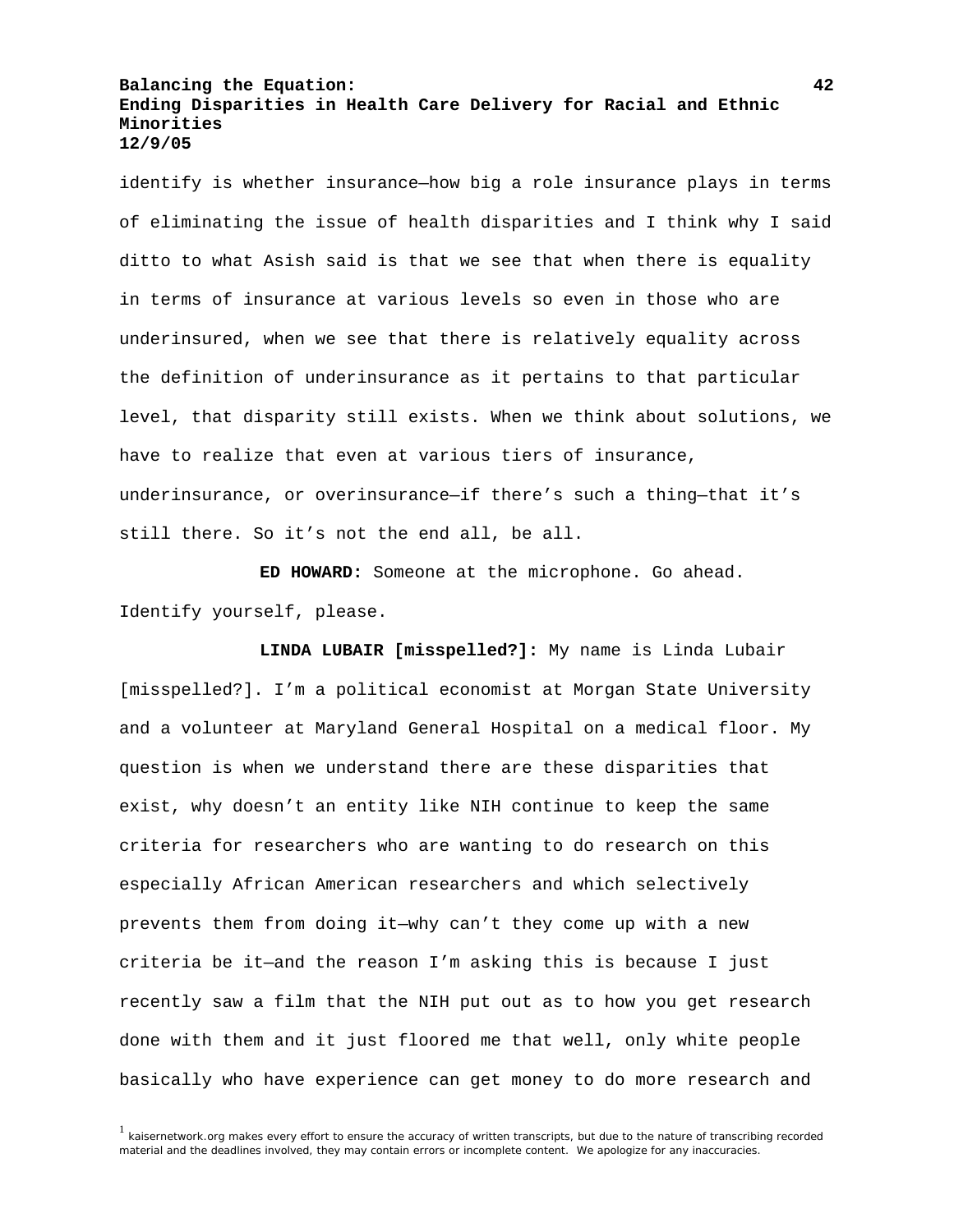yet we see that the research that has been done has not been helpful and I talked to some people. I'm not doing the research but—and they said well we can't get any money from NIH. We've got these novel ideas but oh—our model didn't fit the way the people who were reviewing it saw that it should. Why can't there be something from the government that assists, perhaps, in making sure that the model is right because the idea is there for making some changes.

 **GARTH GRAHAM, M.D.**: Yeah. Let me just say that I'm not sure what their personal experience might be but I can say confidently that the NIH has a number of models to deal with dealing with health disparities and one of the best models and a guy who's working extremely hard to do this is the work that emanates out of the National Center for Minority Health and Health Disparities, John Ruffin [misspelled?] and John's level of funding - he—when you talk about a champion in terms of health disparities, you're looking at a man who's done a lot of work so not to belittle your point but I think if I could disagree respectfully, I would say that John and those folks and Andy Von Escheberg [misspelled?] the folks at the National Cancer Institute have actually created a lot of programs and a lot of models to deal with health disparities. One of the most recent things that John created is funding community-based participatory research so what he's done there is try to fund - not your generic bench research, which we do need but also to be able to fund community-based organizations that do work and then fund that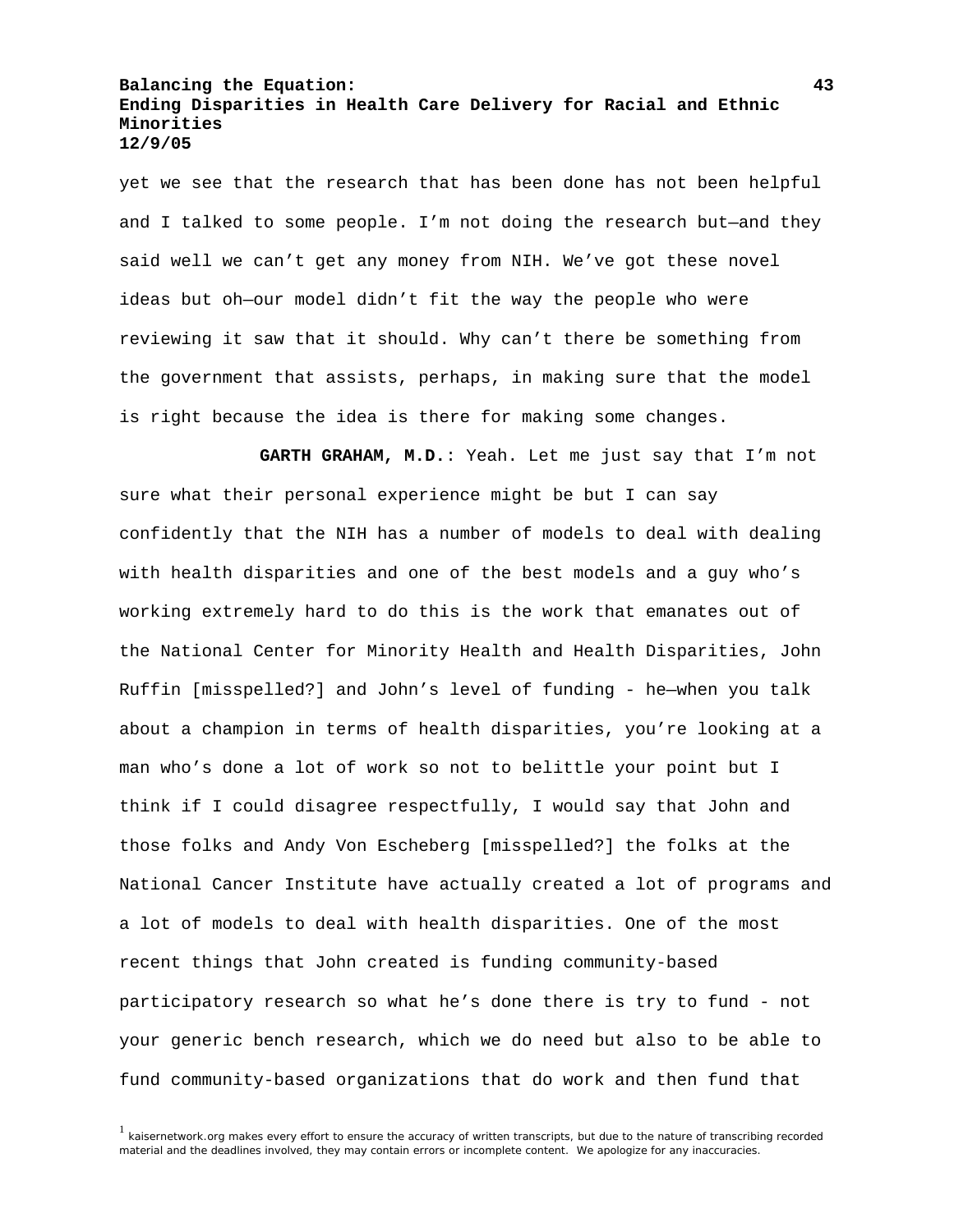over a time period where you can see where your intervention was and then reciprocally what is it that you do with that information. John funds a lot of NIH minority health disparities training programs - a ton of funding—so health disparities training programs. NIH allows loan forgiveness for those people who take on health disparities research. The National Cancer Institute spends—don't quote me on this—but upwards of about \$200 million or so dollars in terms of health disparities focused programs and—I'm sorry—that's just NCI and then NHLBI has all these programs so there are really a number of programs. Now, what I think the solution should be is how do we then connect folks who are out there doing this good work to the program monies that are there and then have them understand where it is that their work fits in, in terms of the overall funding but I think it would be not correct to say that NIH doesn't put a number of—and then John funds Centers of Excellence, Morehouse and all these different places that does non-traditional work when it comes to health disparities so they're doing a lot of good work.

 **JOHN RUFFIN [misspelled?]:** And let me just say as a completely interested party, I'd love to see the NIH do more funding in this area so there is no doubt that we could do more and we clearly need to do more but let me reiterate what Garth said—it's that I think there are a number of programs we clearly need more minority physicians and minority physicians scholars who are doing this kind of work. I guess it's a statement to say we're not there.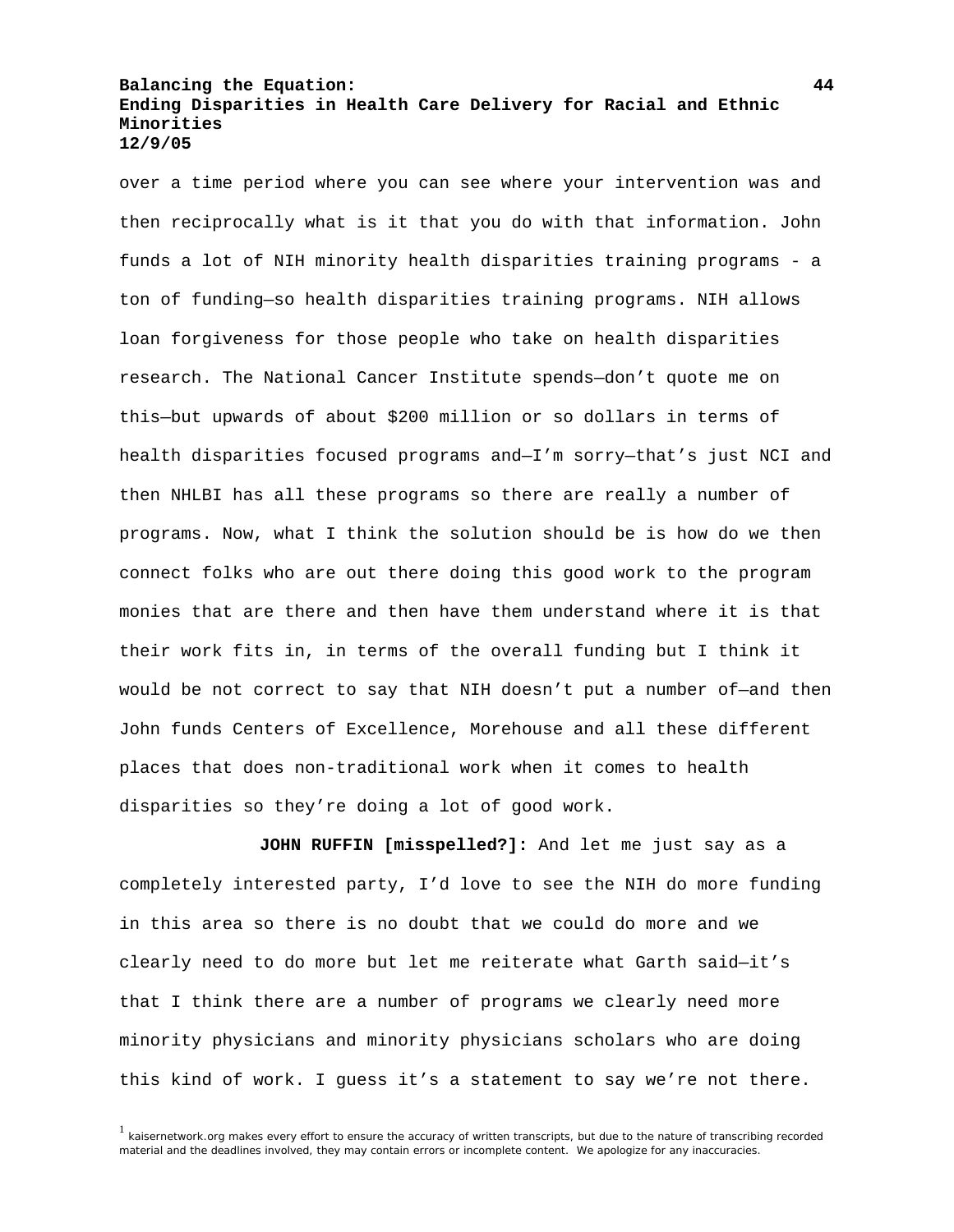We're not doing this as well as we should be but it would not be fair to say there have been no efforts to address this issue.

 **BERNARD TYSON, M.B.A.:** Just to finish on that, I also think that, similar to organizations like mine, Kaiser Permanente who conducts a lot of research that we should also make sure that that's happening in the healthcare industry as well because that is where you can have great collaborations and partnerships and we have a wonderful partnership with the NIH on many of the projects that we're working on.

 **ALBAN KASTLE [misspelled?]:** Thank you. Alban Kastle [misspelled?] with the Center for Studying Health System Change and I'd like to—I'm going to be Peter Bach's proxy here and point out that we've had a lot of discussion today about changes or disparities within providers and the care that minorities receive but there's also a growing body of literature out there that points to the fact that minorities tend to be clustered among certain physicians and certain hospitals and these physicians and hospitals tend to have fewer resources then the hospitals and physicians who are treating majority population and it seems to me that if you want to talk about policy levers, the one you can pull is to give those folks who are caring for minority patients in great numbers -he Bach article points out that for primary care physicians—20 percent of physicians take care of 80 percent of the minority

<sup>&</sup>lt;sup>1</sup> kaisernetwork.org makes every effort to ensure the accuracy of written transcripts, but due to the nature of transcribing recorded material and the deadlines involved, they may contain errors or incomplete content. We apologize for any inaccuracies.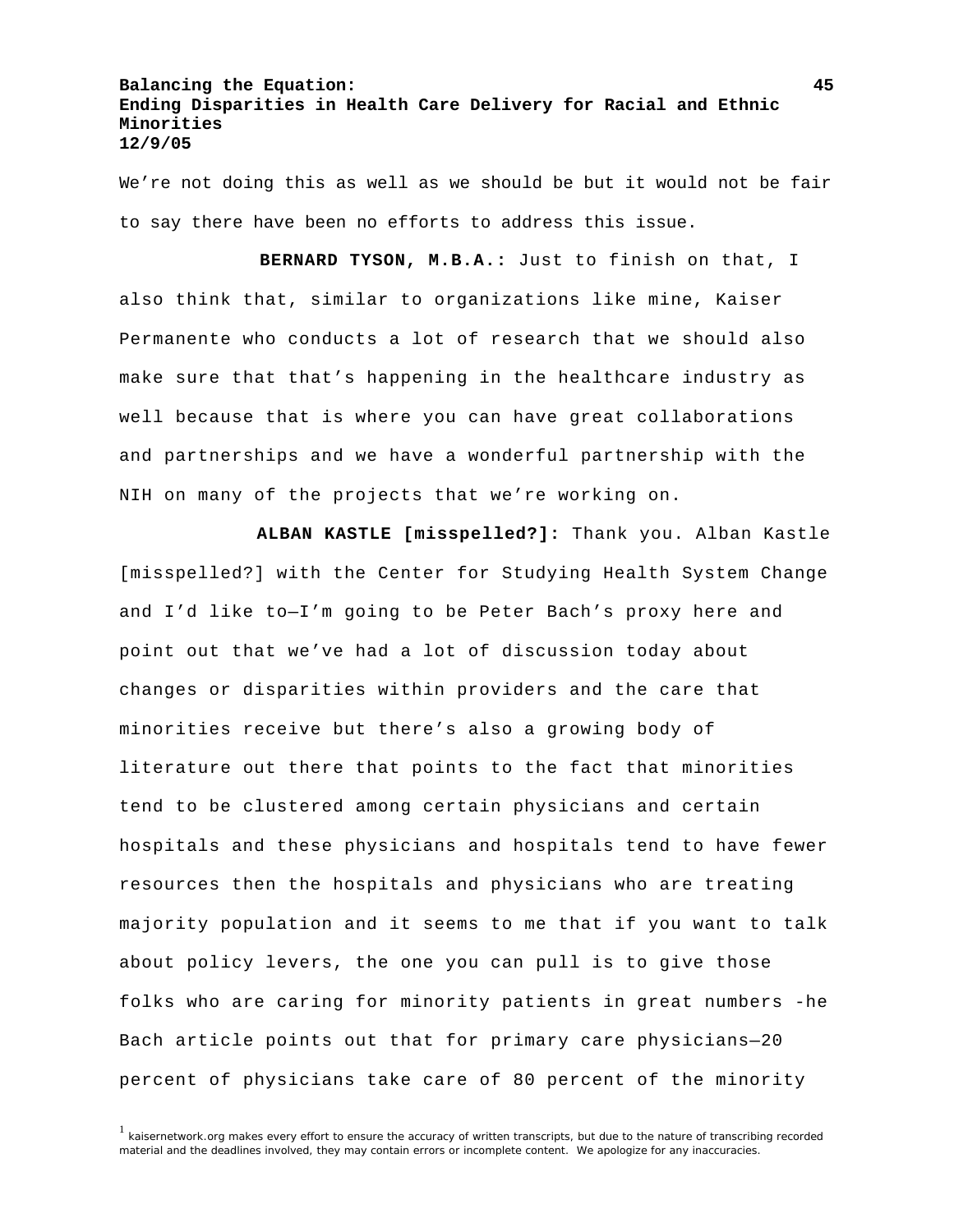Medicare patients and they report much greater problems getting admissions for their patients, referrals to subspecialists, referrals to imaging. It's a resource issue that our healthcare system, in some respects, is as segregated as our housing patterns and cultural competency is a wonderful thing and we need to put resources there but we also need to put resources into these other issues as well. Thanks.

 **ED HOWARD:** Go ahead.

 **GARTH GRAHAM, M.D.:** Yeah. I actually think that's a good point. There's another kind of part two to Peter's article, which is also showing that hospitals, individual hospitals—exactly right, exactly—so there's no doubt that there is various tiers of disparities that exist. One of the things that we have been pushing out now just in terms of underscoring that you are correct in terms of pulling some of the policy levers is that we have recently began on some discussions with the American Heart Association about this issue of clinical guidelines and putting some—enabling smaller hospitals to work—be able to implement clinical guidelines in a way that is effective so the same way that majority of hospitals have that ability and capabilities to allow the smaller rural hospitals. Now there is some data that has not been published, which would be the part three to that, which is showing that in rural hospitals and rural minority hospitals, there are similar issues as well. I agree with you that there is various tiers in terms of dealing with that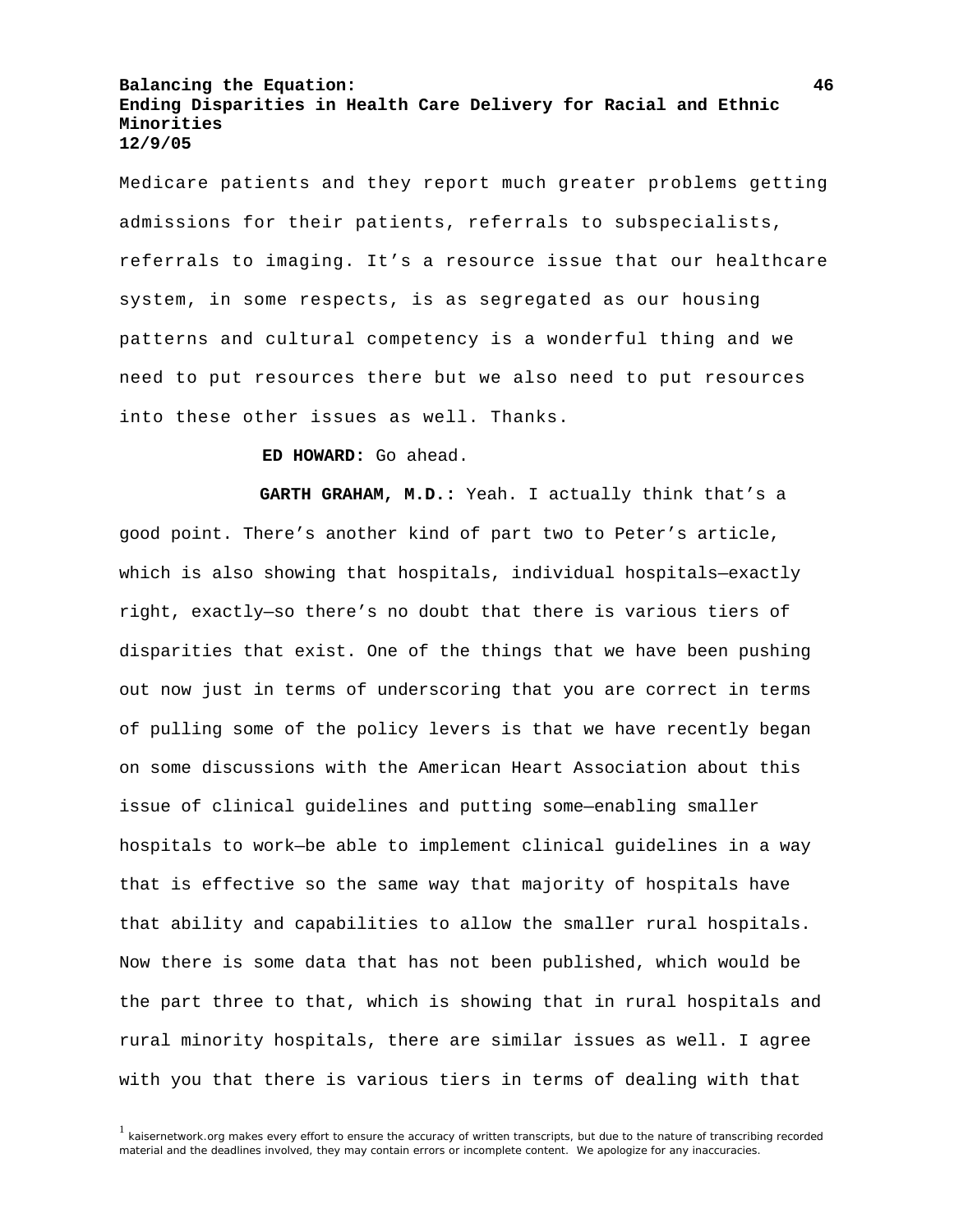and that one of the solutions should be directed at allowing folks or giving folks the ability and capabilities to do more so yes.

 **BERNARD TYSON, M.B.A.:** One of the discoveries for us at Kaiser Permanente—and I'll globalize this but we have come to learn that some of the community-based health organizations—in some cases, we've changed our strategy where we are helping to fund those community-based organizations instead of trying to replicate it in those communities because we have discovered that the community-based organizations, quite frankly, are better equipped to deal with the challenges and the issues and they have even greater credibility than large organizations in some cases like Kaiser Permanente and so taking a million dollars, for example, and running something ourselves—giving it to that community-based organization with a contractual relationship, we have found that the money is well spent and, in fact, you get more than the million dollars of what you spent. The whole resource and particularly, in the communities of color is really a critical issue.

**ED HOWARD:** And Garth?

 **GARTH GRAHAM, M.D.:** This actually goes back to talking a little bit about what Dr. Ruffin does and some of the work that is being done in terms of community-based organizations. The getting the message down to the ground level in terms of activity can be effectuated better if we enable the communities to be able to run with the baton in terms of dealing with this issue and I encourage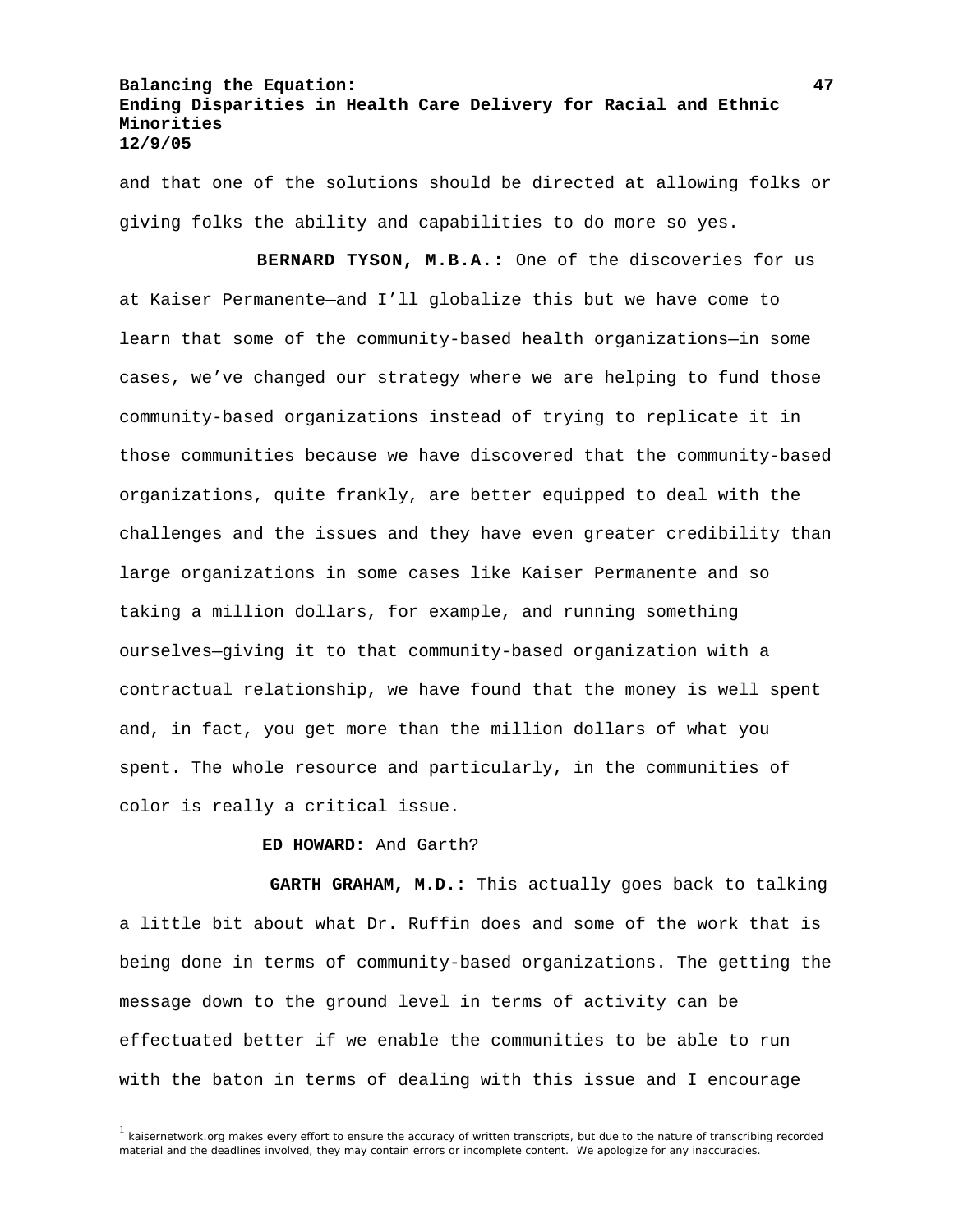some of you who are interested in community-based participatory research and true community-based participatory research—take a look at some of the funding that [[inaudible]] has been putting out.

 **ED HOWARD:** By the way, there is an article about Peter Bach's article in your materials reprinted from USA Today and if I can ask our questioners at the microphones to bear with me a minute, if Risa were here she would inject the question—related question at this point of the extent to which disparities reflect where minorities get care as opposed to attitudes among those who give it to them or cultural sensitivities, whether that's from region to region or from facility to facility or doctor to doctor, what do you do about that if it is a significant part of a problem?

 **ASHISH Jha, M.D., M.P.H.:** The answer of is it region to region, facility to facility, or doctor to doctor, I think the answer to that is yes. It's all of those. There are good data and we need a lot more data on this too to understand this better but there is clear data that disparities vary a lot based on where you live so in some places, disparities are small, in other places disparities are very large. It clearly varies by where you get care and we do have good evidence that black Americans get care in very different places and where white Americans get their care and it varies by individual providers. The solutions are not going to be to focus on any one of these three things. This is an extremely complicated problem. That's why the data that I showed you with no movement -

<sup>&</sup>lt;sup>1</sup> kaisernetwork.org makes every effort to ensure the accuracy of written transcripts, but due to the nature of transcribing recorded material and the deadlines involved, they may contain errors or incomplete content. We apologize for any inaccuracies.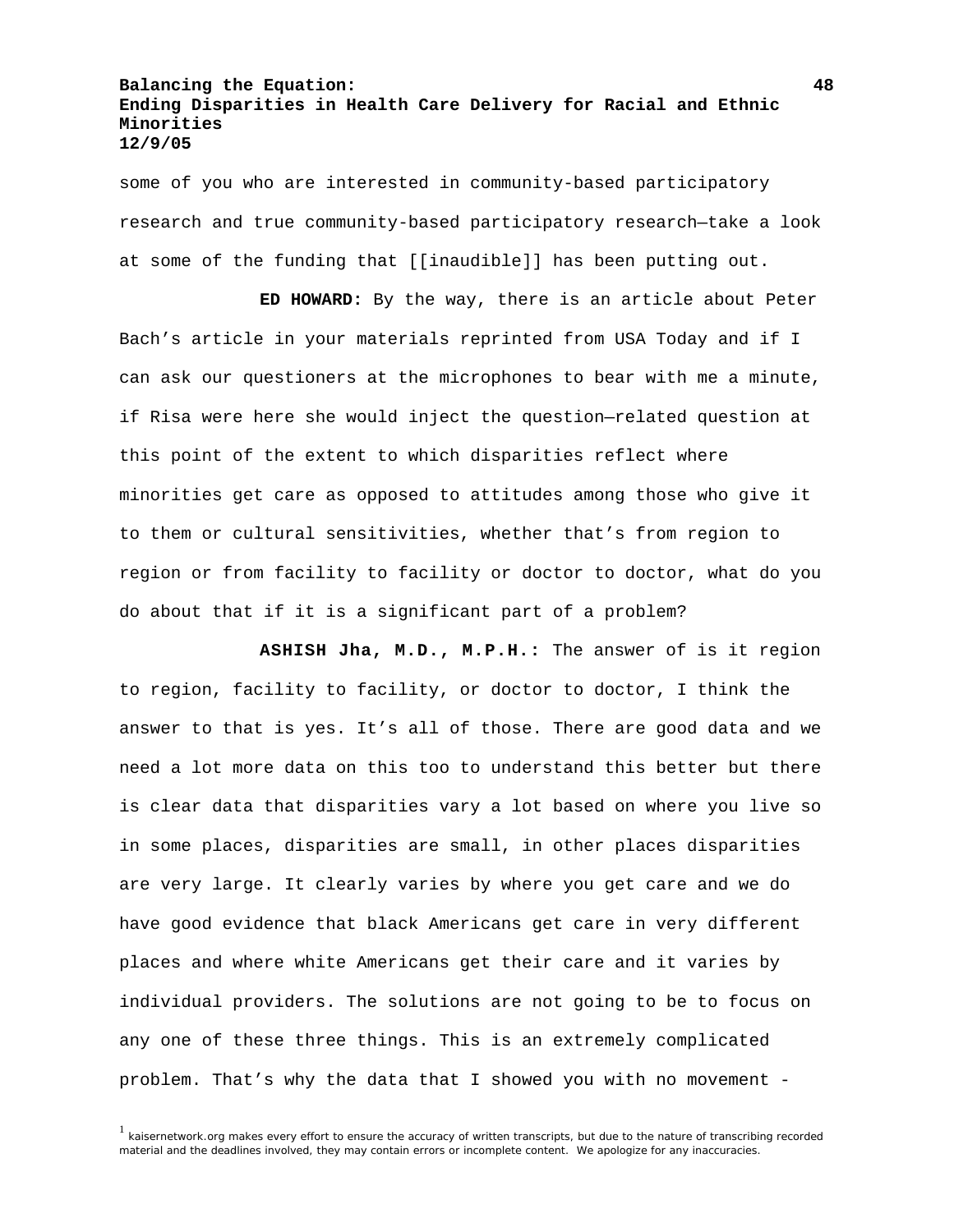it's because there aren't going to be easy solutions. There's nothing that we're going to do that's going to be a silver bullet. We're going to have to attack this problem at every one of those levels and that's the only way we're going to see real movement.

 **GARTH GRAHAM, M.D.:** It's interesting. Again, ditto in terms of what Ashish just said—in terms of attacking this at different levels. Interesting in how we define the health disparities problem. We keep defining this as—too much as a black/white issue or a racial issue. There is influence of race but then there's really this issue of quality of care and I think if Carolyn was here—Carolyn Kleins [misspelled?] was here, she'd be able to articulate this better but it's really, really, really looking at quality of care to particular communities as opposed to looking at this in terms of race so even if we looked at particular regions and took out the race issue, we would still be able to see that there are huge chasms in terms of quality of care so it's important to understand the racial dynamics of this but it's also important to understand that we're talking about quality of care for all Americans.

 **BERNARD TYSON, M.B.A.:** Yeah. Actually I was going to make the same point. A couple of years ago, to make this point—my boss George Haverston [misspelled?] was doing some research in preparation for a book he was writing and he has written "Epidemic of Care," and he sent the details of a patient to 132 providers, same data, same information—everything and he asked them present to me, in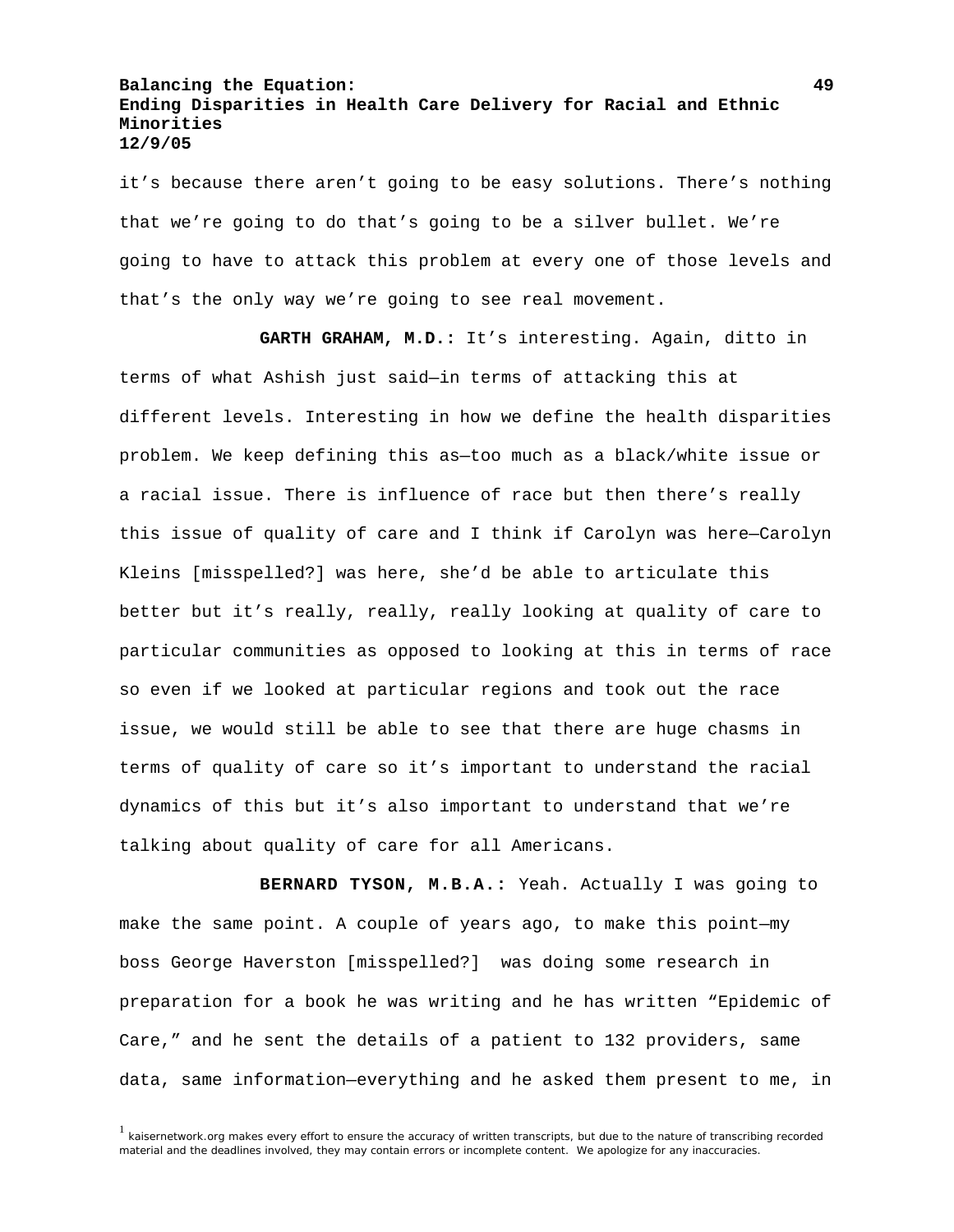essence, your treatment plan and he got something like 82 different treatment plans. The point being the whole issue of the variation of care is not a unique and specific issue for healthcare disparities. It's a compounding effect when you add some of these other features but I was going to tag on to your point as well about the overall issue of health disparities in this country vis-à-vis quality of care. The last point is the healthcare industry itself is so fragmented and, in fact, in many cases and this goes back, I think, to your eloquent point earlier that at the end of the day the judgment is still left to 1 physician, 1 person, and the best interest of that 1 patient and to the extent that there isn't a system of care in which you are not just potentially using what you learned 10 years ago but yet you are really up to date on the latest proven practices. You may, in fact, find that inside of the industry, you have those kind of variations that are going on because the knowledge base could be much farther ahead than where the people really are and their learnings of what's going on.

 **ED HOWARD:** Thank you. You've been very patient back there. Identify yourself and ask your question.

 **ROXANNE UGUBIA [misspelled?]:** Sure. I'm Roxanne Ugubia [misspelled?]. I'm one of the Washington representatives for the Association of Minority Health Profession Schools. I wanted to thank Mr. Tyson on your comments on how medical schools need to learn how to become more culturally competent—that is the basis of our mission

<sup>&</sup>lt;sup>1</sup> kaisernetwork.org makes every effort to ensure the accuracy of written transcripts, but due to the nature of transcribing recorded material and the deadlines involved, they may contain errors or incomplete content. We apologize for any inaccuracies.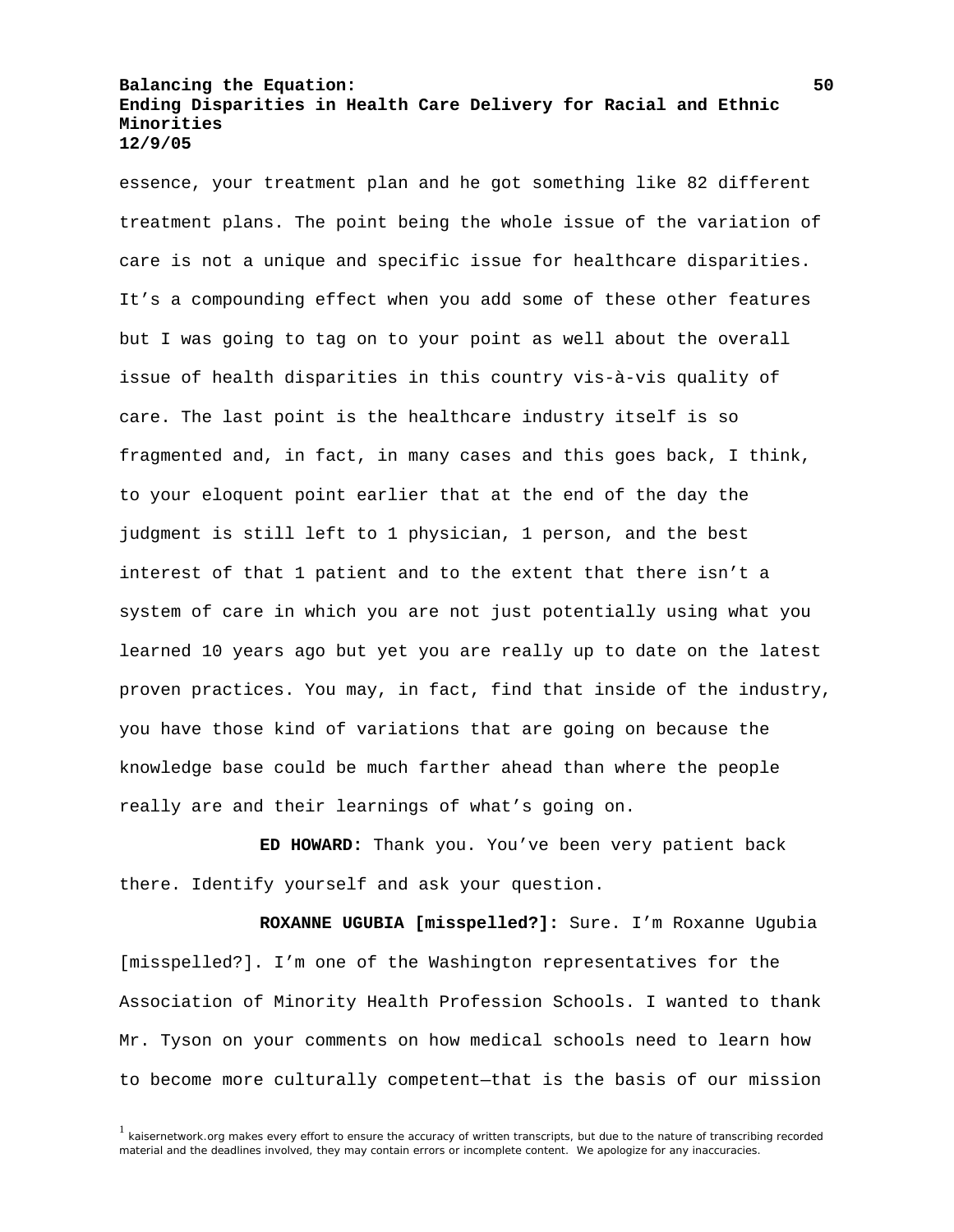over at the Association that I work for and I wanted to let everyone know that the FY06 Labor HHS bill, which could be coming up on the floor of the House in the next couple of days would severely damage and eliminate a lot of the funding for medical schools that try to teach culturally competent kind of things and work to eliminate health disparities so we encourage all of you to please contact your legislators and tell them to fully fund these programs. I have more of these action alerts if you need them. Just come and find me. Thank you.

**ED HOWARD:** Yes? Go right ahead.

 **JACKIE DAVISON:** Yes. My name is Jackie Davison and I represent the Summit Health Institute for Research and Education. We have just finished a study in California of health disparities between African and Caribbean immigrants and, of course, we found the disparities are profound and we know that African and Caribbean immigrants are in large urban areas so is there any expectation that there'll be studies of health disparities on a national level? And my second question is when you—let me word this—when you present the data or collect the data on African Americans, does it include African and Caribbean immigrants?

 **GARTH GRAHAM, M.D.:** That's interesting. I'd love to see that data because I am a Caribbean immigrant and I came here about 16 years ago. No we don't really obviously collect data right now differentiating between African and Caribbean. I think there's been

<sup>&</sup>lt;sup>1</sup> kaisernetwork.org makes every effort to ensure the accuracy of written transcripts, but due to the nature of transcribing recorded material and the deadlines involved, they may contain errors or incomplete content. We apologize for any inaccuracies.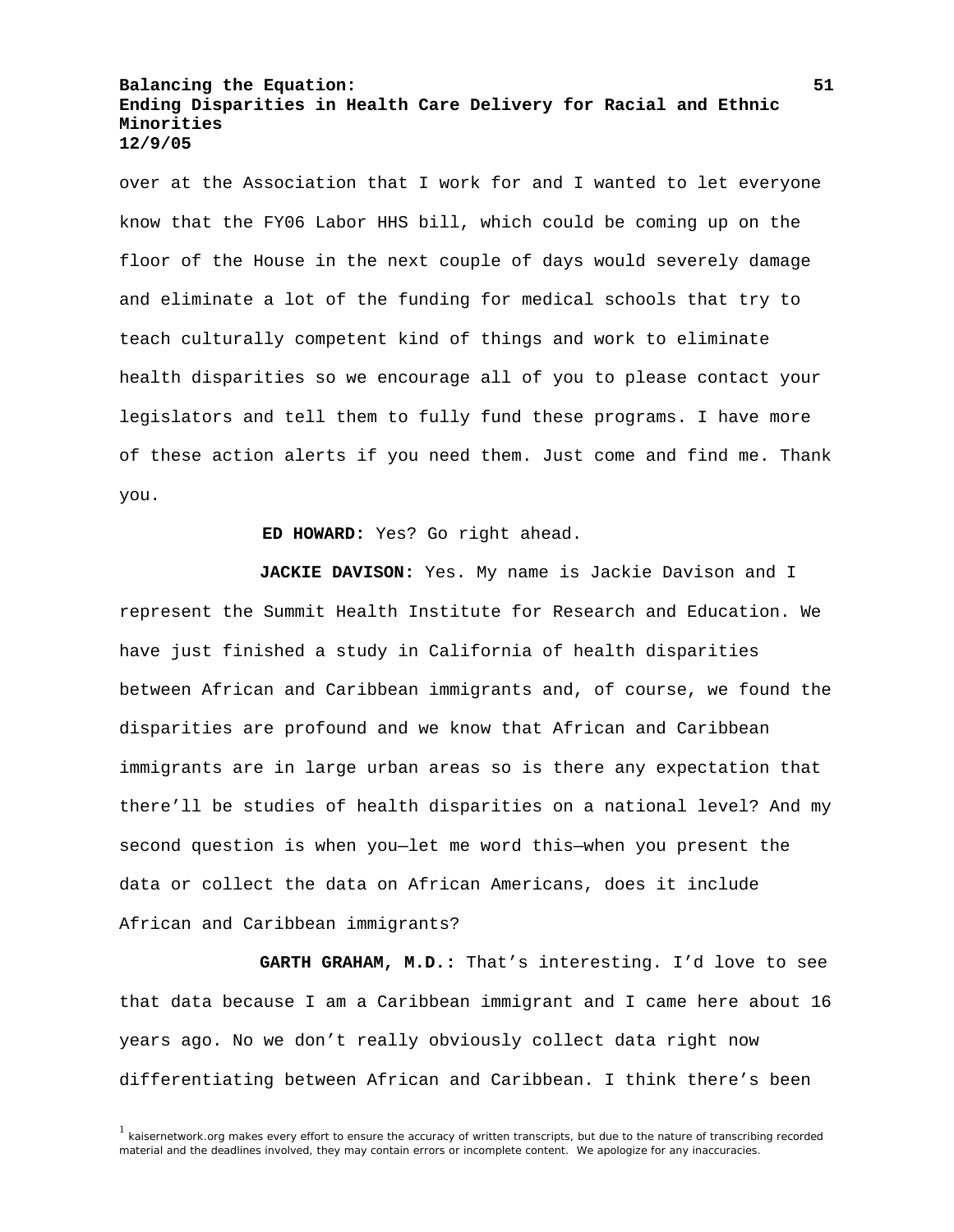some anecdotal data in the past especially when you look at educational concepts and educational achievements and things along those lines in terms of African and Caribbean data but I actually was not aware of specific data that Shara and Ruth and you all are doing and Shara is one of those groups that we talk about people who do good community-based participatory research and activity, you all are one of those groups who do that kind of stuff that is very, very important but I don't know much about the data in terms of governmental data in terms of the difference between African and Caribbean populations. Obviously, I can say that I'd be personally interested in that [[inaudible]] differences.

> **JACKIE DAVISON:** Okay. We'll see that you get a report. **GARTH GRAHAM, M.D.:** Thank you very much ma'am.

 **ED HOWARD:** We've got a couple of questions on cards, by the way, about other ethnic groups. We mentioned Hispanics, Alaskan Native groups. Clearly, there aren't enough data on those groups to document a lot of the same disparities, is that something that there is attention being paid to? Is there an initiative to try to do something about that?

 **ASHISH Jha, M.D., M.P.H.:** Let me say from the other end—from just the consumer of data - I take data and I try to do analysis with it as a researcher, this is an extremely frustrating issue because when we talk about, for instance, Hispanics—the data

<sup>&</sup>lt;sup>1</sup> kaisernetwork.org makes every effort to ensure the accuracy of written transcripts, but due to the nature of transcribing recorded material and the deadlines involved, they may contain errors or incomplete content. We apologize for any inaccuracies.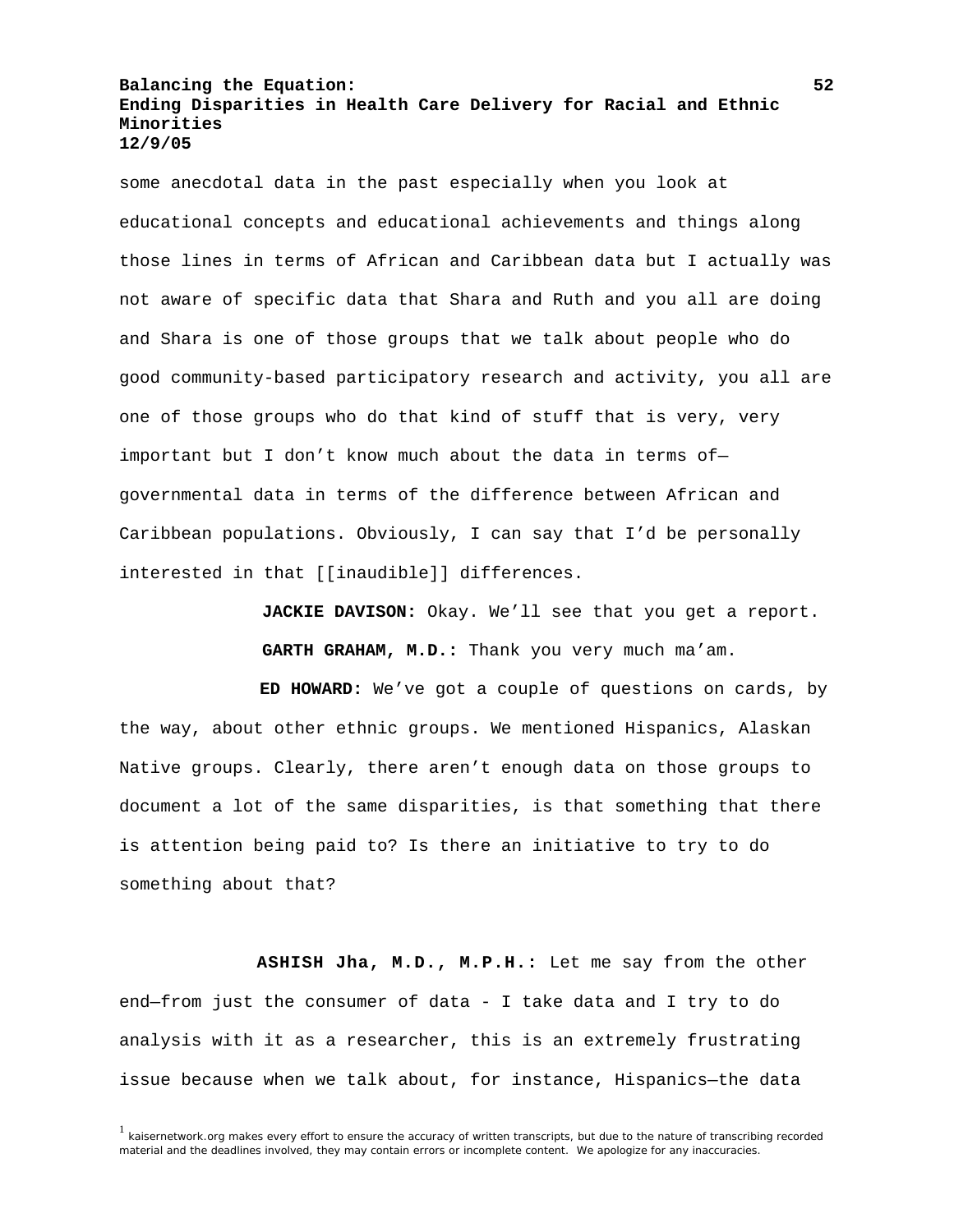quality for Hispanics is terrible and Hispanics are not a monolithic single group of Americans. Cuban Americans in Florida are very different from Mexican Americans who are very different from Latinos from other parts of Central and South America. I guess what we're left with is we use these very broad categories—white, black, latino, Asian American rarely if you can ever get any data but even that's an extremely diverse group of people so I think the issue here is that if we care about this issue, we need to do a better job starting to collect this data. We have no idea what we're doing in terms of caring for people of different groups and we will never know until we actually measure it and there is a lot of resistance, I still feel, by a lot of provider organizations to collect this data in a systematic and careful way. Let me say just one last thing. I heard this story about a hospital—the way they collect data on race—true story—is when the person calls up on the phone, they actually do it by what the person sounds like. Do they sound like a white person? I have no idea how you do that but you can imagine what quality data that is so we have a long way to go in terms of being able to do this stuff in any kind of a systematic and thoughtful way that's going to give us good answers.

### **ED HOWARD:** Bernard?

 **BERNARD TYSON, M.B.A.:** Specifically, to your point and using the example of Kaiser Permanente, last year we passed a

 $<sup>1</sup>$  kaisernetwork.org makes every effort to ensure the accuracy of written transcripts, but due to the nature of transcribing recorded</sup> material and the deadlines involved, they may contain errors or incomplete content. We apologize for any inaccuracies.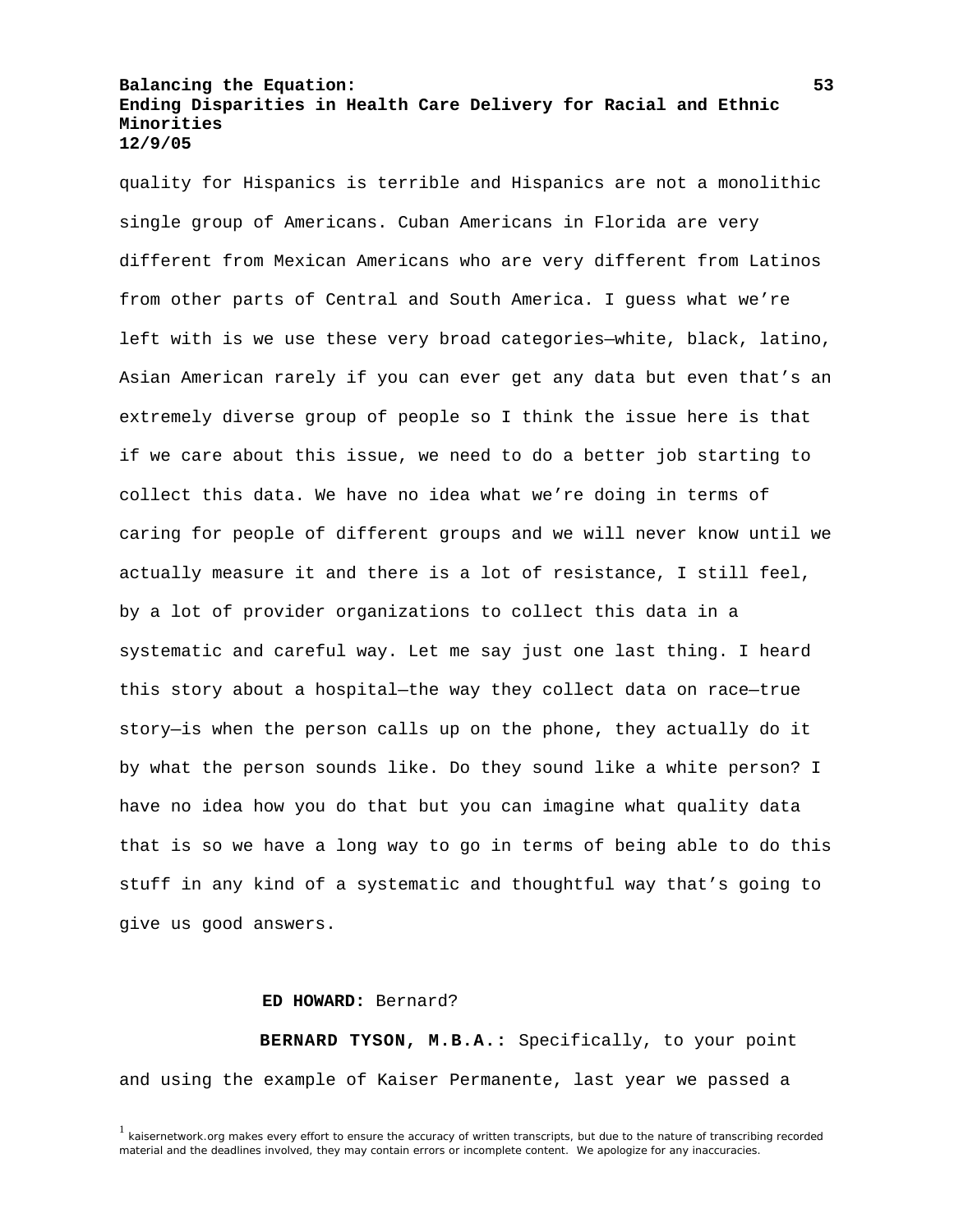policy in our organization to do race based data collection to do our own analysis of whether or not healthcare disparities exist within the Kaiser Permanente population with the commitment that if we find anything, we're going to get rid of it but also to serve as a model for the rest of the industry. We think it's perfect because we care for almost a million African Americans, about one and—Latinos and about 700,000 Asian Pacific Islanders and others. It was a watershed event to get our organization to that policy agreement and indirectly, I have to give credit to Ward Connerly [misspelled?]. I never thought that I would ever give Ward Connerly [misspelled?] any credit but Ward Connerly [misspelled?] attempted, as you know, to get an initiative passed to eliminate collecting any race based data of any organizations, which federally funded with [[inaudible]] system, etcetera—you know the background and we were opposed to that initiative and fought him and his team over it openly. At the conclusion of this, when we actually celebrated that it was not passed, we stepped back and asked ourselves, wow that was a significant event because I think we finally internalized this to say look this is really another dimension of information to see how well we are performing on our quality goals. This is not to indict anyone. This is to say lets really assess where we are in our performance. Lets walk our talk and we've passed it and now we're implementing it across the program and probably will have our first real slice at the analysis in about a year.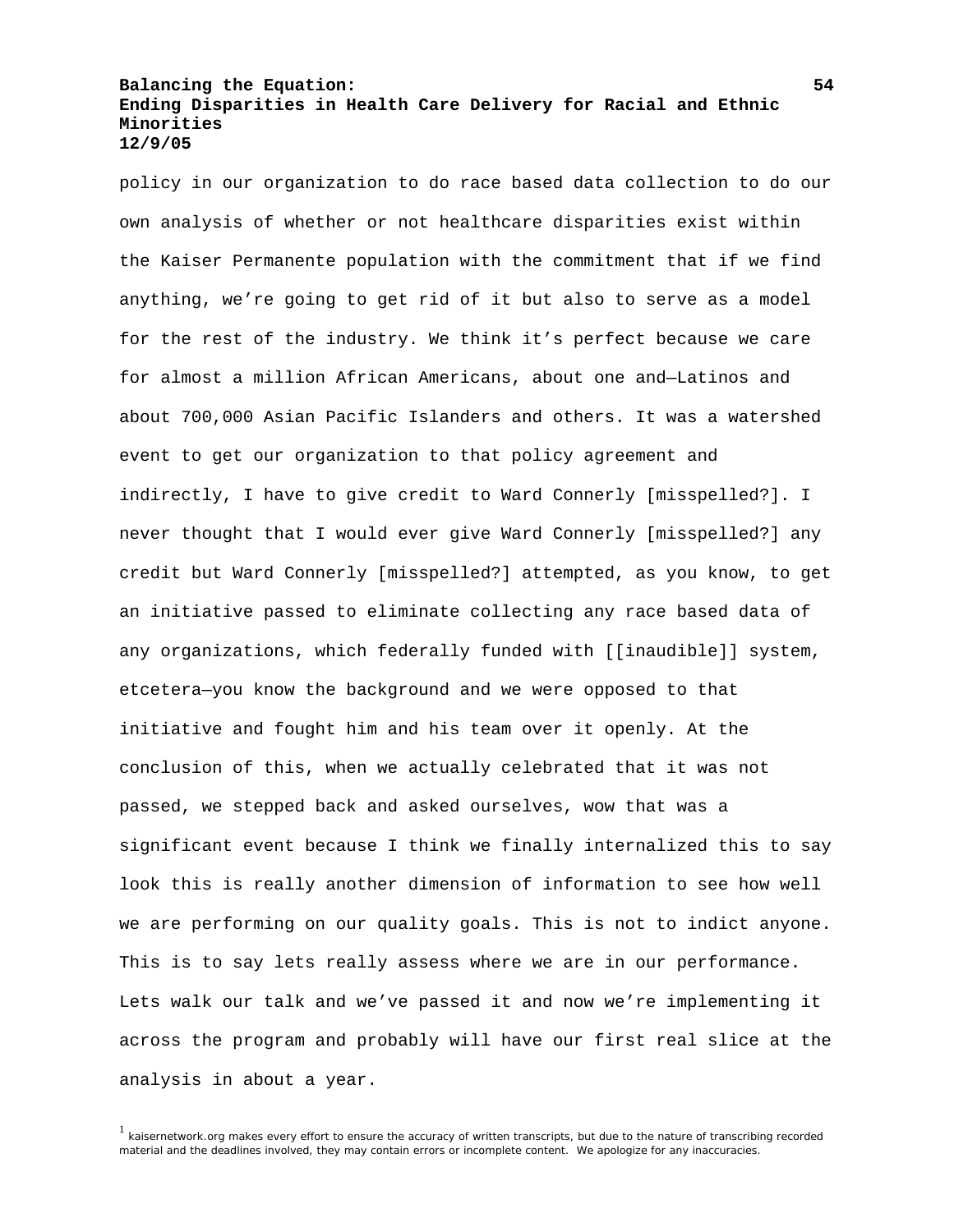**ED HOWARD:** Terrific. Yes?

 **DR. MARYLOU DELEON [misspelled?]:** Yes. I'm Dr. MaryLou DeLeon [misspelled?]. I'm a professor and nurse scientist at Georgetown University School of Nursing. I am also a past president and founding member of the National Association of Hispanic Nurses. So my question to you is when will the dialogue begin in the  $21^{st}$ century among healthcare professionals—physicians, nurses, dentists, public health professionals - to really create the coalitions that will move not only cultural competence forward but also really work towards eliminating the health disparities not only in service but research and academia as well. The problems are so great and the manpower is not great enough that no one profession really has the service, vision, ability, or the unique methodologies that will answer all the questions and we really do continue to exist in silos. Among the ethnic minority nurses, we have created a coalition of ethnic minority nurse groups and that's moving that agenda forward as is the American Academy of Nursing, which is I'm here at their invitation but I continue to be fascinated by the fact that these silos continue in the  $21^{st}$  century when we can't afford it for it to continue that way given the relatively huge size of the problem that we're confronting. Thank you.

 **GARTH GRAHAM, M.D.:** I agree and I underscore that point in terms of talking about this concept of partnerships. Now one thing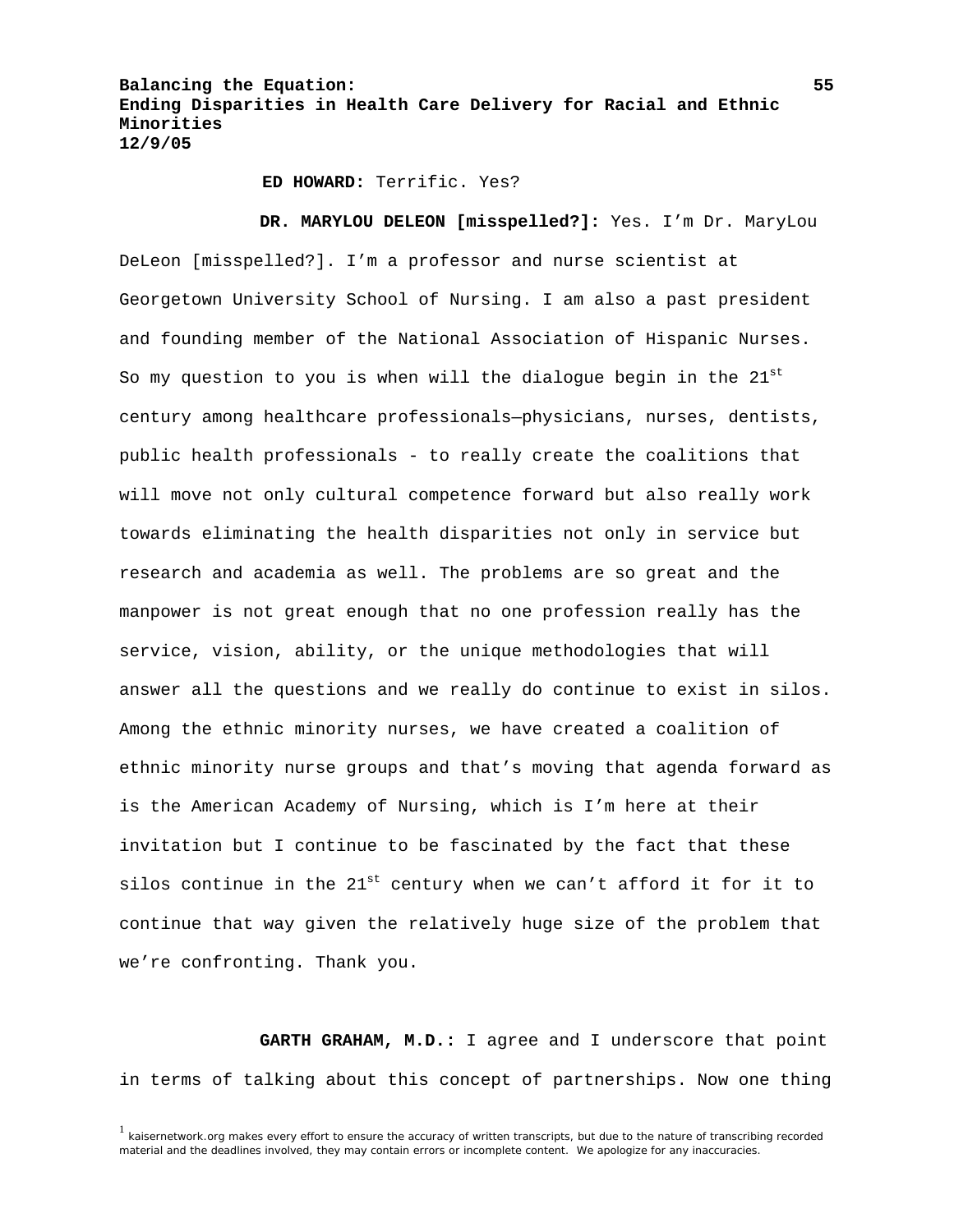I will say is that the AMA had taken a big step in terms of the AMA creating this AMA Commission too in health disparities that has numerous, numerous, numerous groups involved so far and we're working with them now in terms of trying to create that playing field like we just talked about where we're all going towards the same goal simultaneously but I can't underscore enough, I think, what that last—I think you are right. I think the fact of the matter is that we have a lot of people who are concerned, a lot of people who believe in this. We have a lot of foundations, academic institutions, people who are in the government, people who are all over and it's not that people don't care about this enough. I think people care a great deal but I think the problem is huge. I think the problem is vast and I think if we try and simplify it at any particular level or tier, that we'll be doing it an injustice. Then it's now how to get all of us working on the same field so yeah.

**ED HOWARD:** Okay. Bob?

 **BOB GRISS:** Bob Griss with the Center on Disability in Health. There's been a lot of lip service to cultural competence without really addressing the lack of resources that culturally competent providers need, there's been a lot of lip service to data collection without identifying the levers that the federal and state governments have that could require the collection of data for Medicare and Medicaid. We are sitting in Washington, DC, which is probably one of the best laboratories, potential laboratories for

<sup>&</sup>lt;sup>1</sup> kaisernetwork.org makes every effort to ensure the accuracy of written transcripts, but due to the nature of transcribing recorded material and the deadlines involved, they may contain errors or incomplete content. We apologize for any inaccuracies.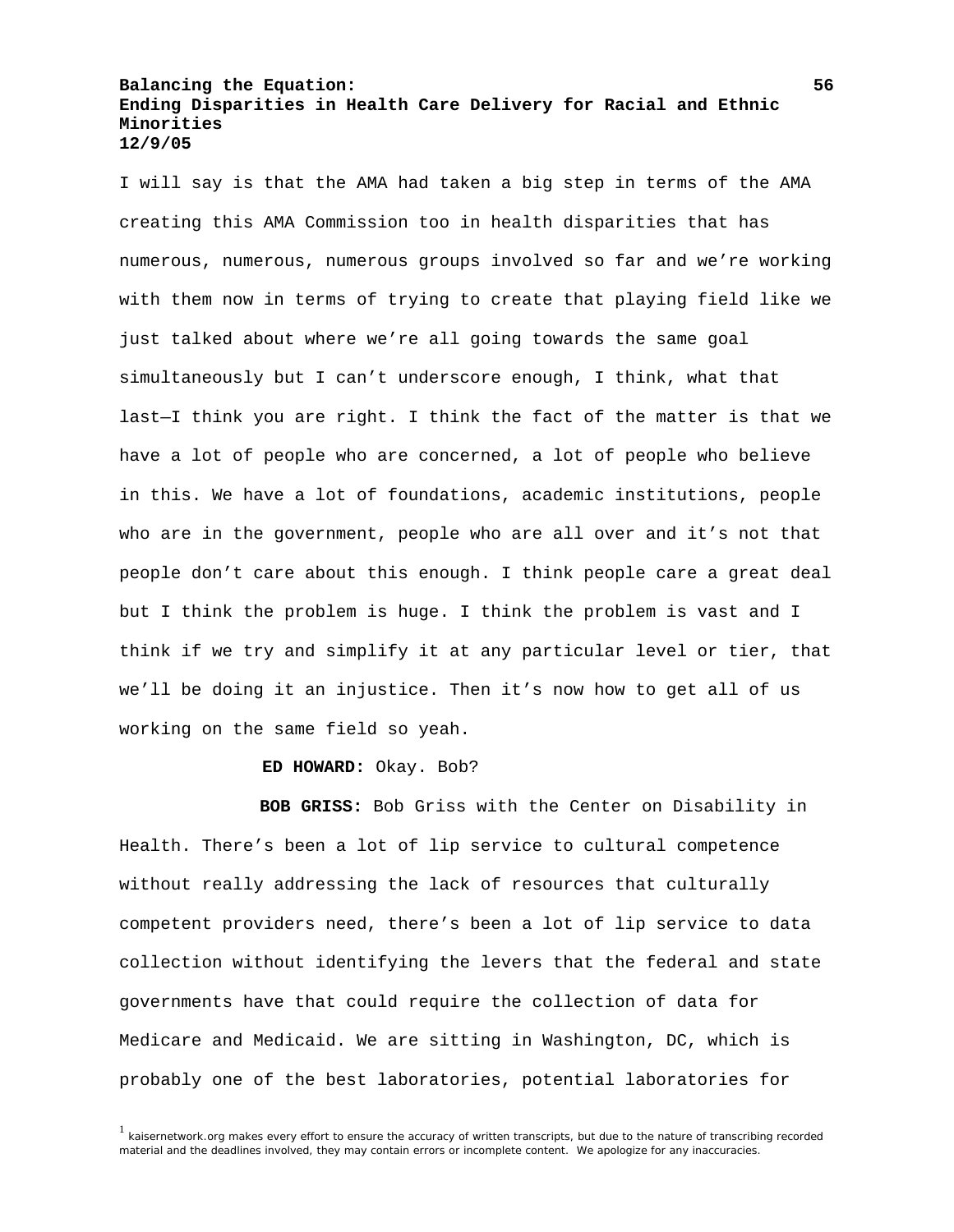studying health and healthcare disparities. It is all around us and yet in Washington, DC, there is a debate about whether we need to build a new hospital on the east side or whether we need to build more community-based services. I don't hear a debate or a discussion even of what kinds of changes would be needed within the healthcare delivery system that the government, which happens to have the same power as any other state, which the government has control over that could respond to healthcare and health disparities as a lever or as a trigger for resource reallocation. In other words, the focus is on how do we build something new—a new hospital or a new clinic in underserved areas and we will measure those underserved areas and prove they're underserved but there's no attention to the administrative mechanisms that need to be moved on the basis of disparities and I'm wondering if anyone on the panel has ideas around that?

 **BERNARD TYSON, M.B.A.:** I would offer a couple of comments and I'm resonating with where you're coming from. I guess I would go back to my foundation that I talked about earlier, quite frankly, from my own experience and what I see going on across the country. I start to ask these questions—where's the leadership coming from? I would offer to you, without clear leadership, that brings the vision, the strategy, the incentives, the mandates—you have a lot of good will going on. I think the second one is making sure that the right incentives are in place and the systems of accountability. The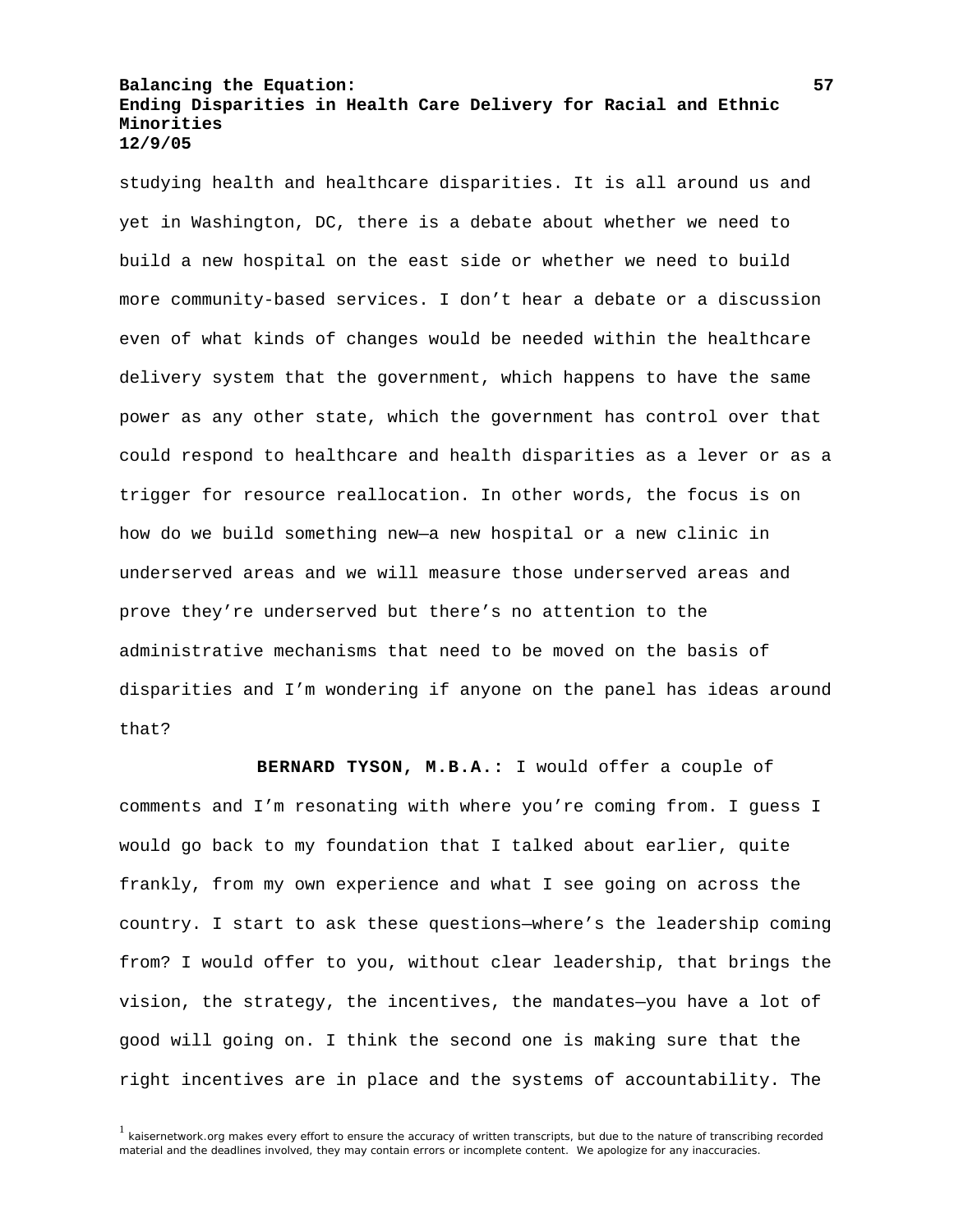federal government has a big stick and it's the stick of payment to the healthcare industry. I think that the federal government needs to continue to enforce that we have to start collecting the data and demonstrating that healthcare disparities are not existing in our institutions across the country. I think also the federal government can incent the healthcare industry to look at how to share best practices across the industry as each of us learn different ways to care for populations of color. Then my last comment is I think that there's a foundational issue that is being discussed quite a bit in the federal government and in the country. The healthcare industry is the only industry that is totally dependent on paper. We are still a paper-bound system called the medical record and so we care for millions of people every single day with a paper record. That makes collecting data very difficult. That makes mining data very difficult. That makes it very time consuming, very cumbersome and I think that the federal government needs to continue incenting and enforcing the healthcare industry to computerize the medical records and the information so we can share best practices across the organization in very different ways.

 **ED HOWARD:** And sometimes those paper records get washed away in a hurricane.

**ASHISH Jha, M.D., M.P.H.:** That's true.  **GARTH GRAHAM, M.D.:** Can I just say one thing? I appreciate your patience sir. I would say there's more than lip

 $1$  kaisernetwork.org makes every effort to ensure the accuracy of written transcripts, but due to the nature of transcribing recorded material and the deadlines involved, they may contain errors or incomplete content. We apologize for any inaccuracies.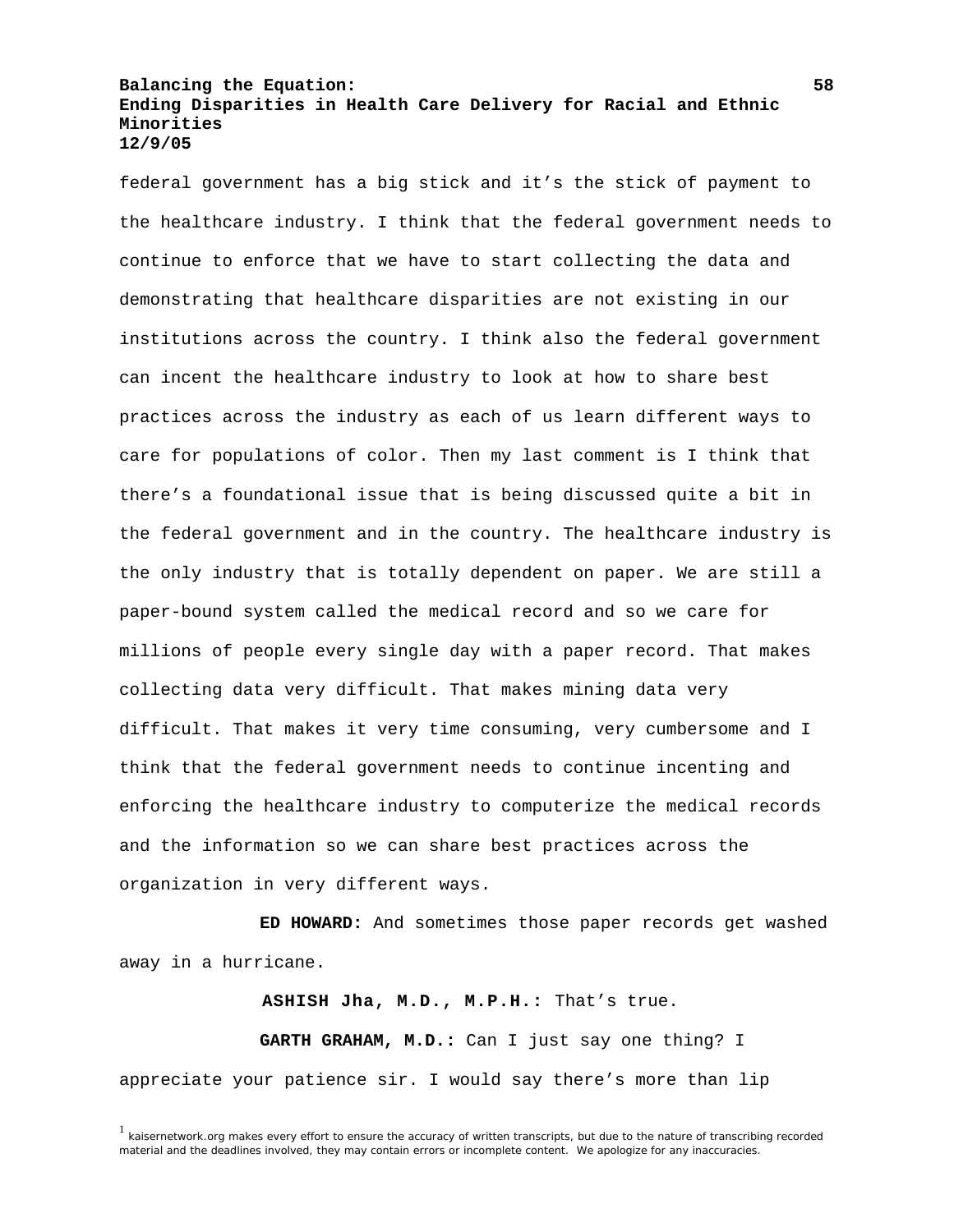service being paid to this. I think one could argue about the amount of money that's being spent but I can give you a couple of examples. For one, if you want to talk about the funding and so forth that's going toward cultural competency and some of the administrative actions that's occurring at various levels, in terms of from the federal government level. One is within the scope of work of the QIOs—of the quality improvement organizations at the physician level. CMS has implemented a lot of mechanisms there to incentify cultural competency and they're in the process of doing more so if Peter was here, he could probably articulate this better but there are researches going now. There are, from our standpoint—the Office of Minority Health, we have created a training tool and worked with different folks and worked with various community and state organizations to actually understand what this issue of cultural competency is. I think you could argue—yes about the amount of money and I think that's where people have various aspects of debate and strategies and so forth but I don't think it would be totally correct to say that it's just lip service and, of course, I'm biased in that answer.

 **ED HOWARD:** And I might point out—there's a dear colleague in your materials from Senator Lieberman and some others urging the retention in conference of some related language that was inserted in the Senate version reconciliation package having to do with the use of data that are relevant to disparities in the creation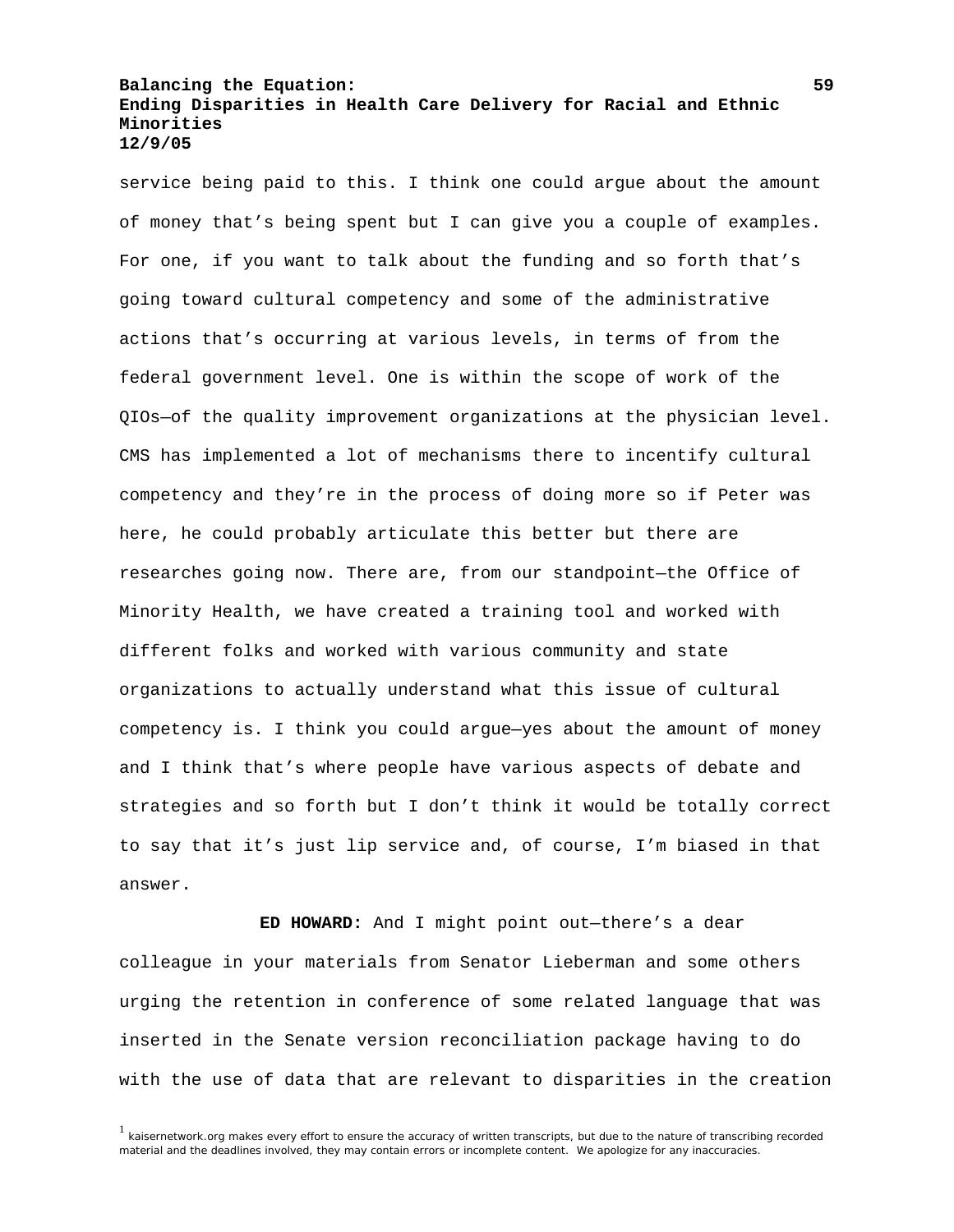of the standards for the pay for performance language that is going forward.

**BOB GRISS:** And if I could just follow up on this question of data and lip service. In this very room, when it's hospital quality initiative, they were creating incentives for hospitals to start reporting on various measures but they did not require any of those measures to be by race. Why was that strategic opportunity not used to collect some of the data that you're saying we all need?

 **GARTH GRAHAM, M.D.:** Yeah. I can answer for CMS and I think, like I said before, I think there are various discussions that can be had about opportunities and further opportunities and increasing efforts and funding but I will reiterate that I think it is incorrect to say that it's just lip service from the federal government's standpoint. I think there have been various efforts through various administrations so not to wrongly [misspelled?] politicize the cause of health disparities but I think we realize that we missed opportunities and potential opportunities at various points along the field that we've all undertaken over the past 20 years. So I can't speak to particular opportunities—particular issues because like I said, I think we could probably, over the past 20 years, find different areas where we could have, should have, might have done something but I think we have to recognize that there is a significant amount of funds that have gone towards health disparities. Actually, we did an inventory—we started doing an

<sup>&</sup>lt;sup>1</sup> kaisernetwork.org makes every effort to ensure the accuracy of written transcripts, but due to the nature of transcribing recorded material and the deadlines involved, they may contain errors or incomplete content. We apologize for any inaccuracies.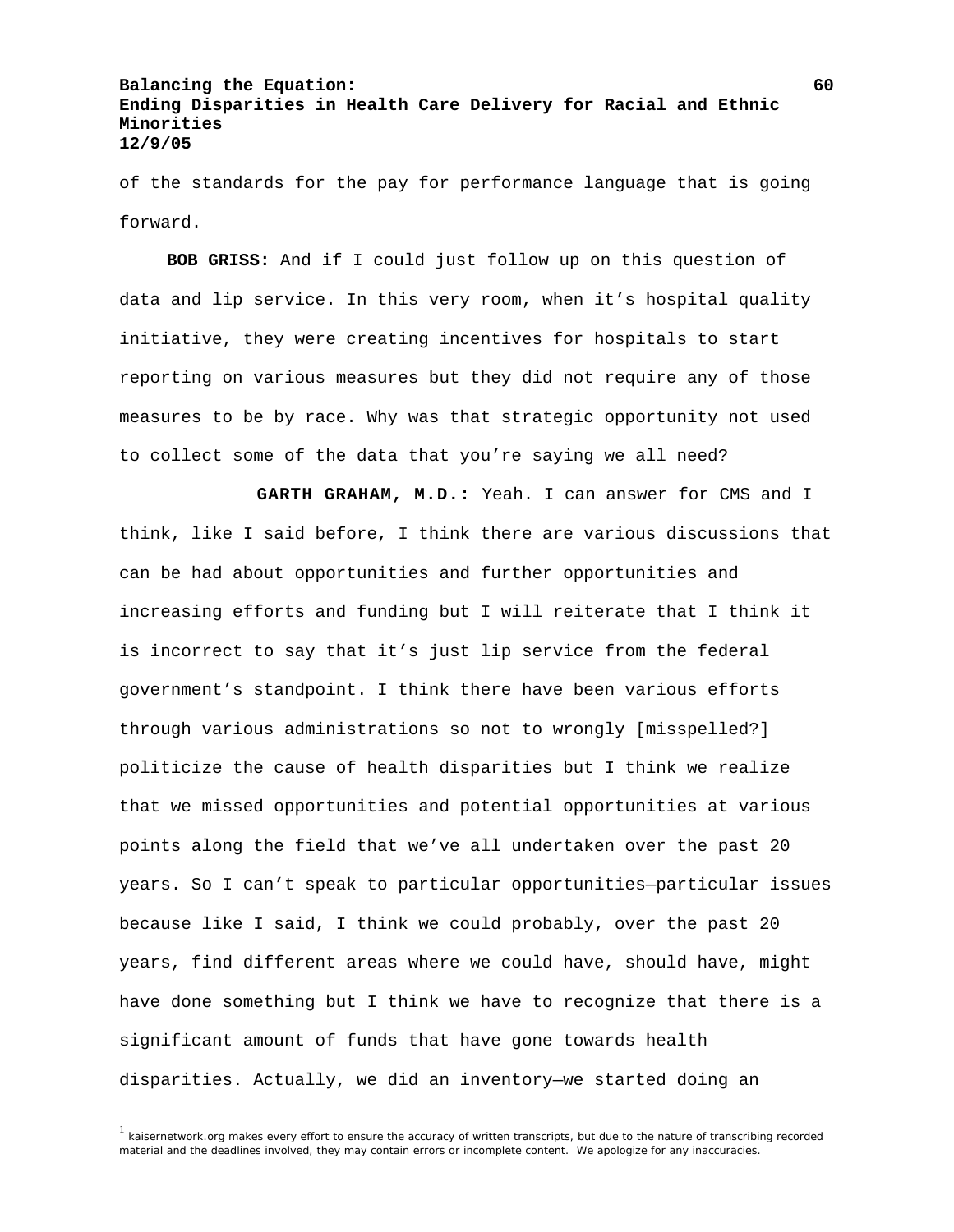inventory of health disparities activities—if you look at what HRSA is doing with the health disparities collaborative, if you look at some of the monies that CDC is doing, if you look at really—if you look at what ARC has been doing and some of the funds that they have been putting there - that is all part and parcel of what the federal government is doing. CMS is part and parcel but if you look at what NIH is doing so we can't just say the federal government is doing nothing because that's not true. We can say—it is true to say that there might be more.

**ED HOWARD:** Both Ashish and Bernard have things to say.

 **BERNARD TYSON, M.B.A.:** I just want to make a—and I appreciate your passion. I want to make a quick observation about this because I think to drive home my earlier point around the individual—I don't want to make it sound so simple that people of color is just wide open to the collection of data about themselves and so there's a sensitivity here that has to do with some—and this, by the way, goes back to culturally competent has some historical significance about how data was used in our history and in our past and so it's not as simple and I'm not suggesting that you're saying this that we in our institutions and the federal government can simply impose now lets collect data and assume that everybody is in agreement that they want data collected on them especially if you are feeling suspect about what's going to be the use of the data. We have that issue inside of Kaiser Permanente. We've debated this long and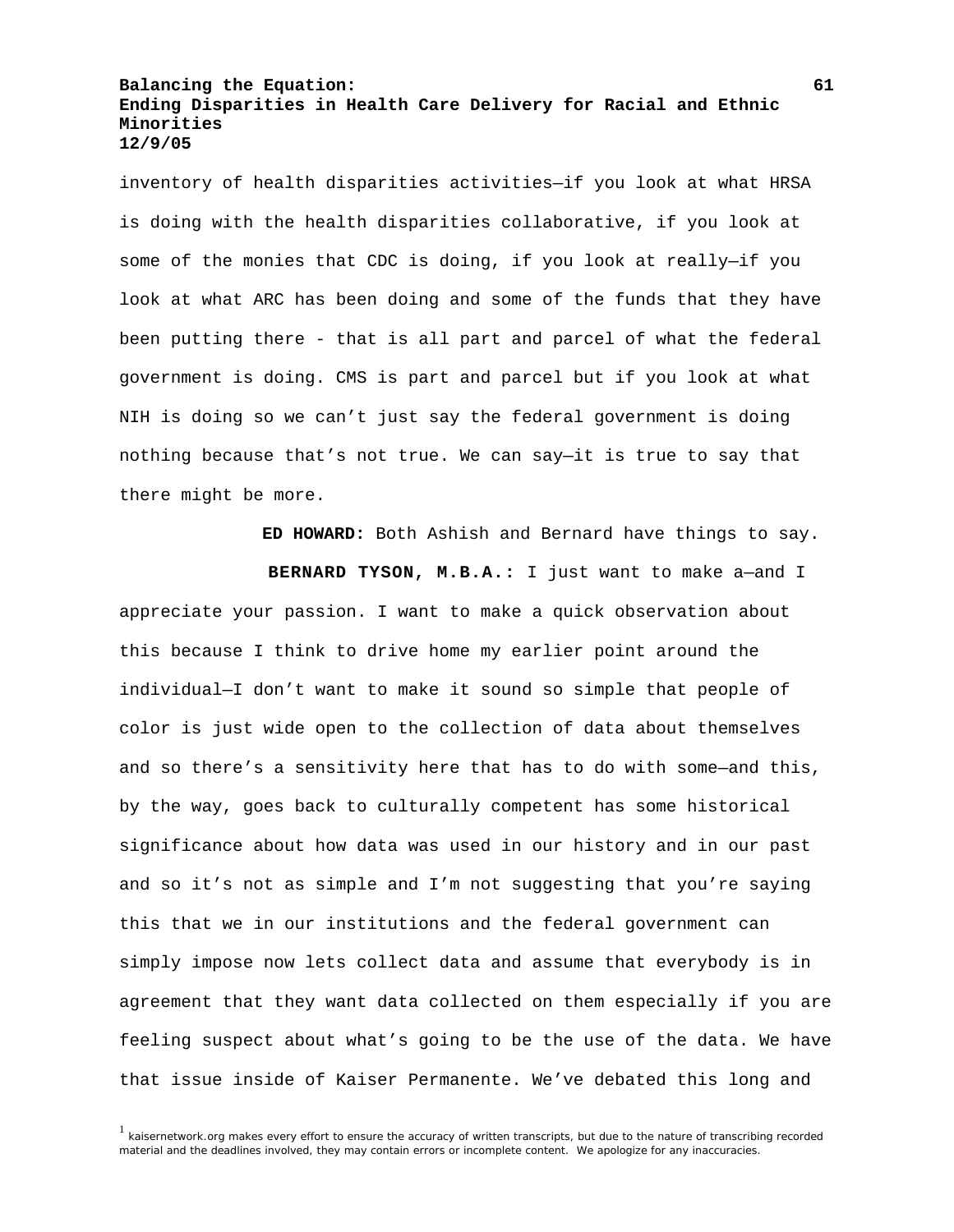hard before where we want to make sure that the populations of Kaiser Permanente have no fears that the collection of this data is really to say people of color are of higher risk so lets charge a higher premium. We have to be very careful in how we really deal with the implications of an aggressive approach for data collection. That's not in any way suggesting we shouldn't do it but I don't want to leave you with the impression that it's just a matter of lets decide to do it and not really think through all of the effects that we have to incorporate into our planning process.

 **GARTH GRAHAM, M.D.:** And let me say this is a point I've been trying to drive home. This is not as simple as many of us would like to think. There's a reason why it's taken like 20 years despite all these efforts, things haven't changed. Again, It's not just, again in respect to your passion—it's not just that people in this area are going to say lets solve it right now and it'll be done. That would not be true so we have to be truthful and factual firstly to understand where we're at and then think through the process and not just try to generalize or make this germane and generic but actually to put some thought back into what we're saying and doing.

 **ED HOWARD:** We have time to hear from the questioners who are standing at the microphones now if they are brief and if our responders are brief. Yes, go ahead Alan.

 **ALAN GEISS [misspelled?]:** Alan Geiss [misspelled?], [inaudible] Two very, very brief questions. One is how do the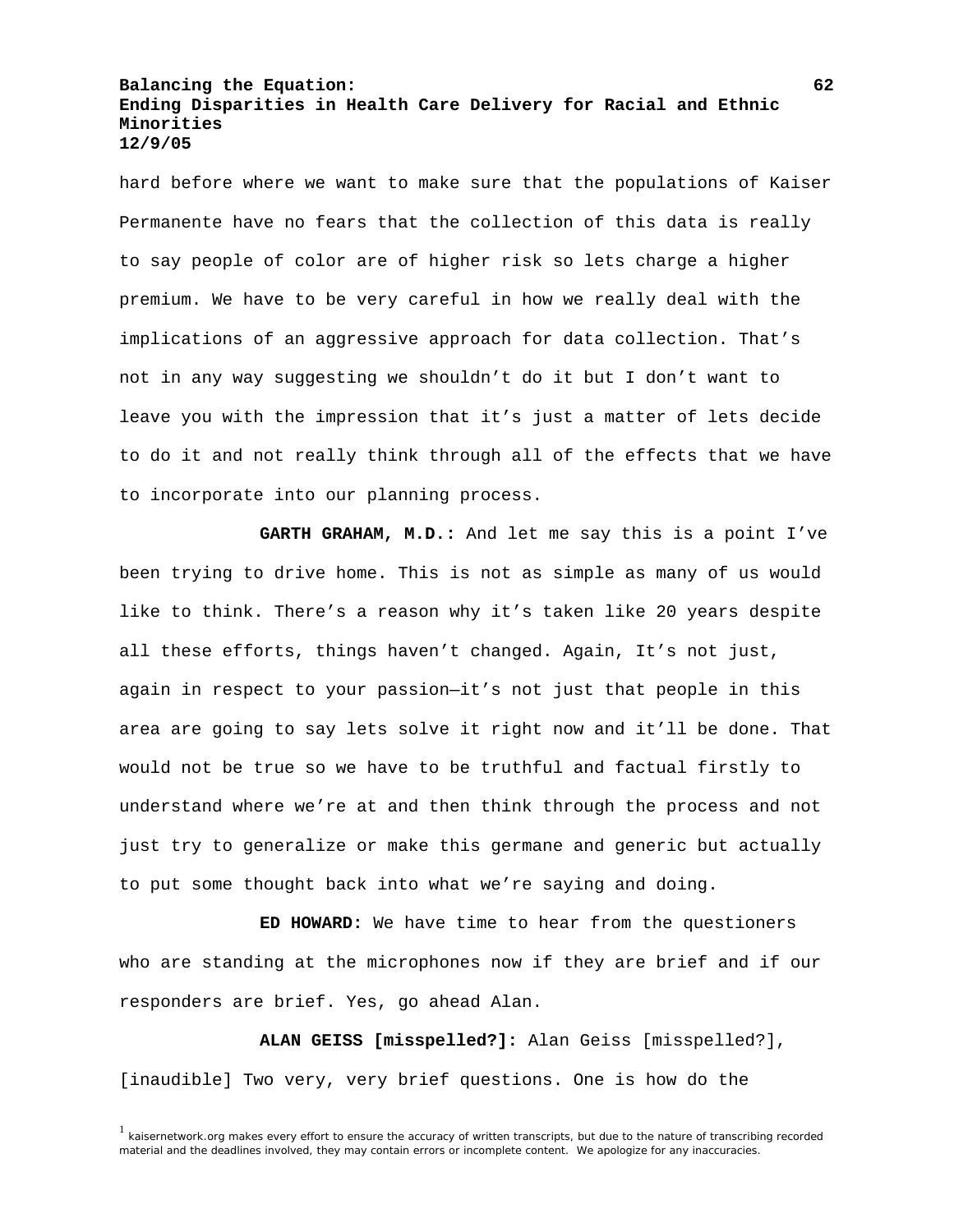research studies and treatment approaches take into account the fact that in many rural areas and inner cities, the medical care for the minority populations is actually provided by immigrant physicians from foreign cultures themselves—how does that factor into cultural competence? Second thing is are you confident that you've diagnosed the problem before you're going ahead to treating it if, for example, as was suggested by Dr. Graham, a major component of the racial disparities is a communication problem then that would seem to require one treatment approach. We defined the problem and yet we seem to be jumping to the treatment of the problem without diagnosing the causes of the problem.

 **ASHISH Jha, M.D., M.P.H.:** Well let me take your second point first. A couple of things—I think that this issue is urgent enough that I don't think we have the luxury of waiting until we sorted all the issues out but, at the same time, there are certain things that we know. I think there is no doubt that there are issues around communication that has its own set of solutions. There are issues about where blacks and Latinos get their healthcare—that has its own set of solutions so do we need to understand this stuff better? Absolutely, but do we need to wait until we understand it with much more clarity before we act? I don't think that's wise and I do think there are things that we can do today and as we learn more we can shift course and change things but we do need to start moving towards some solutions now.

<sup>&</sup>lt;sup>1</sup> kaisernetwork.org makes every effort to ensure the accuracy of written transcripts, but due to the nature of transcribing recorded material and the deadlines involved, they may contain errors or incomplete content. We apologize for any inaccuracies.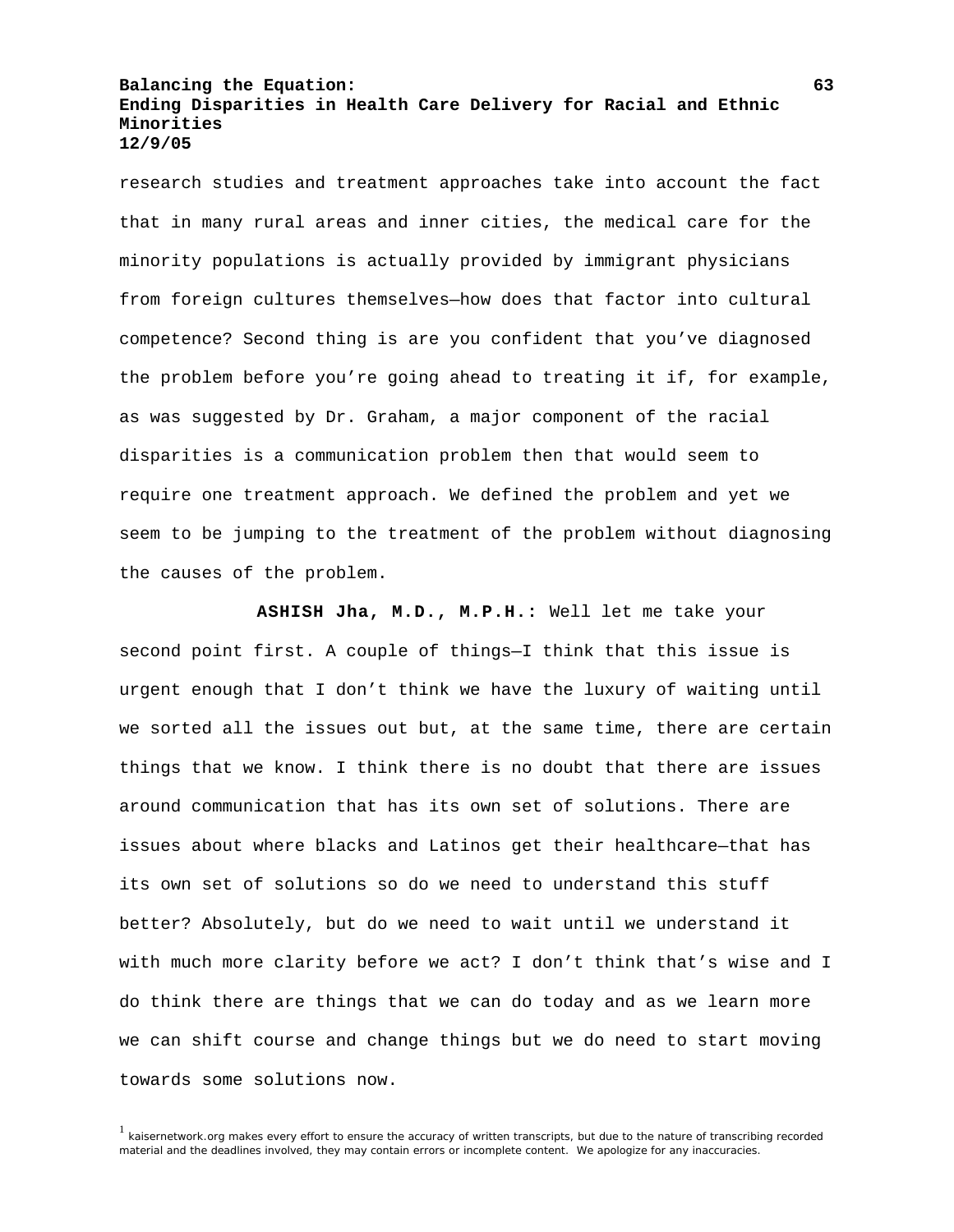**ED HOWARD:** Do you have anything, Bernard, to say about culturally competent immigrant physicians? You probably employ a few of those.

**BERNARD TYSON, M.B.A.:** Yeah. I think that, once again, this speaks to what happens when you globalize and potentially put an imagery of something that doesn't represent reality. I'm not suggesting that that was in there but we have a total of 15,000 physicians practicing at Kaiser Permanente and a part of that population are from immigrants and the quality of care that is delivered by those physicians is as high if not greater in the communities that we have staffed. The second thing is in terms of the culturally competent issue and I thought Dr. Graham eloquently touched on this issue, at the end of the day, I describe it as understanding and seeking to understanding the nuances that is needed to appropriately care for the people that are entrusting their lives in your hands and we go through a series of learning opportunities within Kaiser Permanente for both the executives and for the providers of care because we have discovered that, at the end of the day, if the resources are coming from one part of the organization, without a full appreciation for what that means, if we tell a doctor you have 15 minutes to do an appointment and, in fact, the doctor is seeing a particular patient that is going to require 25 minutes, it's very important that I'm watching that happen to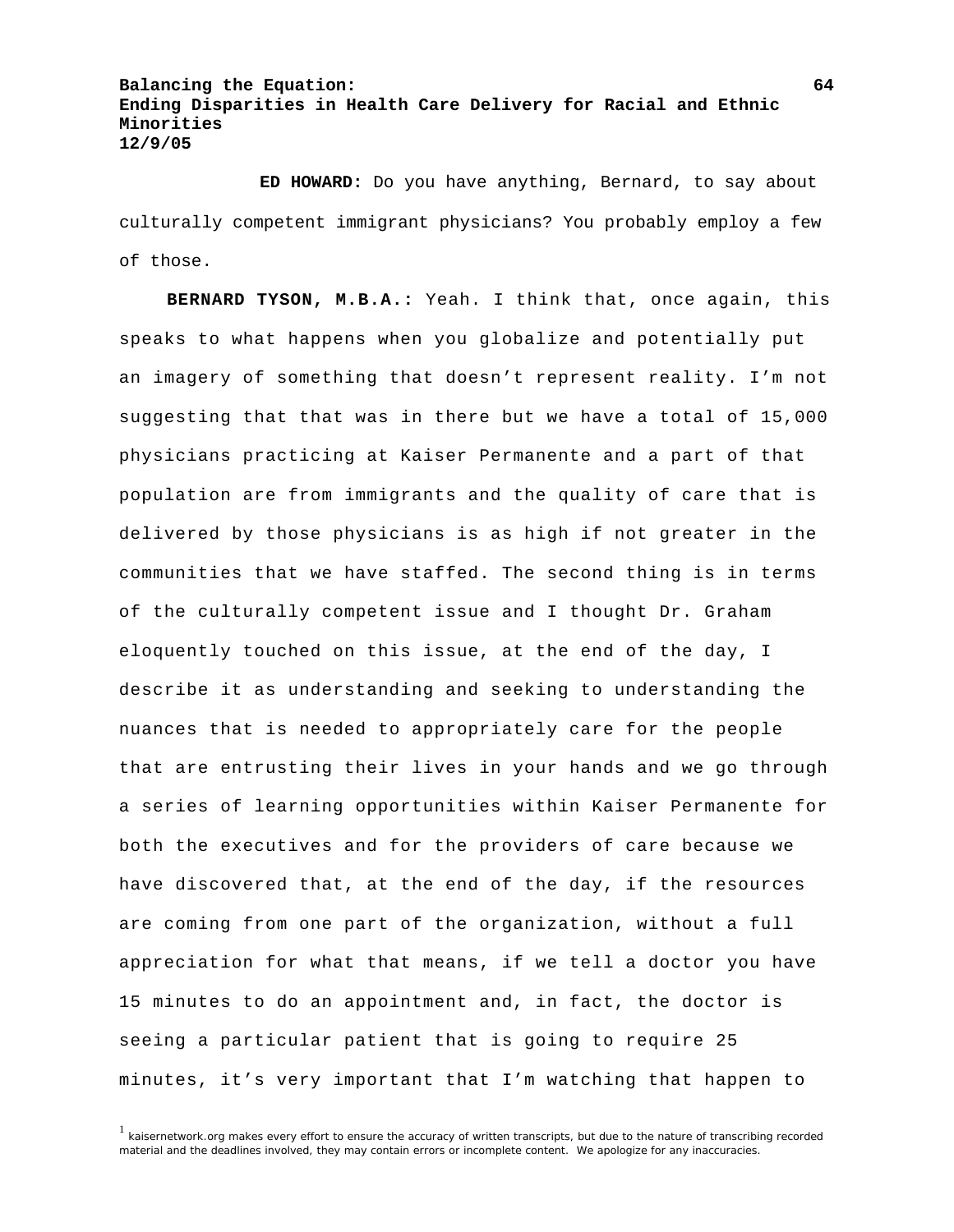have a better appreciation when it comes to the resource allocation and so the competency and the competent care that we describe to works its way down to the individual interaction that will happen between the physician, the physician's staff, the nurses, and the patient, and the patient's family.

**ED HOWARD:** Yes? Last question.

 **REESA IRVEY [misspelled?]:** Hi. My name is Reesa Irvey [misspelled?] and I'm a third year medical school student at Harvard taking a month to intern on the Hill in Senator Kennedy's office. The first thing—I just wanted to make a statement and ask for everyone in this room to continue to support legislation that gives money to the pipeline programs that exposes minorities to science and healthcare professions early on in college because almost all of my classmates have been through those programs and also to support legislation that gives funding to historically black colleges and Hispanic serving institutions, which put a higher percentage of students into graduate and professional schools. My question is in a lot of the work and forums I've put on in Boston dealing with ethnic and racial disparities is that there is a lot of sympathy towards the issue but there's not personal responsibility amongst my classmates or the physicians there in terms of dealing with these numbers and how do we get people to take that personal responsibility for those numbers and also with the American society as a whole, how do we get people to acknowledge the issues and the social determinants that lead to these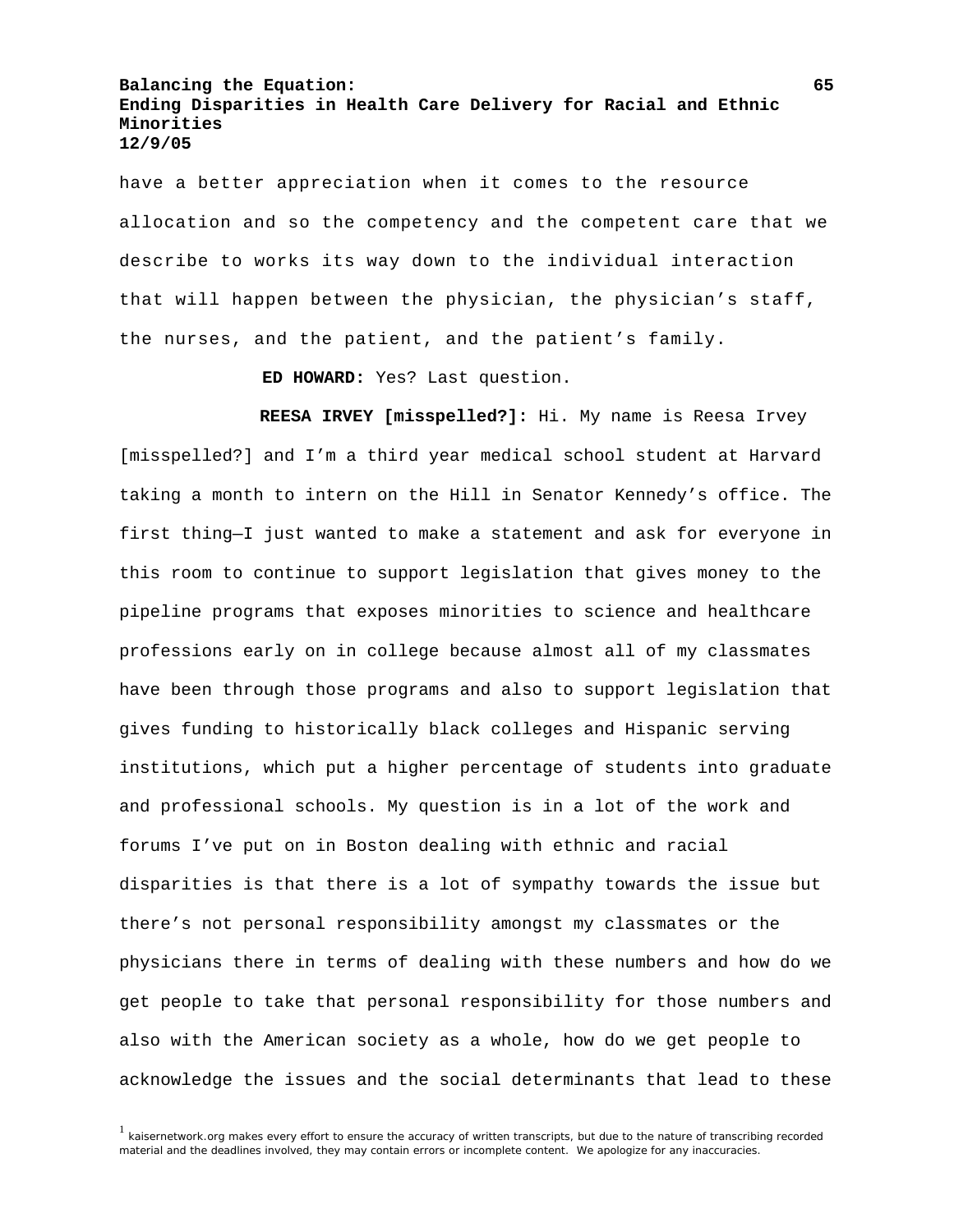issues such as poverty and I say that in light of Katrina that just happened and a lot of the forums we had at school were oh, it's so bad that Katrina happened and did these things to those people but it wasn't Katrina that created that situation but the poverty and the things that we allow to exist in America that create those conditions.

**ED HOWARD:** Very good last question.

 **GARTH GRAHAM, M.D.:** I think**—**and I feel like I planted you in the audience. That's my point that we need to drive this down to the individual level. I appreciate much of the passion that people expressed about the role of the federal government but what people do when they do that is that they then take the role off of them and say well the federal government isn't doing enough or whoever they want to put the blame on and say that person's doing nothing and that takes responsibility off of me and that's not true. I, just like you actually, would not have even seen a medical school if it wasn't for a pipeline program so I'm very supportive of those programs but I also understand much like you do and so I think rightly stated that health disparities needs to be personal. People need to understand they're personal—personal responsibility and we can pass the buck as much as we want to but that's not what's going to create changes when your classmates, us, the gentleman who stood up further, to have you here–what everybody figures out their role and what the real concept means for them and start really kind of acting on it. I think we're

<sup>&</sup>lt;sup>1</sup> kaisernetwork.org makes every effort to ensure the accuracy of written transcripts, but due to the nature of transcribing recorded material and the deadlines involved, they may contain errors or incomplete content. We apologize for any inaccuracies.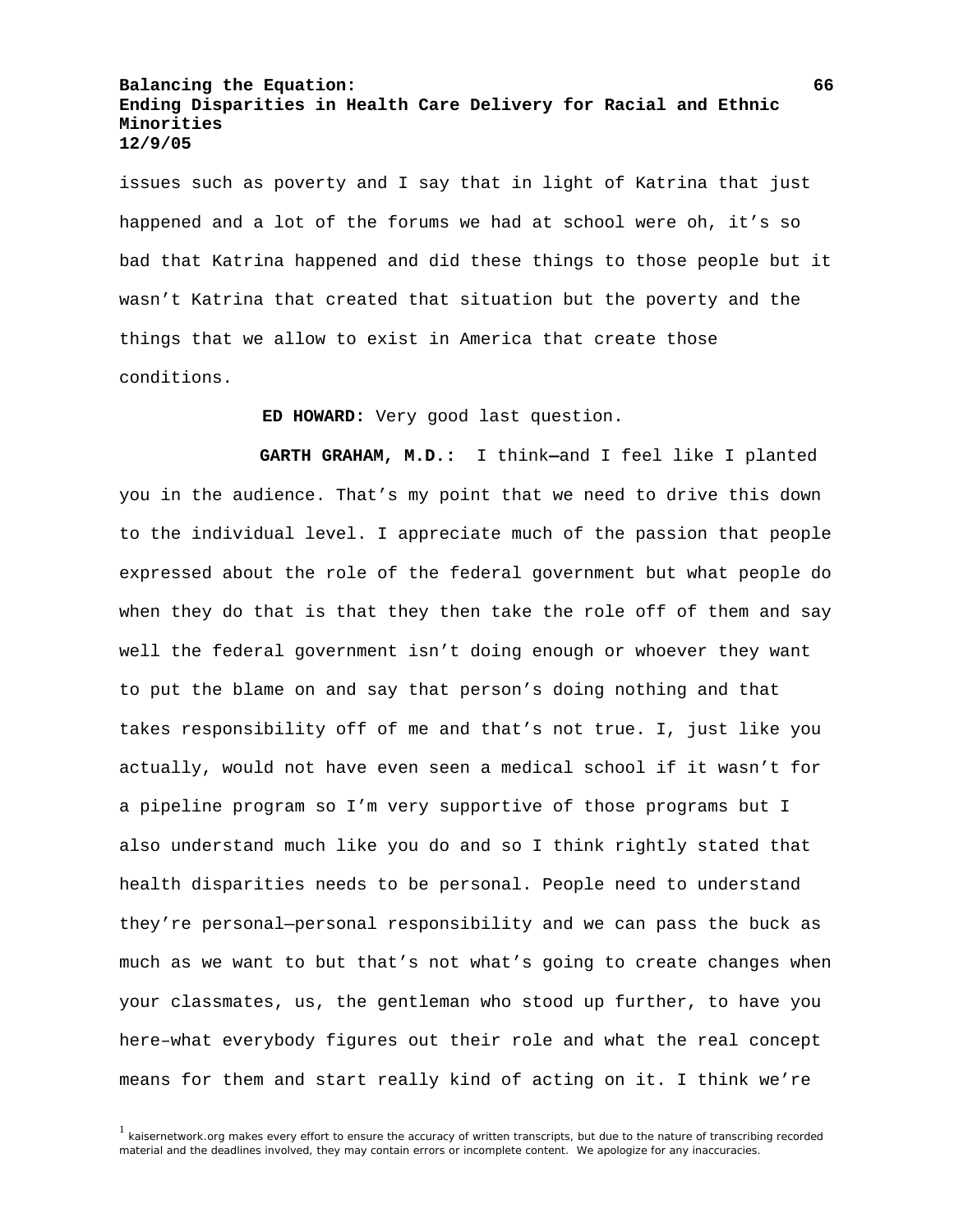going to start seeing some differences.

 **BERNARD TYSON, M.B.A.:** I think also you hit a cord with me in that in many cases, once the person is in the healthcare system, the damage is already done so and that's proven by the fact that, as many of you probably know, the majority of the dollars spent in healthcare is really about 20 percent of the population consumes about 75 to 80 percent of the total healthcare costs so you're talking about a system that is designed to react to issues once it's presented. Health disparities—those factors, those stresses that communities of color have to deal with day in and day out is, in fact, where we have to continue to make sure that our public policies and other issues are addressing those particular issues. I hope and pray that the image that the television that allowed to come into each of our homes is now burnt inside of our minds where we will not forget about it next year when we start talking about some of the resource allocations, etc. because this problem exists all over the country and so this whole issue of health disparities is a major one. One that I'm working on right now is the issue of the high—an unacceptable unemployment level for African Americans in this country. In some of our cities, it's upward of 80%. That is mind blowing and so when you get to the basic of not being able to work, everything else from there goes even deeper downhill and so the health disparities issues are very relevant in this country and absolutely critical to be solved to in the context of health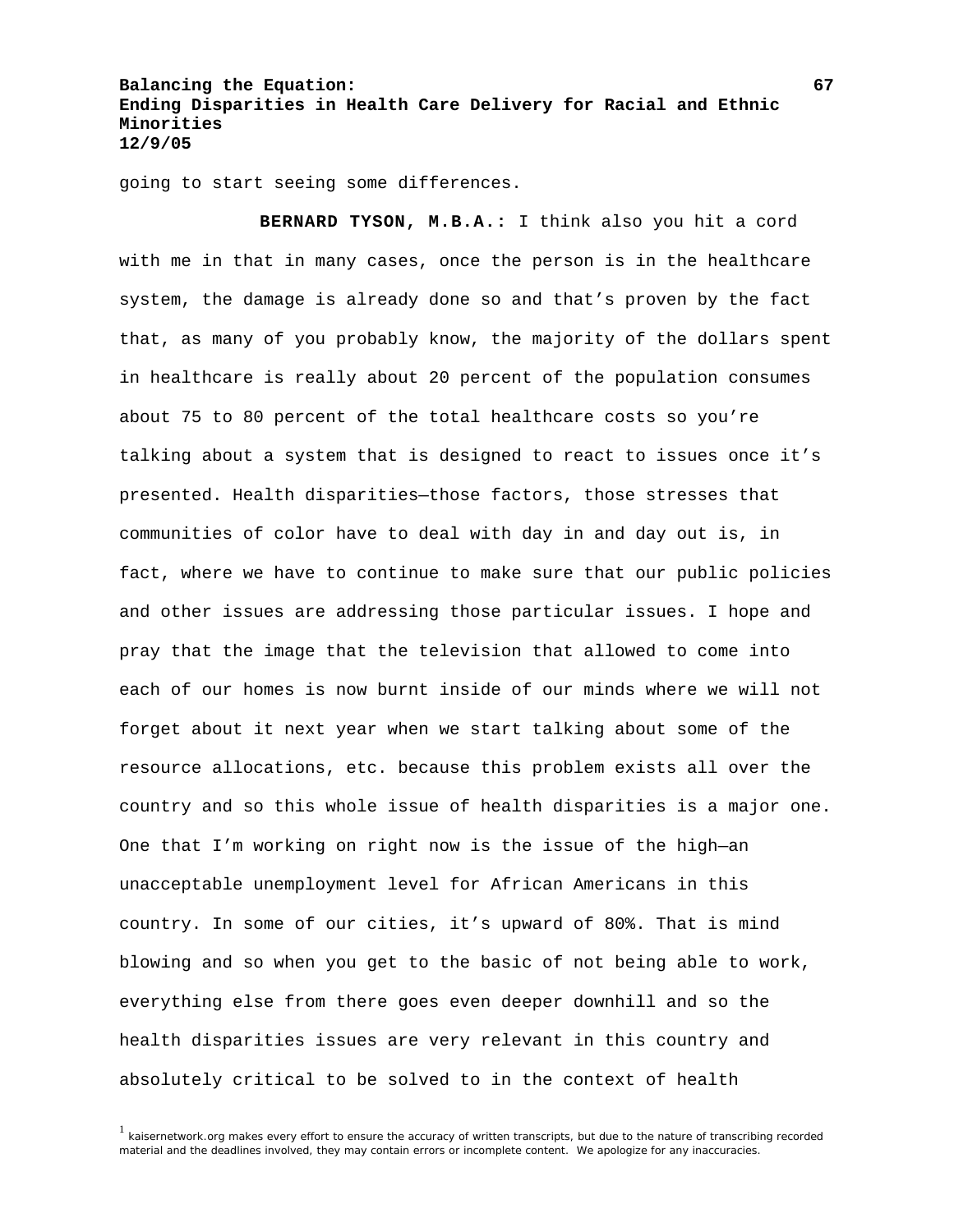disparities, etc.

 **ASHISH Jha, M.D., M.P.H.:** Just a quick comment and thank you for your comment. There is a tremendous amount of defensiveness around this issue that's always striking to me and the people who are up here are not a random sample of healthcare executives and researchers in this country—it's a very biased sample but when I talk to people about health disparities, there are a lot of people who say absolutely a problem. Of course, I treat everybody the same and I think that too. I care a lot about this issue and I'm sure I treat everybody the same except I probably don't so once we begin to have those kinds of conversations and I think talking to your classmates when I attend on the wards at the Brigham or at the VA, I talk to patients. I talk to housestaff and medical students about this, it's absolutely critical to have that personal conversation, to take away the defensiveness from individual providers, take away the defensiveness from organizations. Kaiser is not your typical organization. Most organizations are not willing to collect race data in any kind of a systematic way because they're nervous and we need to make it a non-issue and it has its complexities but we need to de-stigmatize this and really try to move forward away from a conversation about are you a racist to we have issues in this country around disparities and we need to address them. Thank you so much for your comment.

**ED HOWARD:** Okay. Well I want to thank a lot of people

<sup>&</sup>lt;sup>1</sup> kaisernetwork.org makes every effort to ensure the accuracy of written transcripts, but due to the nature of transcribing recorded material and the deadlines involved, they may contain errors or incomplete content. We apologize for any inaccuracies.